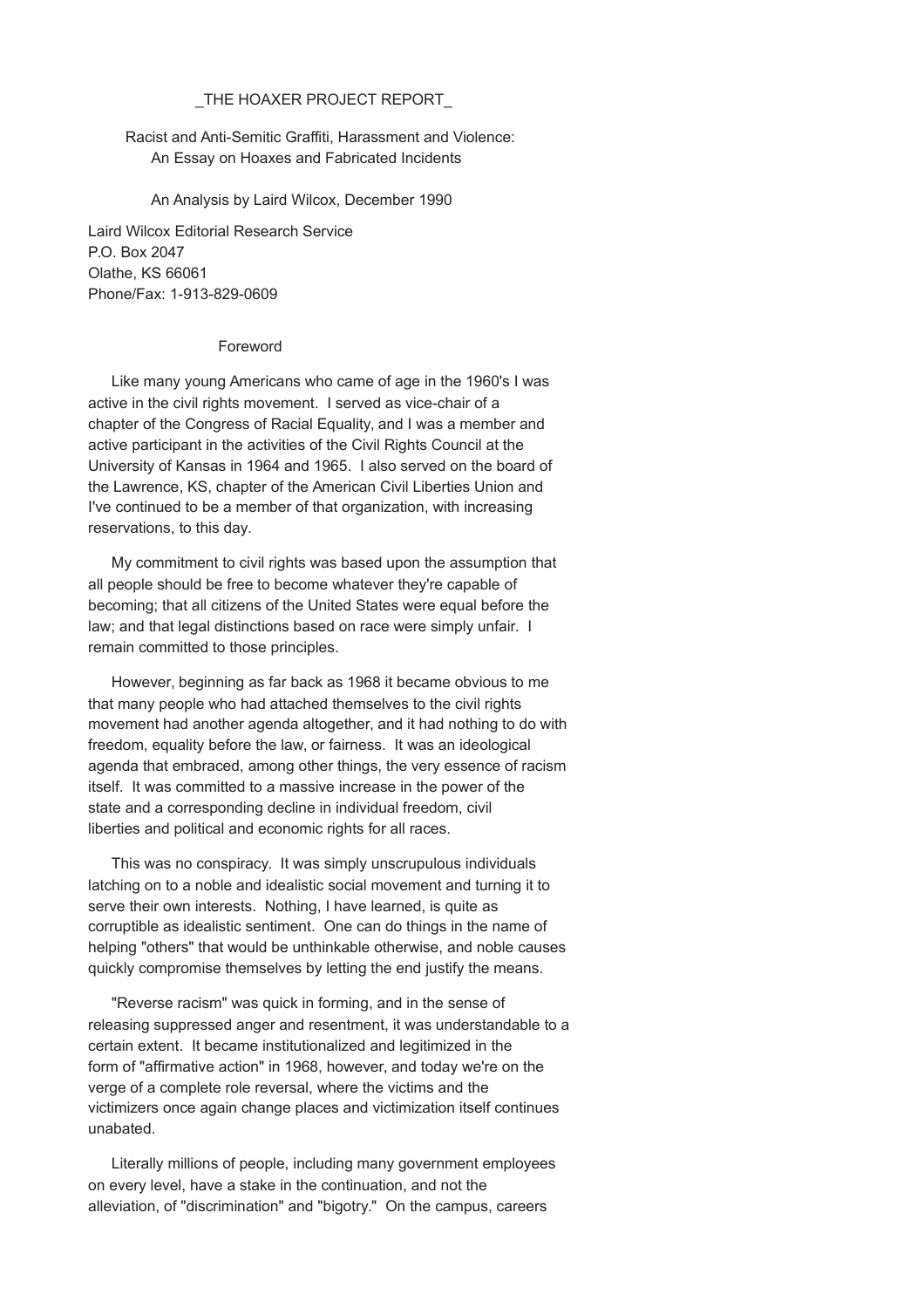are developed around "identifying" and managing problems of "prejudice" towards every identifiable group except white males. An entire body of law has developed around issues of gender and race, as well as other designated victims and minorities. Advocacy organizations, journalistic careers, and political reputations depend upon continuing religious, racial and gender problems.

As specific problems move toward amelioration they are simply redefined, and the definitions are broadened to take in more and more personal and private behaviors. What constitutes "discrimination" now embodies behaviors which, objectively, are without any discriminatory intent, and a vast and pervasive double standard has become institutionalized. Our deepest and most personal attitudes, opinions and beliefs are becoming subject to scrutiny and censure by a predatory and unscrupulous "though police."

One example of this is the incredible over-reaction to unfounded claims of racist and anti-Semitic harassment and violence. Simple human failings, such as unkind graffiti or bothersome telephone calls, are treated with disproportionate gravity, and ethnic and religious special interest groups are demanding, and receiving, preferential treatment under the law --- which is itself a form of prejudice and bigotry. This report deals with that phenomenon, and I hope you will give serious thought to what you will learn, and to my request for assistance in collecting information.

Laird Wilcox

December 1990

### THE HOAXER PROJECT REPORT

# RACIST AND ANTI-SEMITIC GRAFFITI, HARASSMENT AND VIOLENCE: AN ESSAY ON HOAXES AND FABRICATED INCIDENTS

Copyright 1990, 1991 by Laird Wilcox

THE "RISING TIDE" OF RACISM, ANTI-SEMITISM

Are you disturbed by the "rising tide" of allegedly racist and anti-Semitic incidents? Have you wondered how come of these incidents seem to occur at the time when they're most effective for propaganda, institutional blackmail, "consciousness raising," or to promote repressive legislation and censorship? In fact, a significant percentage of these incidents are hoaxes, and these hoaxes can promote real "copy-cat" incidents which would not otherwise have occurred.

We use the word "hoax" to generally refer to a misleading or deceptive event which has the \_effect\_ of attributing "blame" or causality to persons other than those who are actually responsible. In some cases, this may not be the express intention of the perpetrator. "Fabrication" generally refers to a somewhat elaborate and involved falsehood. The individuals discussed in this essay are not necessarily bad people, only people who may have exercised bad judgement or made a mistake. I think it best serves the interests of all Americans to avoid excessively harsh judgements in considering this issue.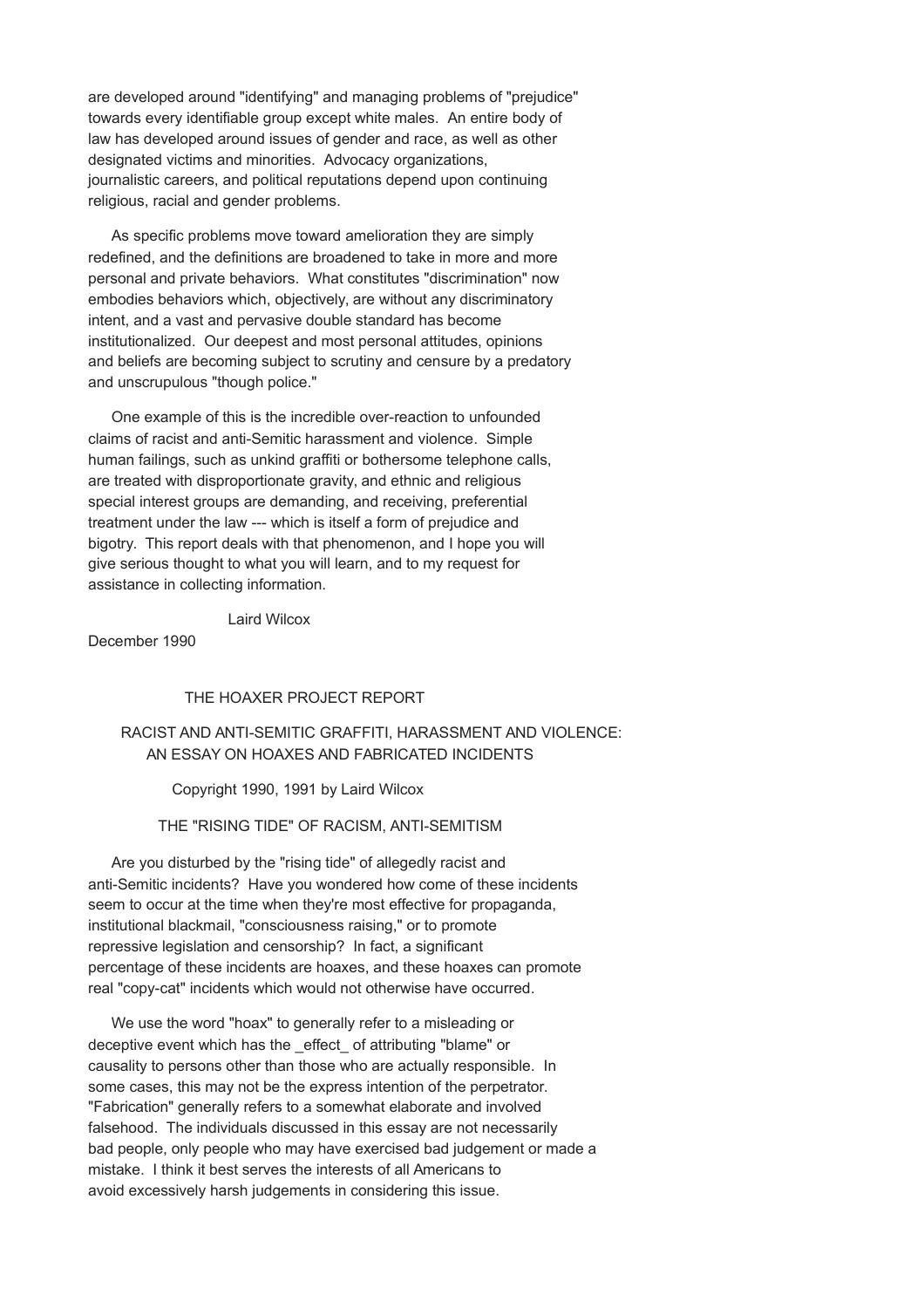#### MOST INCIDENTS ISOLATED, INVOLVE JUVENILES

The great majority of bonafide racist and anti-Semitic incidents are essentially "ad hoc" phenomena, usually involving juveniles entirely unaffiliated with any "hate group", and do not represent any plot, trend or conspiracy. Incidents involving significant physical injury or property damage are rare, given the large population involved. We often forget that we live in a country of a quarter billion (250 million) people of wide ethnic and cultural diversity, and a certain number of incidents of this type are bound to occur, as they do in other multi-ethnic societies. In fact, when the United States is compared with the rest of the world we tend to experience less of this behavior than many other countries.

The majority of Americans see racial and ethnic hatred and violence as simply unfair, and reasonably so. It's in the interest of all Americans that we enjoy equal justice under the law. The kind of unfairness engendered by organized bigotry, whether directed at blacks, whites, Jews or any other group subverts that process and must be opposed. No one should be subjected to illegal activity, violence or unfair treatment on account of race, religion or creed. Hoaxes fabricated to manipulate institutions, acquire victim status, or intimidate critics and opponents serve only to threaten civil liberties.

The issue of racist and anti-Semitic hoaxes is extremely controversial. The organized special interest advocacy groups that claim victimization, often with valid reason, view attention to hoaxes as a threat to their credibility. This is not entirely unrealistic on their part. The hoax controversy draws attention to two important issues: 1) The actual degree of victimization, which may be less than claimed, and 2) the utility or usefulness of hoaxes to serve their agenda, even if discovered. Both of these issues will be addressed in this essay. A consequence of this, however, is that to raise this issue can bring a torrent of defamatory and degrading abuse down upon one's head, including charges of racism and anti-Semitism!

#### ONE ANTI-SEMITIC INCIDENT PER 185,000 CITIZENS PER YEAR

The 1,350 or so anti-Semitic incidents recorded by the ANTI-DEFAMATION LEAGUE last year amount to approximately one incident per 185,000 Americans ! No disrespect is intended, and I'm sure these were distressing to those who experienced them, but these figures do not support the claim of a serious and significant trend toward anti-Semitic violence. Most of these incidents are on the order of graffiti, verbal altercations or telephone harassment by kids and many remain unsolved. A single hoaxer with a can of spray paint or a pocket full of quarters can inflate these statistics considerably.

In fact, the ADL itself may have been party to such misrepresentation on the cover of the March 1985 issue of the \_ADL Bulletin where a photograph designated "Desecration of a Jewish home in Kings Point, NY" was a fake. The swastika depicted does not follow the contours of the paneled door and appears to stand out and away from it. It was painted onto a photo or transparency and then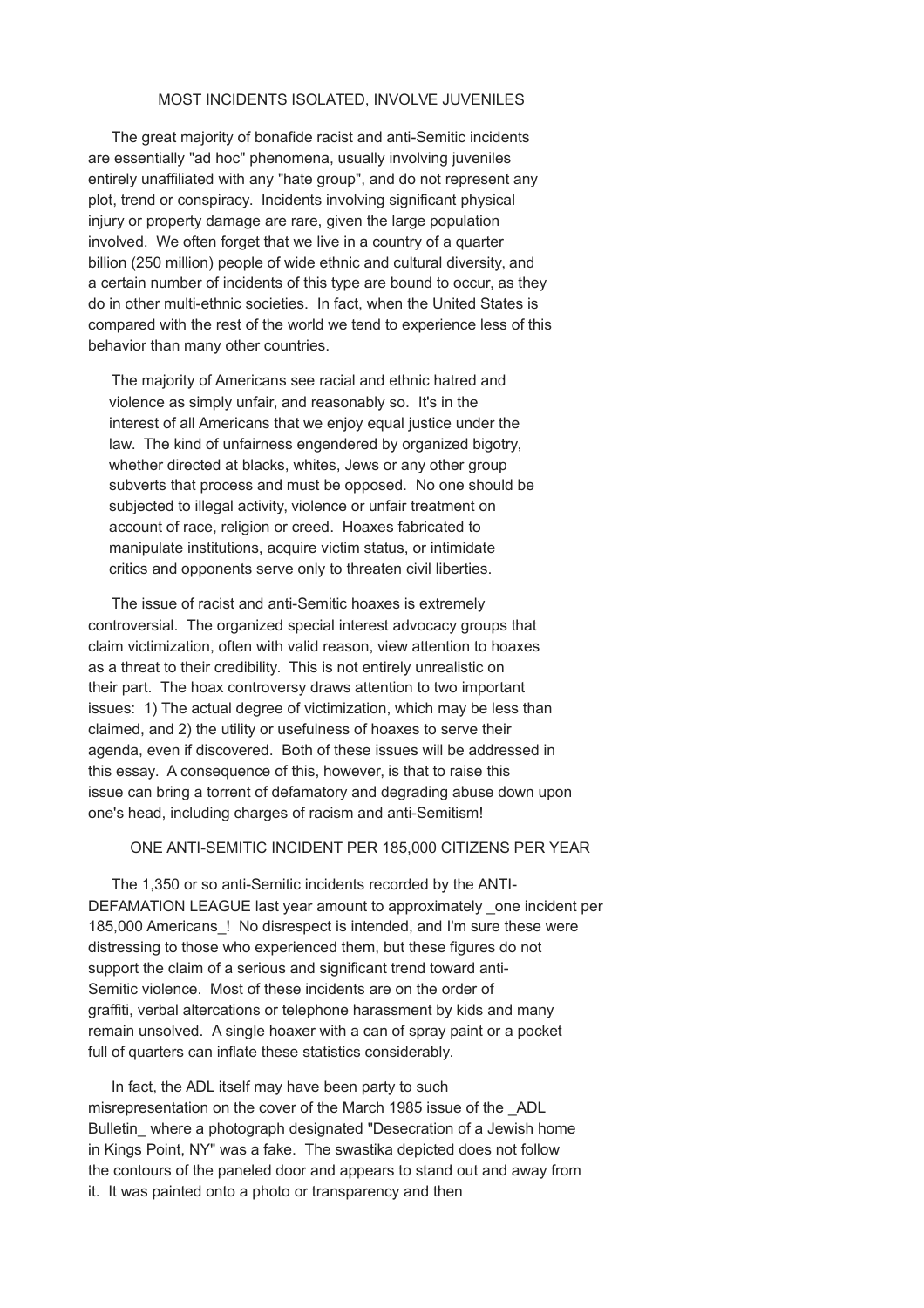rephotographed. The issue of the Bulletin featured a major article entitled, "Anti-Semitic Vandalism: 2-Year Trend Reversed." The article noted that California, with a population of 23,000,000 had experienced 99 incidents in 1984, or one incident per 230,000 citizens.

The ADL actually solicits its own statistics on anti-Semitic incidents by circulating questionaires to its mailing list (a population sensitized to the victimization to begin with). This practice raises serious doubts about statistics compiled by an interested to promote its own agenda. According to LEONARD LARSEN, syndicated columnist for Scripps Howard News Service, the ADL's statistics may be questioned on other grounds as well. LARSEN notes that among the "anti-Semitic" incidents listed is a case where individuals in Boston set out for public display "pro-Palestinian/ anti-Israel graffiti" in the subways. LARSON adds that the ADL considered these and other incidents "anti-Semitic" because they "recount brutal acts of repression against Palestinians by the Israeli government." The ADL publication clearly implies that to voice opposition to Israel's political and military policy and to support a Palestinian viewpoint is "anti-Semitic." "An obvious intent here is to use intimidation to silence criticism of Israel's political and military conduct," he says.

Similar compilations of "racially-motivated" incidents compiled by other interested parties, such as KLANWATCH, are also flawed, and perhaps the most glaring flaw in these statistics is the practice of counting unsolved incidents. Doubtless, numerous hoaxes are included among them. Other crime statistics help to put these figures in perspective. For example, 570 individuals -- mostly young minority males -- have died in violent gang warfare in Los Angeles in 1989. In addition, there were 3,819 reported assaults with deadly weapons, 93 rapes and 1,851 robberies (\_New York Times\_, 27 January 1990). The perpetrators of this carnage, which probably surpasses the death toll from racist and anti-Semitic "hate crimes" in the 20th century, have also been mostly young minority males.

Writing about this problem in his nationally syndicated column in January 1988, conservative columnist PATRICK J. BUCHANAN referred to Prof. WILLIAM WILBANKS, professor of criminal justice at Florida International University and author of \_The Myth of a Racist Criminal Justice System\_. Here is what the professor found, buried in the nation's crime statistics:

"There is interracial violence in America. In 1985, 629,000 interracial crimes were reported (where victims survived to identify the criminal); but nine out of ten were committed by blacks against whites. Where white criminals, 98 percent of the time, prey on other whites -- to rape, rob and assault -- black criminals chose fellow blacks as victims less than half the time. Black criminals seem to prefer attacking white people. While only 2 percent of the victims chosen by white criminals are black, more than 50 percent of the victims targeted by black criminals -- to rape, rob and assault -- are white."

Buchanan's column, entitled \_The Big Lie In America\_, was in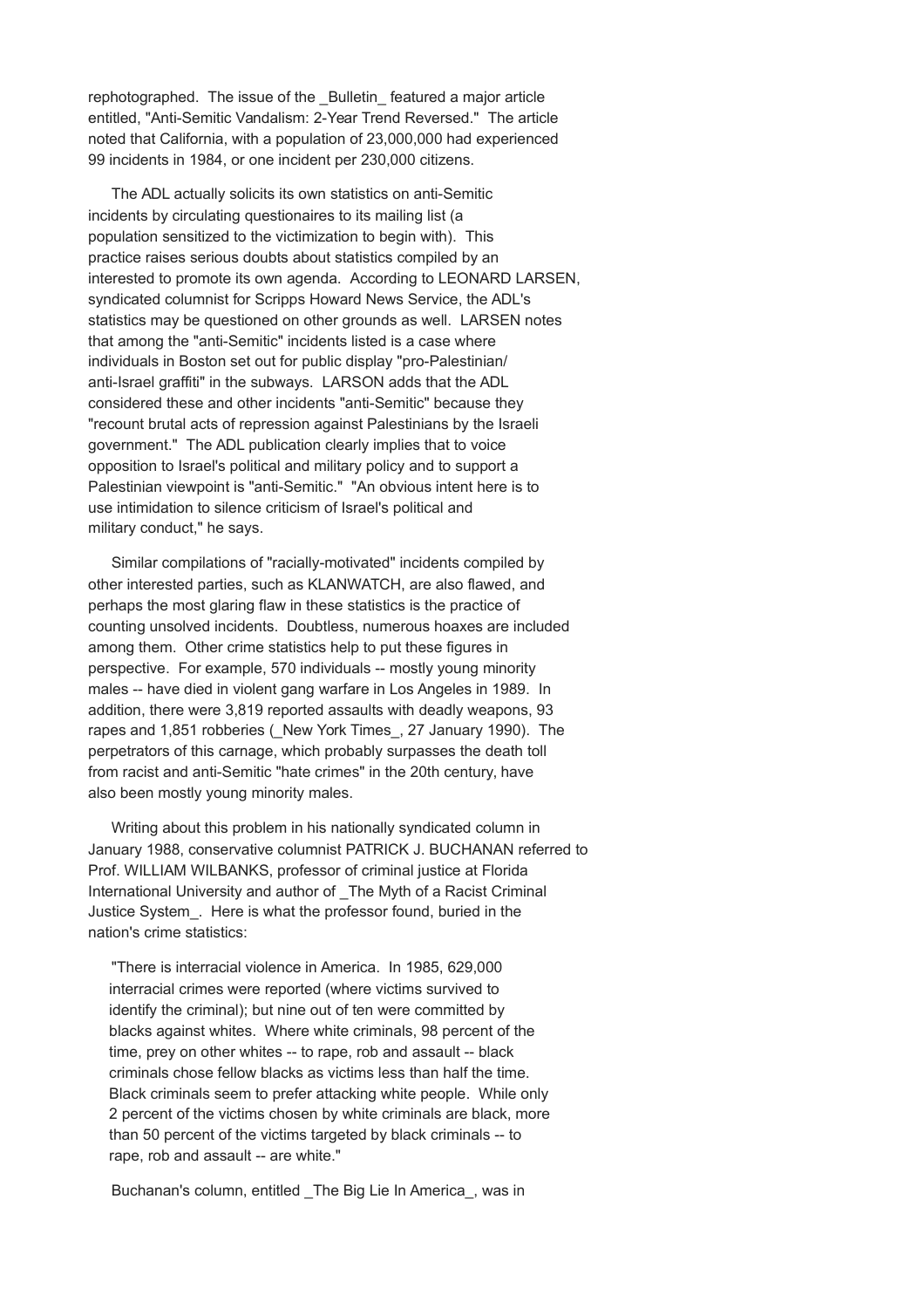response to a report issued by the CENTER FOR DEMOCRATIC RENEWAL, a Georgia-based group that evolved out of the ANTI-KLAN NETWORK, a network of far-left and Marxist-Leninist groups that came together in 1979 following a shoot-out in Greensboro, NC, where Ku Klux Klansmen got the best of a group of leftists in a shoot-out and six communists were killed.

A report on the CENTER FOR DEMOCRATIC RENEWAL, and its past and present leaders, including LENNY ZESKIND, a former member of the Marxist-Leninist SOJOURNER TRUTH ORGANIZATION, and LYN WELLS, wellknown as a past leader of the GEORGIA COMMUNIST LEAGUE and the COMMUNIST PARTY, MARXIST-LENINIST, and its predecessor, the OCTOBER LEAGUE, appeared in the 10 April 1989 issue of \_Counter-Terrorism and Security Intelligence newsletter, and also in the Security Intelligence Sourcebook\_ (Silver Spring, MD: Interests, Ltd, 1990) detailing the extremist background of the CDR.

The decision to even classify incidents as "racially-motivated" is fraught with issues of subjectivity and bias. Although "raciallymotivated" seems to be a neutral term, it is not. In practice, it's a code phrase for crime by white (and not black) racists. Only rarely are assaults by blacks upon whites classified as racially motivated, whereas it's one of the first things considered when assaults by whites upon blacks occur. The least suspicion of "bias" must be accounted for. It creates the anomaly of a white youth receiving a stiffer sentence for mere graffiti on a black business than a black youth might receive for the robbery of its owner!

"Racially-motivated" is a legal distinction that justifies preferential status and discriminatory punishments. In some cases, the law actually provides for civil penalties and damages, which actually encourages hoaxes and fabrications. More importantly, we are in grave danger of institutionalizing a double standard where some citizens are accorded special protections based entirely on their race while others are penalized for theirs -- a problem the Civil Rights movement originally sought to redress.

A dramatic example of that double standard was illustrated in the "dart man" case in New York City. "Dart man" was a black man who went around Manhattan shooting blowgun darts into women's behinds. Although all of "dart man's" two dozen plus victims were white (including two light-skinned hispanics), the \_New Daily News\_ of 4 July 1990 reported that "authorities do not think race is a factor." Police are quoted as saying that they "have no reason to believe the attacks are racially motivated." However, in New York City's diverse racial mix the odds of picking two dozen white women at random are on the order of winning Lotto America! Imagine for a moment what the conclusion would have been if "dart man" was white and all of his victims would have been black. Quite another story, isn't it?

Most Americans take a very uncritical and unquestioning attitude toward this problem. For example, the entirely fabricated rape story told by TAWANA BRAWLEY, her mother and REV. AL SHARPTON was accepted at face value by politicians and the media. Finally, an intensive investigation revealed the hoax that should have been suspected early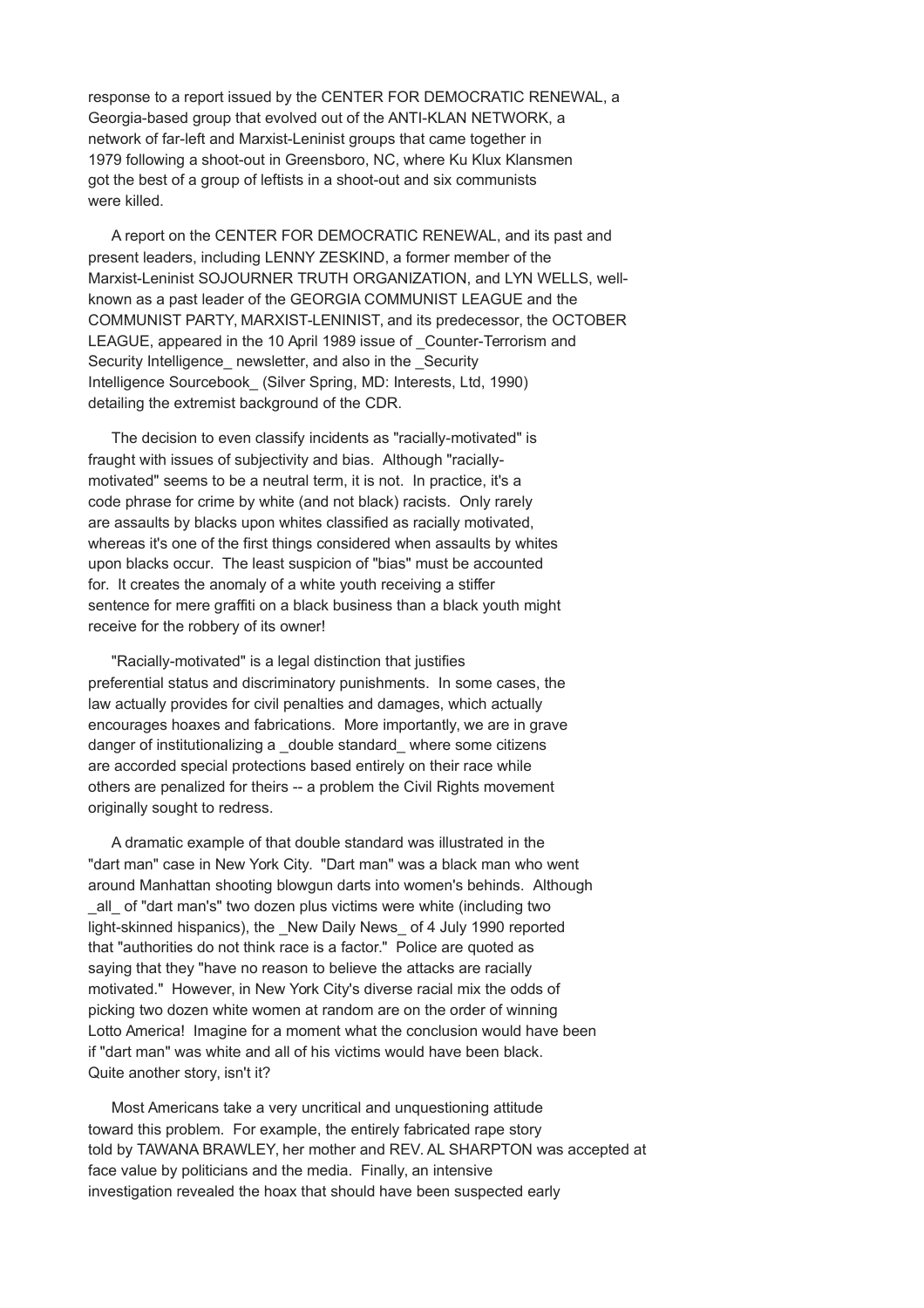on. There are still people who believe that the story "must have something to it." It became a question of the identity of the victim and alleged victimizers, and not one of facts or evidence. For many people, that TAWANA BRAWLEY was black was all they needed to know. Nothing else carried the significance of the fact of her minority status.

In terms of cost-benefit analysis, the actual payoff for victimhood can be very high and the risk of discovery of a hoax is very small. This issue of "secondary gain" plays an important part in racist and anti-Semitic hoaxes, and the search for an answer to this troubling phenomenon is well served by the question, "Who benefits?" Also, when a hoaxer gets caught, which isn't often, there are "fall back" positions which can put a positive "spin" on the incident. The hoaxer's status may be reframed so that "blaming the victim" can be invoked, whereby the hoax is understandable. Or, he may become "mentally ill," which also removes any responsibility for the hoax. In the case of BARRY DOV SCHUSS psychiatric treatment was the major part of his "punishment" for several felony arsons. The rest was probation and a suspended sentence. In the case of SABRINA COLLINS, the county prosecuter said she needed "counseling and treatment, not prosecution" for her hoax. I did not uncover a case where a white, non-minority defendant in a "hate crime" prosecution was treated so generously or relieved of responsibility in such a manner.

# TEMPTATION TO FABRICATE HOAXES IS STRONG

Because bonafide organized racist and anti-Semitic incidents are relatively unusual today, and because they serve numerous valuable functions for the victims when they occur, the temptation to fabricate them is strong. The benefits of "victimization" are well established, and "victims" are often treated as heroes who have been ennobled by their experience. The social utility of victimization is considerable. In terms of sheer effectiveness, nothing works quite as well as a racist or anti-Semitic incident to intimidate an institution, draw attention to a problem, or silence critics. As we shall see from the examples in this report, alleged victimization can accomplish more in minutes than months of agitation.

LAURIE RECHT became a celebrity for her victimhood, and actually wound up with a scholarship and an honorary Doctor of Humane Letters degree before her hoax was discovered. QUENTIN BANKS became a hero on his college campus and all his friends at home took notice, too. The news media helped make him a national figure before skillful police interrogation discovered the web of lies and fabrications he had created. BARRY SCHUSS wanted to keep awareness of anti-Semitism alive and, until he was caught, accomplished it through a series of arsons in Hartford's Jewish community. Many hoaxers have received substantial assistance from sympathizers and well-wishers, as in the case of PATRICIA ANDERSON and LEE WILLIAMS, who received offers of clothing, gifts and money. The most important benefits of victimization are psychological, however.

The sense of importance and meaning that victimization brings is often overlooked as a motive in hoaxes of the kind illustrated here,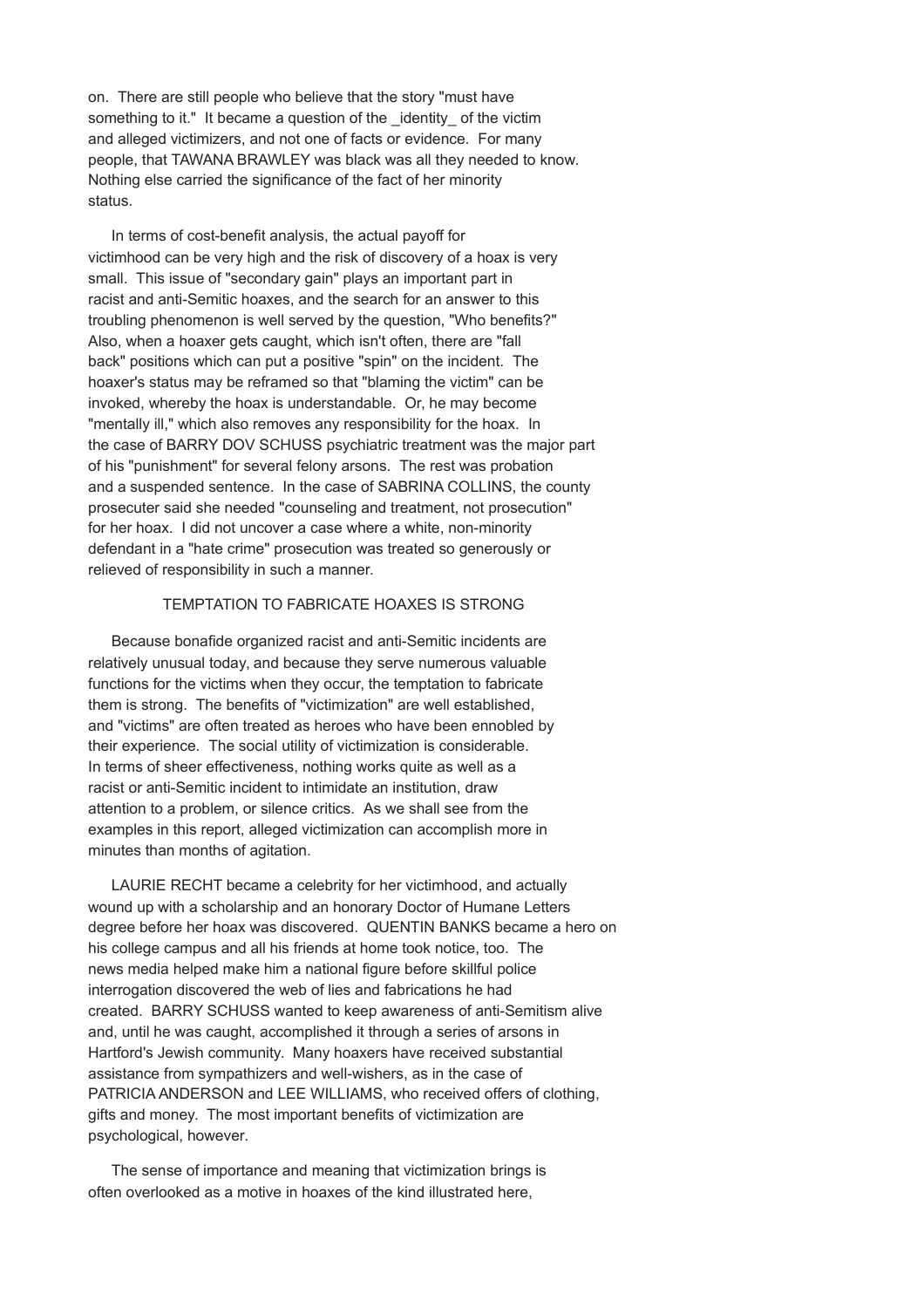but I suspect it plays a very significant role. Some people are important for what they do; others for what is done to them. Both racism and anti-Semitism are especially well-adapted to this function in that they focus on issues of identity. Whatever shortcomings or character flaws one has are eclipsed by the wickedness of one's alleged persecutors.

In a perceptive article on victimization appearing in The New York Times Magazine a few years ago, JOSEPH EPSTEIN discussed the issue of motivation quite perceptively: "...victimhood has not only its privileges but its pleasures. To begin with, it allows one to save one's sympathy for that most sympathetic of characters -- oneself. Of the various kinds and degrees of pity, easily the most vigilant is self-pity. To stake out one's own territory as a victim, or member of a victim group, also allows one to cut the moral ground out from under others who make an appeal on the basis of their victimhood..." He continues, "The pleasures of victimhood include imbuing one's life with a sense of drama. The drama of daily life is greatly heightened if one feels that society is organized against one. To feel oneself excluded and set apart is no longer obviously or even necessarily a bad thing ..." EPSTEIN also notes, "People who count and call themselves victims never blame themselves for their condition. They therefore have to find enemies..." suggesting the role paranoia plays in victimization fantasies.

So damaging to real anti-Semites and racists are desecrations and graffiti that one bonafide anti-Semite, JOZEF MLOT-MROZ of Salem, MA, was arrested for attempting to paint over anti-Semitic graffiti on a local synagogue. He claimed that the graffiti was intended to create an false impression of anti-Semitic harassment in the community. MLOT-MROZ was charged with malicious destruction of property over \$250.00 and a civil rights violation, both felonies, according to newspaper reports.

### BONAFIDE INCIDENTS COUNTER-PRODUCTIVE TO REAL RACISTS, ANTI-SEMITES

There's a very important point that needs to be understood here, and that is that bonafide racist and anti-Semitic harassment is invariably counter-productive for real racists and anti-Semites. The quickness and skill with which racist and anti-Semitic incidents, including hoaxes, are used to galvanize anti-racist support in a community is amazing. Very few real racists or anti-Semites would use these tactics any longer. No benefit accrues from them, and the costs are enormous. Not only does law enforcement immediately start rounding up white racists for questioning, but efforts to entrap them in other offenses step up. "Who benefits?" Not white racist and anti-Semitic groups!

In 1990, the various Ku Klux Klan organizations have a combined membership between 3,000 and 4,000 down from 45,000 in 1964 and 12,500 in 1981. Hard-core neo-Nazis number around 200 with perhaps 500 camp followers scattered about. The much publicized "skin-heads", recently estimated at 5,000 nationwide are almost certainly of no more than that. Determining who is and who isn't a neo-nazi racist skinhead involves a lot of pure guessing. A recent probable hoax in Denver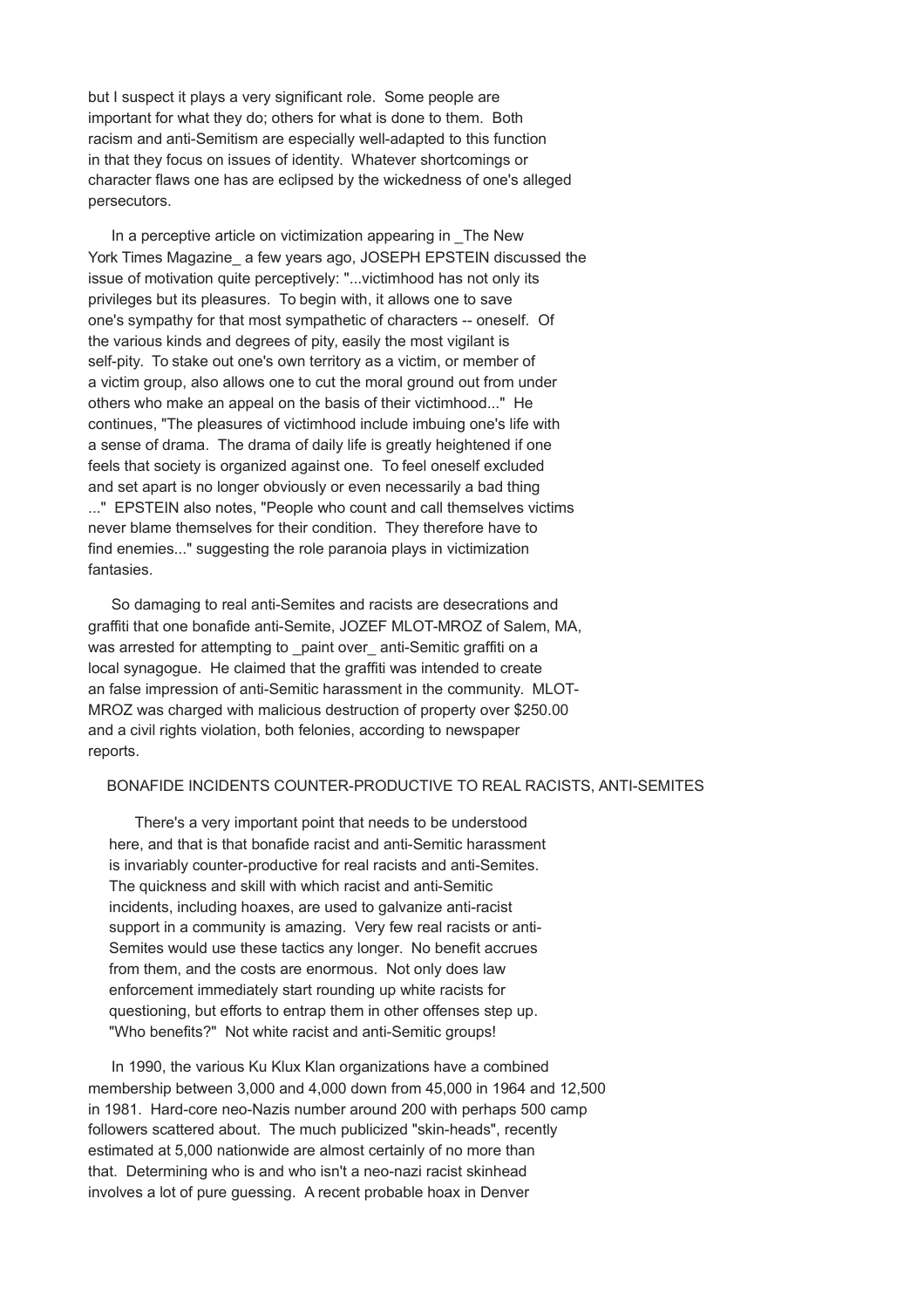initially focused on the local skinhead population and an estimate of 200 was made, a great surprise to other local racist groups. Many bikers adopt the skinhead appearance while having no serious affinity for their views, and there are "anti-racist" skinhead groups around. The actual number of bonafide racist, neo-nazi skinheads in Denver is probably under 25. At the time a Kansas City KKK "group" made national news in 1988 with its plans for a public TV show, it had only two members.

Groups like the "Posse Comitatus" attained almost mythical proportions in the early 1980's, with estimates as high as 40,000 given by irresponsible writers. This is absolute fantasy, although Jim Wickstrom, Posse "leader," claimed the incredible figure of a million and a half! Having talked with police agencies, journalists, farmers and local officials, and with Posse members themselves, I seriously doubt if more than 1,000 genuine, involved Posse activists ever existed at one time. The Posse was never tightly organized and the national "group" was primarily a literature distributing operation. Local groups were autonomous and virtually anyone could claim membership and be believed.

In Kansas, for example, State police officials monitoring farm auctions in the early 1980's made the incredible mistake of estimating Posse presence in one case by noting that a "Posse" activist was present and he had thirty or so people gathered around him reading the literature he passed out. Hence, there was a Posse presence "in the neighborhood of thirty" at the auction! A single individual distributing Posse literature in service station and restaurant restrooms caused near panic in one county.

This situation got so far out of hand that in 1985 three Kansans filed a civil rights lawsuit against Kansas Attorney General ROBERT STEPHAN for "creating" the Posse Comitatus to further his political career. A suit brought on behalf of FREDA STEELE, JAMES STEELE and HAROLD HOVANDER, all rural Kansas residents, charged that unnecessary police powers were utilized during a repossession action against Mr. STEELE, which included "air support and a small army of Kansas Bureau of Investigation agents, Kansas Highway Patrol troopers, sheriff's deputies and local police personnel, all heavily armed as for combat, who descended on said farm like an invasion force."

Among the various problems in determining membership in groups is the fact that group claims can't be believed. Invariably, they will exaggerate their own strength. Also, the membership list and the mailing list are usually two distinct entities. Ku Klux Klan organizations have maintained large complimentary mailing lists in the past, although that practice has faded for reasons of economy. I've been on literally hundreds of such lists over the years. Some groups don't have "members" as such, only people who receive their mailings, others make no distinction between members and people who write and ask for information. A few groups even send out blank membership cards with their solicitation letters. The F.B.I. has estimated membership by obtaining postal documents on second and third-class mailings and these have invariably led to distorted figures.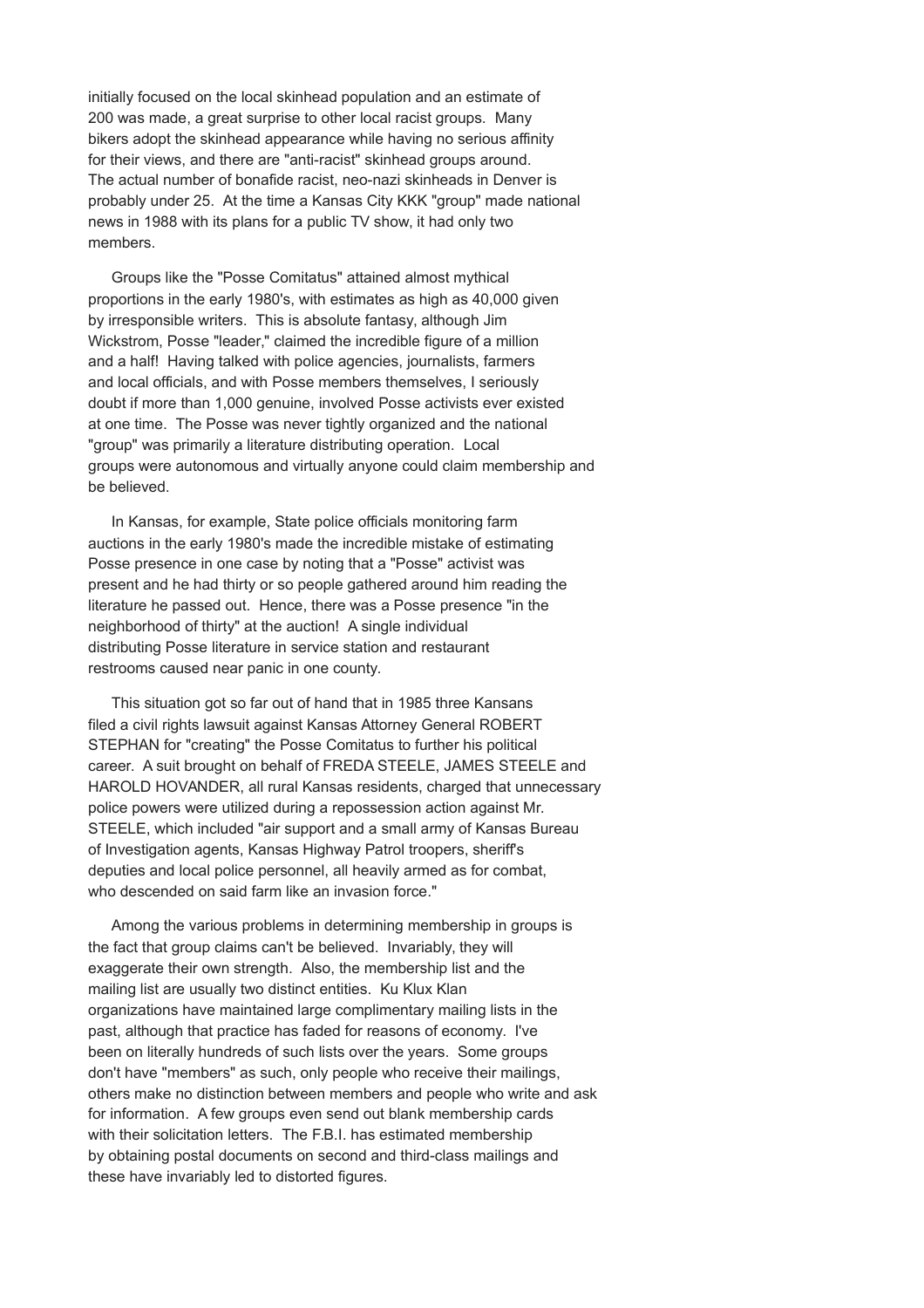An organization with the creative name of the "Farmer's Liberation Army" in Halstead, KS, was finally determined to have one member, its founder KEITH SHIVE. Anti-racist groups took the organization very seriously and references to it appeared in the national press. ROBERT DePUGH's Kansas City area-based paramilitary "Minutemen" organization of the late 1960's suffered from similar distortions. Primarily a peper operation with a handful of activists, DePUGH topped out at 400 "members," most of whom were essentially inactive and several of whom were government agents. Media estimates ranged in the thousands. During the McCarthy era, by the way, the membership of leftist groups was similarly exaggerated.

If membership figures for organizations are hard to determine, statistics on racist and anti-Semitic hoaxes are problematic as well. While recent legislation calls for reporting "hate crimes," (including unsolved cases) hoaxes and fabrications are not required to be reported as such. When an incident is discovered to be a hoax it might be dropped from the statistics, but maybe not. Many incidents are only reported in the local media and die when they reach the wire services. I've also been told that a fair number are simply "spiked" once their nature is ascertained, out of "sensitivity" to minority concerns, or not to "give ammunition" to racists. Absent some kind of clipping service, a network of local "monitors"or the intelligence capability of the American law enforcement community, one is at a considerable disadvantage researching the subject. There could be a much bigger story here than initially appears.

In Kansas City, for example, TERRANCE WEAVER defaced a wall near a major art museum with racist and anti-Semitic graffiti last year. He was observed, chased, and apprehended. The local newspaper reported the incident as a "hate crime," along with the interesting fact that the perpetrator had checked himself into a local mental hospital immediately after his arrest. The incident quickly faded and no more was heard of it. The Kansas City Star has declined to pursue the matter.

My own investigation developed that this young man was well-known to local leftists, and that he had talked of a plot to entice all Ku Klux Klansmen and neo-Nazis to a meeting and then blow up the building and kill them. He was, in fact, not racist but \_anti-racist\_. Kansas City police are sitting on the case and local anti-fascist activists seem to be holding their breath. If you didn't live here and read the local paper, you wouldn't know it happened, and if you hadn't investigated it as I have you wouldn't know it's a probable hoax incident. Are there more cases like this? I think so.

## VALID OBJECTIONS TO "HATE CRIMES" REPORTING LAW

Many valid criticisms of the "hate crime reporting" concept exist but by far the most legitimate is that it exaggerates a phenomenon by calling selective attention to it. If statistics were kept of crimes committed by Methodists, or left-handed Democrats, or by service station employees, or of crimes against these groups, it would quickly seem that we have a serious crime problem in these areas. To answer an objection to this argument from a Jewish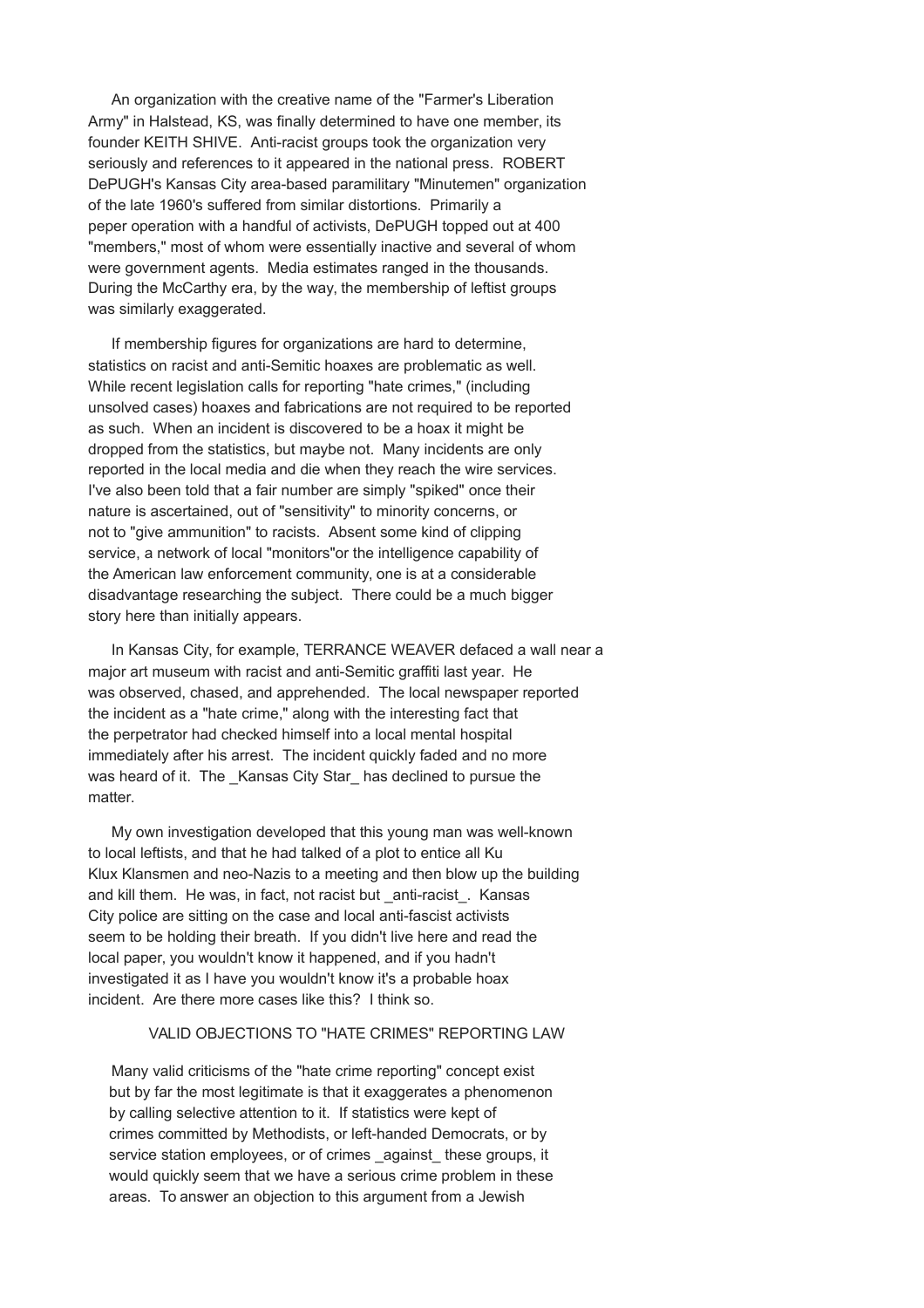friend, I asked what the probable consequences of compiling statistics on crimes by Jews in the United States might be, so as to draw attention to them. He quickly conceded that it would seriously distort the picture and lead to "dangerous false conclusions" by "singling out a particular group" and would be "unfair selective attention." Enough said.

So, how big a problem are hoaxes? Civil rights, Jewish and antiracist groups stress the view that hoaxes are unusual and represent the isolated work of disturbed individuals. Racist groups, on the other hand, essentially believe that an incident is probably a hoax until proven otherwise. The truth, as might be expected, lies somewhere between these two extreme positions.

The actual extent of racist and anti-Semitic hoaxes may be unknown, but police who investigate these incidents privately report that a surprisingly large percentage of incidents are fabricated. In talking with college and university security officials I encountered responses ranging from "a few, not too many," to "dmaned near half of them!" In talking to police who investigate these incidents the figure of 25% comes up again and again. This figure has a kind of reasonableness about it, allowing that it probably doesn't hold true for every environment.

Hoaxes are probably more likely to occur on college and university campuses and several have been reported. They're probably less likely to occur in the "battle zone" area that separates black and white neighborhoods in urban areas because tensions are sometimes high there and juvenile gangs common. In that environment racist graffiti is so prevalent that it isn't necessary to fake it. The most probable place for hoaxes to occur, of course, is any environment where obsessive attention is paid to issues of victimization and where the payoff, psychological or otherwise, is high.

With hoaxes, the nature of the offense makes discovery difficult. Telephone harassment, for example, usually leaves no fornsic evidence, unless the problem is severe enough for police to order a monitoring device. This happened in several of the hoaxes mentioned in this essay. A telephone message service by the OKLAHOMA WHITE MAN'S ASSOCIATION was being sabotaged by endless incoming calls tying up the line. The group complained to the police and the telephone company who installed tracing equipment on the line. An investigation showed that the local JEWISH COMMUNITY CENTER where a computer was apparently automatically dialing call after call, was the very source of the problem. In spite of hard evidence to the contrary, JEWISH COMMUNITY CENTER director DAVID BERNSTEIN said, "We have no computers here and we're not jamming any phones." No criminal charges were filed. In other cases, both BUZZ CODY and LAURIE RECHT were caught through the use of telephone tracing equipment.

In the case of defacing property withr acist and anti-Semitic graffiti investigation is made only slightly easier. Spray painted graffiti, unlike handwriting or typewritten material, cannot be pinned down. In the case of JAMES OPPENHEIM, however, the discovery of the very spraycan in his desk led to his prosecution.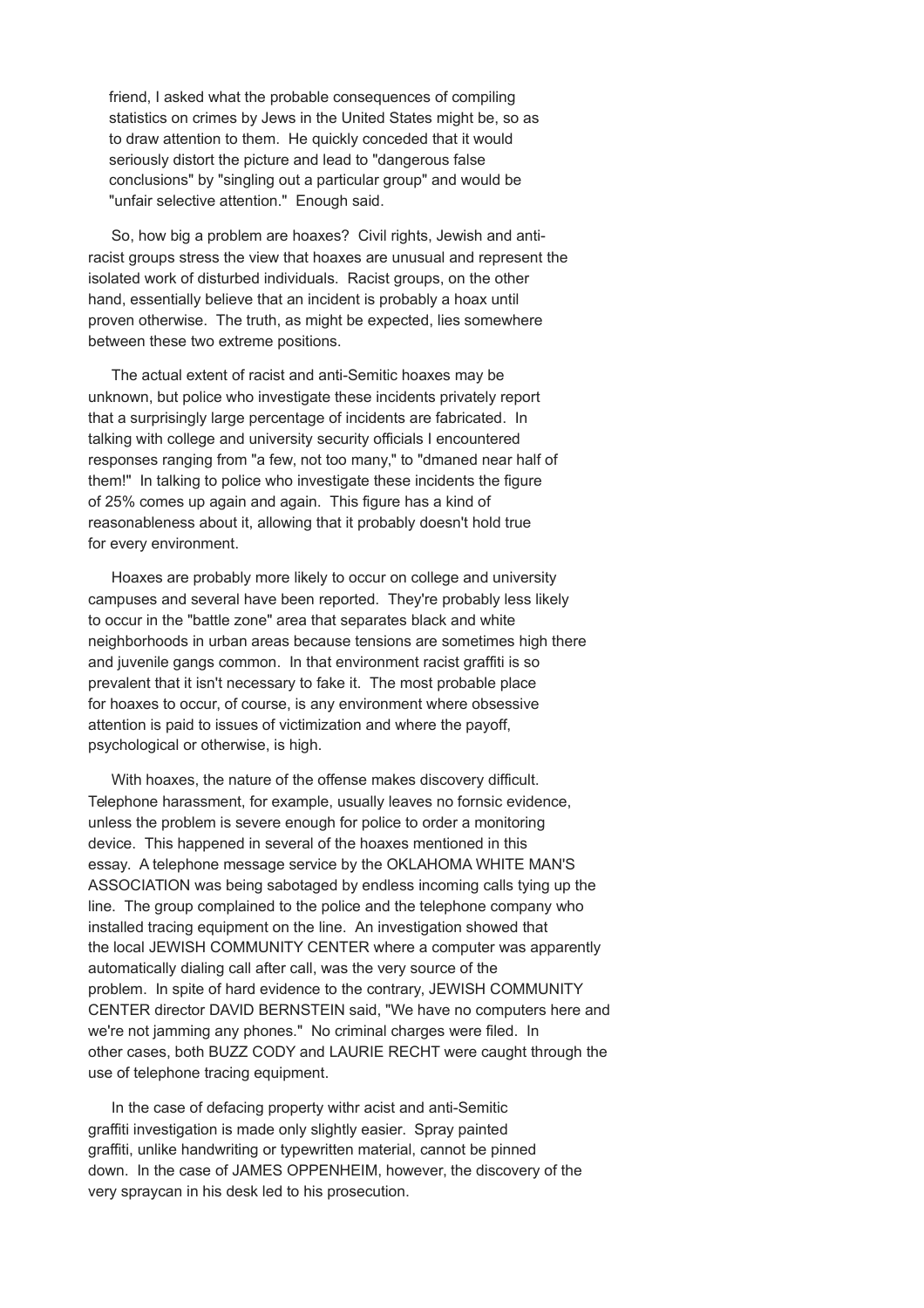The eye-witness account is often an important factor in hoax investigation. In many cases it was this which led authorities to suspect a fabrication. The factor here was inconsistent testimony or different stories by different witnesses, or physical evidence of lying. Where the possibility of a hoax exists the witness (who is often the victim) should be interrogated by a person skilled in that area. Surprisingly, the cover story often isn't very well prepared and can be "cracked" with reasonable effort. In the case of QUENTIN BANKS it was a skilled interrogator who caught him in a number of contradictions and broke the case.

One issue that needs to be addressed is whether or not there's an organized campaign to commit racist and anti-Semitic hoaxes. For years rumors have circulated that a particular organization was engaged in this activity. Right-wingers are particularly fond of this notion in that it tends to confirm their conspiracy theories. I found no hard evidence of any kind of organized campaign, although there were a few tantalizing clues that could use some further investigation. The best evidence is that these incidents are most probably unconnected and the product of individuals and not organizations.

There is some evidence of a coordinated effort to cover up incidents that prove to be hoaxes, usually to avoid "giving racists ammunition." Some hoaxes have involved "plots," in a manner of speaking, and several of them have involved recognized "conspiracies," as in the TAWANA BRAWLEY case, but linkage with other hoaxes is very unlikely, except in the limited psychological sense of the "copy-cat" phenomenon. This "copy-cat" effect is important because it can account for not only bonafide racial and anti-Semitic incidents, but for additional hoaxes as well.

## CONSPIRACY THEORY NOT REQUIRED TO EXPLAIN PATTERN OF HOAXES

I don't think a conspiracy is required to explain a pattern of hoaxes of this type. The advantages to anti-racist activists of racist incidents are obvious, so much so that it would reasonably occur to potential hoaxers upon simple reflection, with no communication between them. There's a tendency for a kind of paranoid thinking to enter into considerations of this kind, as though every wrongful event must have wicked people behind it, and a "series" of such events must be the product of the coordination and direction of a conspiracy. Extremists on both sides of this issue tend to think in these terms with predictably unfortunate results.

One police detective I spoke with said that the "pressure is extremely intense whenever anything even remotely resembling a hate crime comes up." Simple racist graffiti is almost at a par with serious felonies in terms of importance. The U.S. Department of Justice has made "hate crimes" a "number one priority." This elevation to felony status of what would have been simple misdemeanors a few years ago drains resources from important investigations. When hoaxes are suspected, which is often, police have been required to continue pursuing them as bonafide racial incidents until the evidence against them is almost overwhelming. This was true in the BARRY SCHUSS case.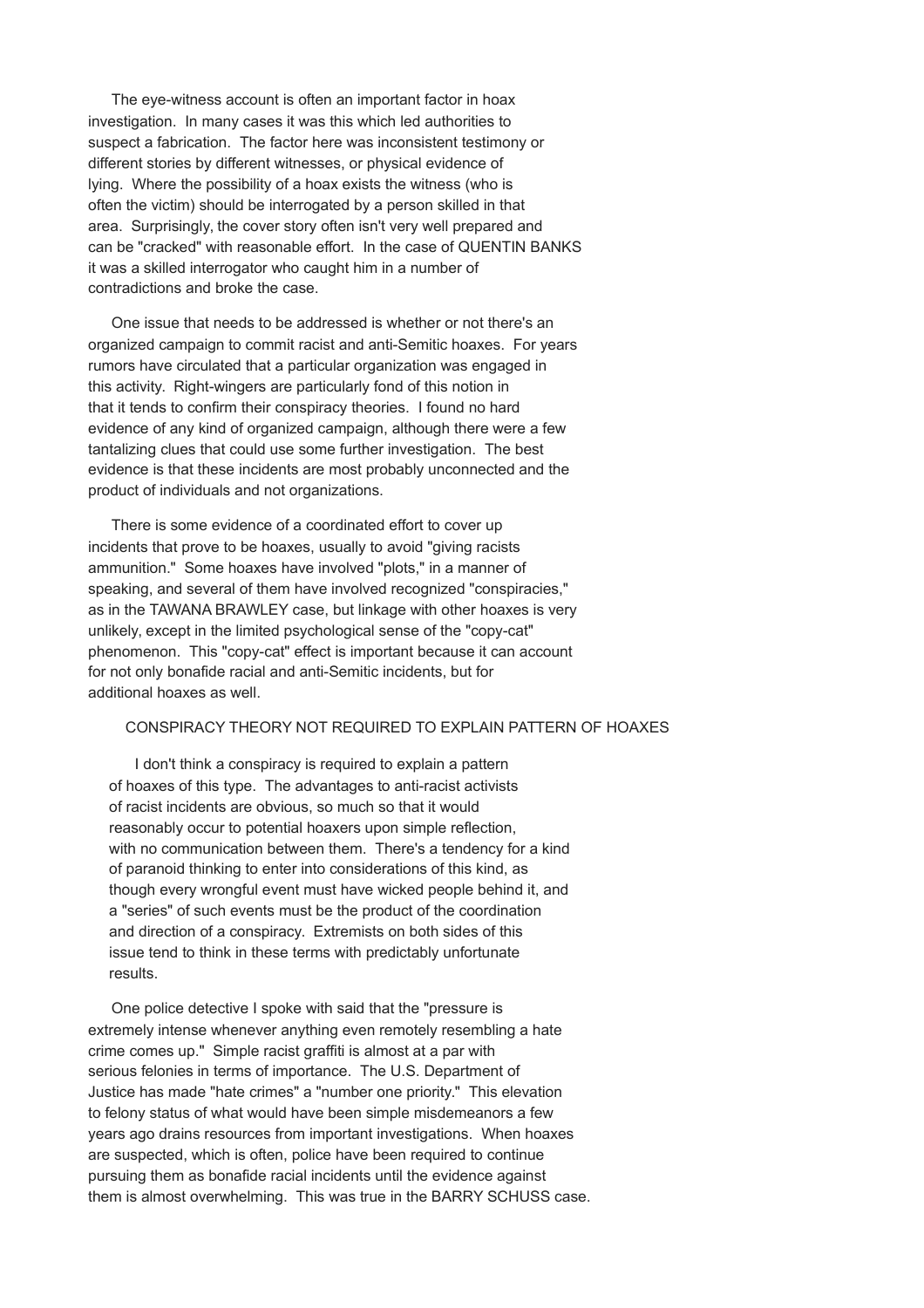SCHUSS was an early suspect but enormous efforts were made to apprehend someone else, including massive police stakeouts involving large use of police manpower and resources. In the BUZZ CODY case early suggestions by police that a hoax might be in evidence were treated as indicating "insensitivity."

In a bonafide "hate crime," the motive is presumably hate. In a hoax the motive is to create the appearance of hate. There is a difference. Hate can be acted out without symbols and it can be done anonymously with no symbols or graffiti. A real hater doesn't require that he or his cause be identified, and it's usually counter-productive when it happens. To create the appearance of hate, and to attribute it to a person or a cause requires identifying symbols and slogans. An incident in which the symbols of hate -- swastikas, KKK initials, racist and anti-Semitic slogans and so on -- are graphically present suggests the desire for maximum psychological impact, to dramatically illustrate the racism and anti-Semitism that is "behind" the event. Occasionally, this is either overdone or carelessly conceived. In the case of DAVID GOLDMAN and GERSHON TENNENBAUM, who jointly defaced some 250 Jewish graves in Israel, the anti-Semitic graffiti was in perfect Hebrew, a rather incredible oversight on their part.

## TRAITS THAT SUGGEST COMMISSION OF A HOAX

What, if anything, distinguishes hoaxes and fabrications from real racist and anti-Semitic incidents? Are there "patterns" to be on the watch for? What are the clues that a hoax might be afoot? Consider these:

1. An incident that can't be corroborated with reasonable evidence or disinterested witnesses, or is accompanied by an account which contains inconsistencies, or where the alleged victim suddenly refuses to talk to police.

2. An incident that occurs just when it's "needed" to promote awareness or sensitivity to racism or anti-Semitism, to disarm critics and make them reluctant to "talk back." The conveniently occurring incident should be carefully investigated. Often the perpetrator will confide in others or even brag about the event.

3. Repeat incidents, especially with "difficult," resentful and easily offended individuals who frequently complain of disrespect, slights, insults or harassment. Bear in mind, however, that these individuals often create a "self-fulfilling prophecy" with their behavior and actually antagonize others to the point where they will retaliate in some manner, thus fulfilling the prophecy of the "victim."

4. An incident that is skillfully exploited by the alleged victim to attain victim status, to manipulate institutions, to obtain concessions from others, to obtain special consideration or privileges, or to obtain money.

5. Incidents which occur in improbable circumstances, such as racist graffiti in a mostly black dormitory or neighborhood, assaults that allegedly occurred in normally crowded areas with no witnesses, graffiti or vandalism in a room occupied by the victim, and so on.

6. In the case of graffiti, carefully drawn symbols or slurs suggest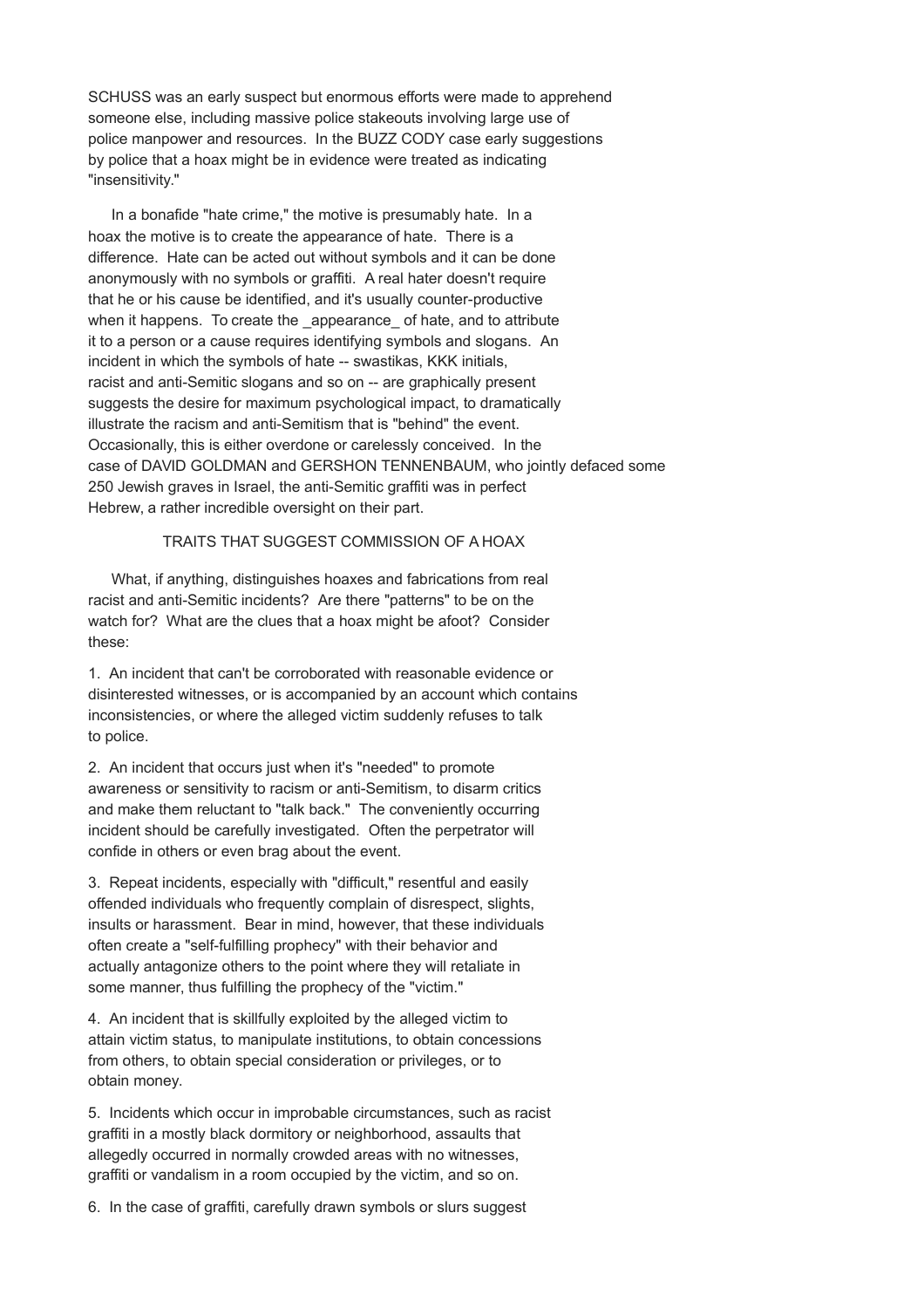that the author really wants to get a point across -- precisely what is meant and the repulsive character of the persons behind it -- and this suggests a hoax. Most real incidents represent impulsive striking out, not careful planning.

7. Another trait that suggests a hoax surfaced in several of the cases mentioned here. Where authorities suspect a hoax and this fact becomes known, the likelihood is enhanced somewhat when local anti-racist and radical anti-fascist groups defame and villify "doubters." In fact, they may suspect it themselves.

# EXAMPLES OF ACTUAL HOAXES

+ A black student at Northwest Missouri University in Maryville reported a "racially motivated" assault and death threats to university officials. According to DEAN HUBBARD, NMU President, the student became "the center of much attention" following the incidents. Newspaper accounts portrayed the campus as a hotbed of racism. On the strength of the complaint by QUENTIN E. BANKS, 18, the university summoned assistance from the F.B.I., a special unit of the Justice Department, and a special investigator from the Missouri Highway Patrol. During the course of an interrogation by Sgt. LARRY R. STOBBS of the Highway Patrol, BANKS admitted that the complaints were a total fabrication. He was subsequently suspended from school for two years.

+ A New York City teenager, TAWANA BRAWLEY, claimed to have been kidnapped for several days, raped by white men, smeared with dog feces, placed in a plastic garbage bag and marked with racial slurs. The case became a cause celebre' in New York City, with editorials, marches, and media personalities deploring the incident and the "racist climate" that obviously led to it. REV. AL SHARPTON became spokesman for the BRAWLEY family and insisted that "justice be done" and the white men responsible be prosecuted. The incident fueled support for "hate crime" legislation around the nation.

-------

TAWANA BRAWLEY basked in nationwide media attention and acquired victim status on a scale rarely seen. Discrepencies in her story were evident from the very beginning. A detailed police investigation determined that she was seen by friends during the period and that she spent much of the time in an apartment previously rented by her family. Other elements of her story were gradually eliminated one by one and police subsequently reported that the BRAWLEY case was a massive fabrication and hoax.

+ In St. Charles, MO, BRIDGET CLARK, a 14-year old black girl told her parents that two white men had thrown acid on her and shouted racial slurs as she was on her way home from school. The black community was in an uproar. Shortly thereafter, however, a police investigation revealed that the acid was actually the result of an accident at a summer job.

-------

-------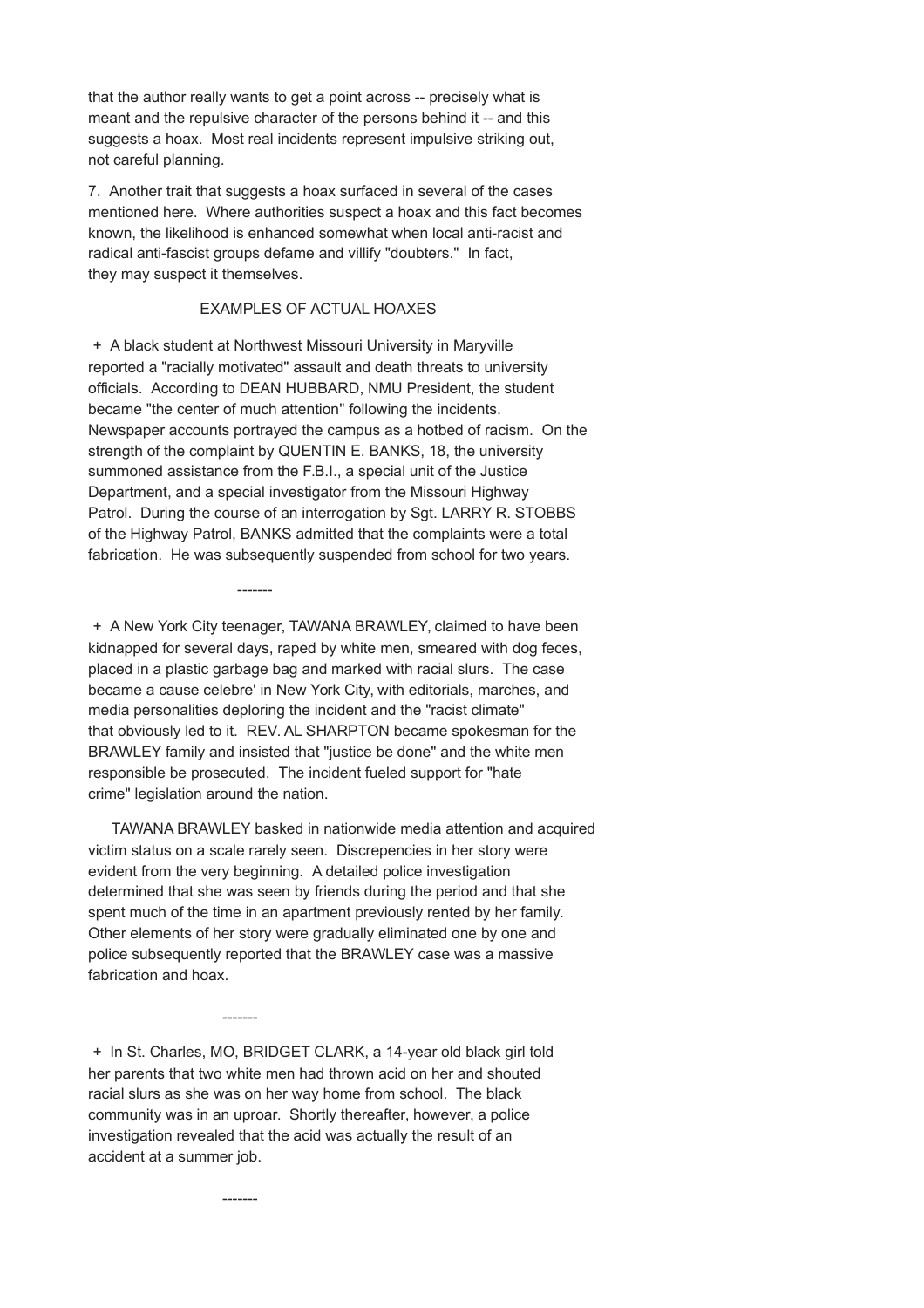+ An attempted racist frame-up occurred at Ohio Dominican College in Columbus, OH, when white student MICHAEL A. SMITH, 22, found himself under arrest for sending threatening letters to 13 black students and faculty members. The threats were worded in the same way as was a section of a term paper on prejudice he had submitted to JANICE D. HAMLET, a black teacher at the school. HAMLET had pointed out the similarities in the documents which immediately implicated SMITH.

However, two Columbus police detectives who had taken a class from HAMLET took an interest in the case. HAMLET had been outraged by SMITH's use of the word "nigger" in his term paper and had tried to get him expelled. Forensic examination of the envelopes the threatening letters had been mailed in turned up HAMLET's fingerprints and an examination of her typewriter determined that the letters had been written on it. In fact, she had copied part of SMITH's essay and mailed it to the 13 Blacks and then "discovered" that they were worded in the same manner. Ethnic intimidation charges against SMITH were dropped and HAMLET was charged with two felony counts of ethnic intimidation and two misdemeanor accounts of aggravated menacing. At last report she had returned to Kent State University to complete a PhD. SMITH, in the meantime, has filed suit against the University and it is expected that he will get a substantial settlement.

-------

-------

+ Three men and a youth, all black, were arrested in connection with three cross burnings in Prince George's County, MD. ROSS FAIRWELL, 18; GERALD SIMONS, 20; and REGINALD STEWARD, 21; and the juvenile, were charged with the offenses. Earlier that evening three of the men had donned white sheets to pose as Ku Klux Klansmen and set fire to a cross in front of a black home in Forrestville, MD. They were joined by the occupant in other bogus "hate crime" incidents, one of which involved throwing a brick through a window. The group is suspected in other incidents in the area.

+ In Lawrence, home of the University of Kansas, a small cross was burned in one location and "KKK" was spray-painted in several buildings in Lawrence neighborhoods. Police investigated and determined that the culprit(s) were probably juveniles. The two-foot high cross was made from pieces of wood taken from a discarded sofa in a dumpster, the wood was tied together with fabric from the sofa, wedged against the ground and building, and set afire. In another case, a cross was burned in front of an all-white fraternity accompanied by a note containing antiwhite comments. Militant anti-racists have been active in the community and university, and ANGELA DAVIS, member of the central committee of the COMMUNIST PARTY USA and militant anti-racist activist had recently spoken at K.U. Other suspected hoaxes have occurred, too.

What makes the Lawrence case interesting is that obvious hoaxes are treated as bonafide incidents by the media, which gives hoaxers encouragement. Wichita Eagle writer DAVE HENDRICK wrote a lengthy article entitled "Racial Tensions Taint Lawrence's Image" in which he never mentioned that the cross-burnings and graffiti were probably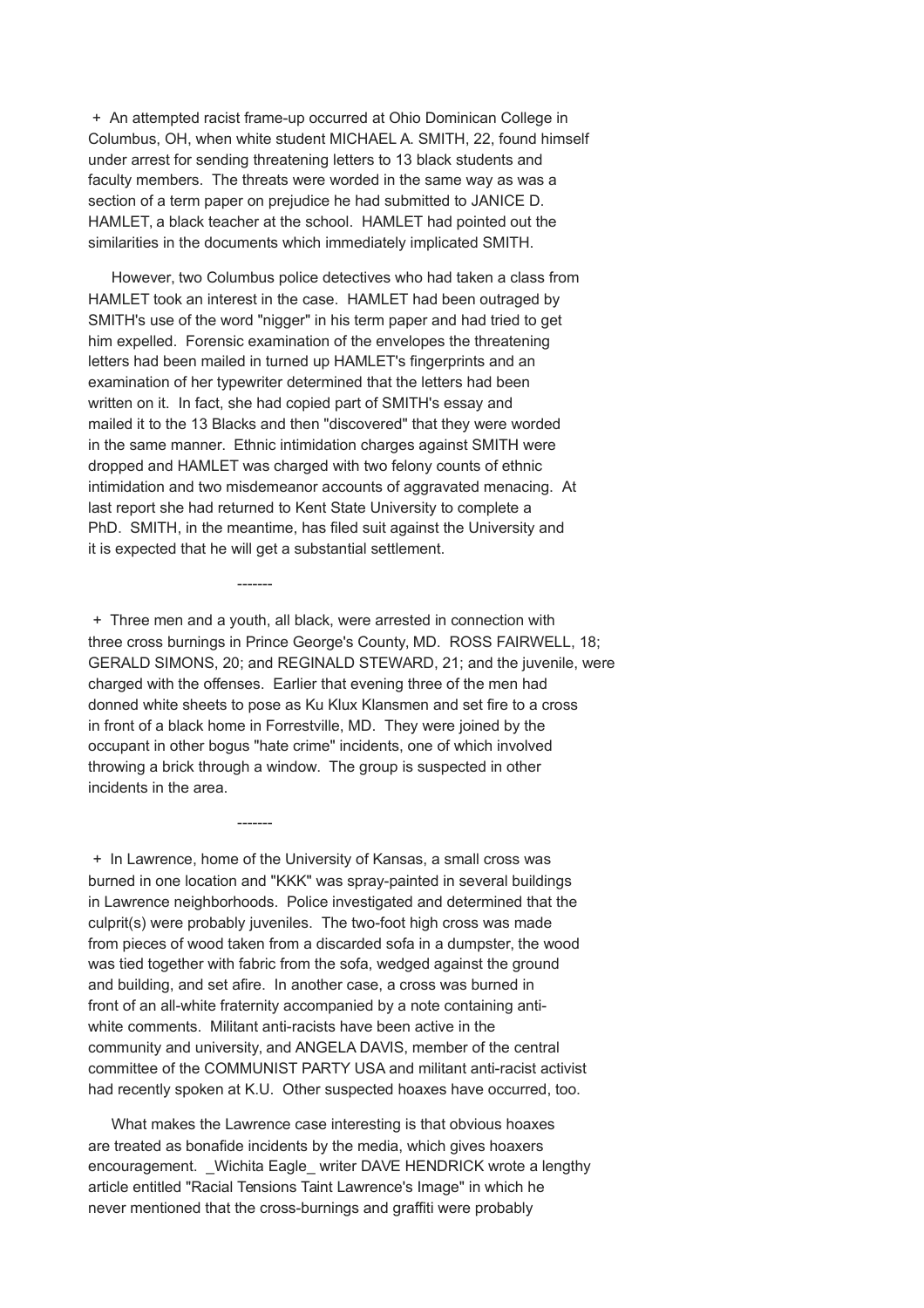hoaxes. He did note that "Reports about the cross-burnings and graffiti have been filed with Klanwatch, a division of the Southern Poverty Law Center in Montgomery, Ala." These "incidents" become part of the statistics they issue periodically.

-------

+ In Atlanta, GA, a black freshman at Emory University claimed she had been the victim of racist attacks in her school dorm. She had discovered the phrases "Hang Nigger" and "Die, Nigger, Die" under a rug in her closet, as well as on her tampons in a drawer. SABRINA COLLINS, 18, also claimed to have received two letters threatening to lynch her. University officials and police investigators quickly determined that she had faked the threats. The incident had triggered a march by 700 students and a sit-in in front of the administration demanding a "crackdown on campus racism." DeKalb County Solicitor, RALPH BOWDEN, said that he felt Miss COLLINS needed "counseling and treatment, not prosecution." No charges have been filed in the case.

The COLLINS case is interesting in a number of respects. A 26 June 1990 column by Harvard Law Professor ALAN DERSHOWITZ noted that OTIS SMITH of the Atlanta chapter of the NAACP had this to say about COLLINS' hoax: "It doesn't matter to me whether she did it or not, because of all the pressure these black students are under at these predominantly white schools. If this will highlight it, if it will bring it to the attention of the public, I have no problem with that." Mr. SMITH admitted the utility of hoaxes in this statement. An article in the Atlanta Constitution did one better. It said, "What happened to SABRINA COLLINS may never be known. She is a victim no matter which version of the story is true!" According to DERSHOWITZ, "Miss COLLINS first submitted her reports of racial harassment shortly after she was formally accused of cheating on a chemistry test."

+ An unnamed black teen-ager in Queens, NY, told authorities that a white man had set him on fire. Police at first believed the account and reported it as the third "racially-motivated" attack in Queens in a week, contributing considerably to racial tensions in the city. But, when detectives found inconsistencies in his story, the 15-year-old and three of his friends admitted the fabrication. The boy had accidentally burned himself by lighting gasoline in a fireplace.

-------

-------

+ PEDRO HOUSE, JR., of Cranford, NJ, was caught in the very act of painting a series of racist and anti-Semitic slurs on a bathroom wall inside a building on Union County College's Cranford campus. HOUSE, who is black, is a postal employee in South Orange, NJ, and a part-time student at the college. Cranford Police Captain HARRY WILDE said that offensive graffiti was found in the same bathroom on eight different days within the past two months. Police also seized materials allegedly used to mark the drawings and epithets, which included swastikas and quotations about white power, Adolph Hitler, Jews and blacks. House had been active in militant anti-racist movements.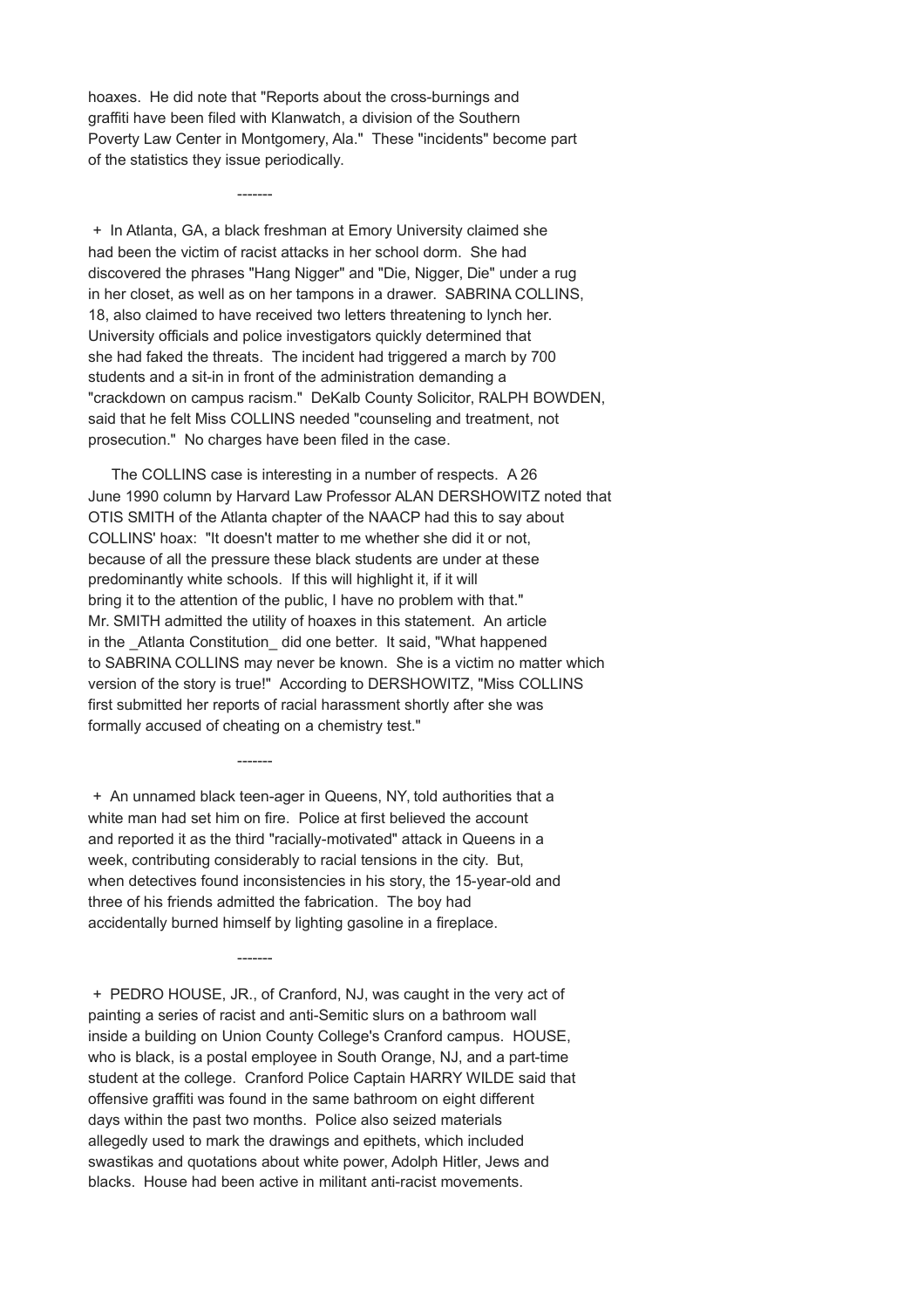+ In Bensalem, PA, ALBERT A. DAWSON, a 28-year-old black man was arrested and charged with "ethnic intimidation" for allegedly setting crosses afire on lawns of four interracial couples, according to police. FLOYD DARDEN, 33, who is black, and his wife Janet, who is white, woke up with a burned cross in their yard. "The fact that he's black brings a totally different dimension to the thing," DARDEN said.

-------

-------

-------

+ A Philadelphia police officer was charged with writing anti-black slurs on a six-foot banner in a district police station. Police patrolman ROSS BARNES, who is black, confessed to the act. RONALD OLIVER, president of the 1000-member Guardian Civic League, Philadelphia's minority police organization, said, "When I talked with him before he confessed he suggested that perhaps a black might be responsible for doing it. But when I asked him point blank if he did it, he said "no." "The same treatment should be meted out to him as would be a white officer guilty of the same behavior," OLIVER said.

+ One of the most widely publicized cases of terroristic bombing in U.S. history, occurring as it did on the very eve of a congressional vote on "hate crimes reporting" legislation and blamed on right-wing racists, may in fact be a hoax. Newspapers and editorials throughout the nation spoke of the connection between a series of letter bombs which have killed a U.S. District Judge and a lawyer who had handled civil rights cases, and the "rising tide" of "hate crimes."

An early suspect in the case, WAYNE O'FARRELL of Enterprise, AL, proved to be unproductive. Hundreds of federal agents descended upon O'FARREL's home and salvage store in what turned out to be an embarrassment for the government, for they failed to find any conclusive evidence linking him with the bombings. Later, federal agents arrested WALTER LEROY MOODY on several unrelated charges and he is now the focus of the bombing investigation. MOODY had been convicted for bomb possession in 1972. It is now thought that MOODY may have mailed the bombs and included racist commentary in his letters to create the impression that the bombings were "racially-motivated" when, in fact, they were not, in order to throw investigators off his trail. MOODY has been arrested and charged with seventy counts, including mailing the bombs. No suggestion of racial enmity is indicated in the indictment.

An interesting aspect of this case is that MOODY became a suspect shortly after O'FARRELL did, although federal agents did not divulge this fact to the media. While O'FARRELL had some racist connections, MOODY did not. The focus on the allegedly racist motivation of suspect O'FARRELL kept that association alive in the public mind, whereas attention to MOODY would have exposed the hoax. There was apparently no law-enforcement interest in the deception, for MOODY knew he was a suspect as soon as he was placed under surveillance. The "hate crime" angle was allowed to percolate through public consciousness for fully eleven months, including the period when "hate crime reporting"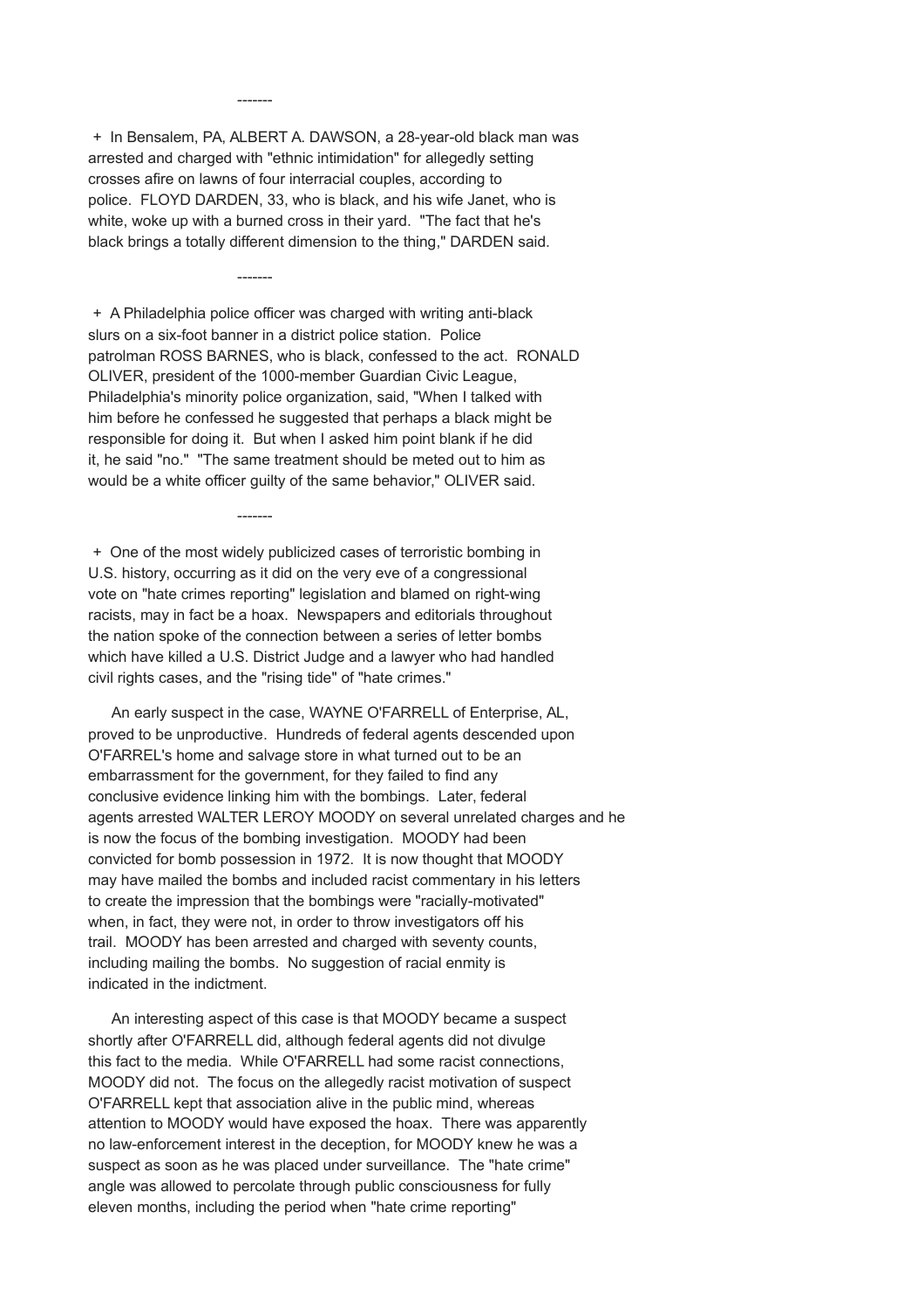legislation was before congress, which subsequently passed.

-------

-------

-------

-------

+ A Maryland House of Delegates candidate returned to his Ft. Washington, MD, home to find two of his campaign signs burning in his yard and racial epithets painted on his garage. DAVID VALDERRAMA, a former Prince George's County Orphan's Court Judge of Filipino descent, was running on a slate of candidates called the "Democratic Unity Team," which included five blacks, the judge and one white person. VALDERRAMA commented that the incident was the "work of a bigot or political opponent." Investigators working on the case became suspicious when VALDERRAMA began avoiding their questions and finally declined to give a statement on the advice of his attorney. Later, police officials announced that a campaign staffer was suspected.

+ LAURIE A. RECHT, a legal secretary who had vigorously supported court-ordered desegregation in Yonkers, NY, reported receiving death threats over several months following a meeting where she had been booed by angry white families opposed to the plan. RECHT, who is Jewish, had become a media heroine for her courage and was awarded an honorary Doctor of Humane Letters degree by the College of New Rochelle. To catch the perpetrators, the F.B.I. had installed a TV camera outside her apartment and attached security equipment to her telephone line. The equipment showed that no threatening calls had been received, and the hidden camera recorded Ms. RECHT writing a threat on the wall next to her apartment. Ms. RECHT has been indicted on several federal charges as a result of her hoax.

+ In San Francisco, talk-show host MORTON DOWNEY, JR, is "assaulted" in an airport restroom. A swastika is marked on his face and patches of hair are torn from his scalp, supposedly by neo-nazi "skinheads." Later that day he appears on TV with a much larger swastika painted on his face than was there when he first reported the incident, and related his shocking account of bigotry and racism. Airport security officers by the door reported no unusual traffic in or out of the restroom, and individuals in the restroom denied that any such incident took place. Although DOWNEY refused to back down, the incident is reported as a fabrication and a hoax by the police. Later, Downey said he was "drunk" and didn't even remember the incident.

+ In Arvada, CO., a black family's home was burned and burglarized exactly two weeks after it had been ransacked and the inside covered with 29 swastikas in what police investigated aas a racist "hate crime." LARRY WILLIAMS and his common-law wife, PATRICIA ANDERSON were the only black people who live on the street. During the swastika raid nothing was stolen or broken and the later fire produced mostly smoke damage. WILLIAMS and ANDERSON were deluged with an outpouring of public sympathy. People called to donate clothes and money, and a contractor donated his services to repair the damage.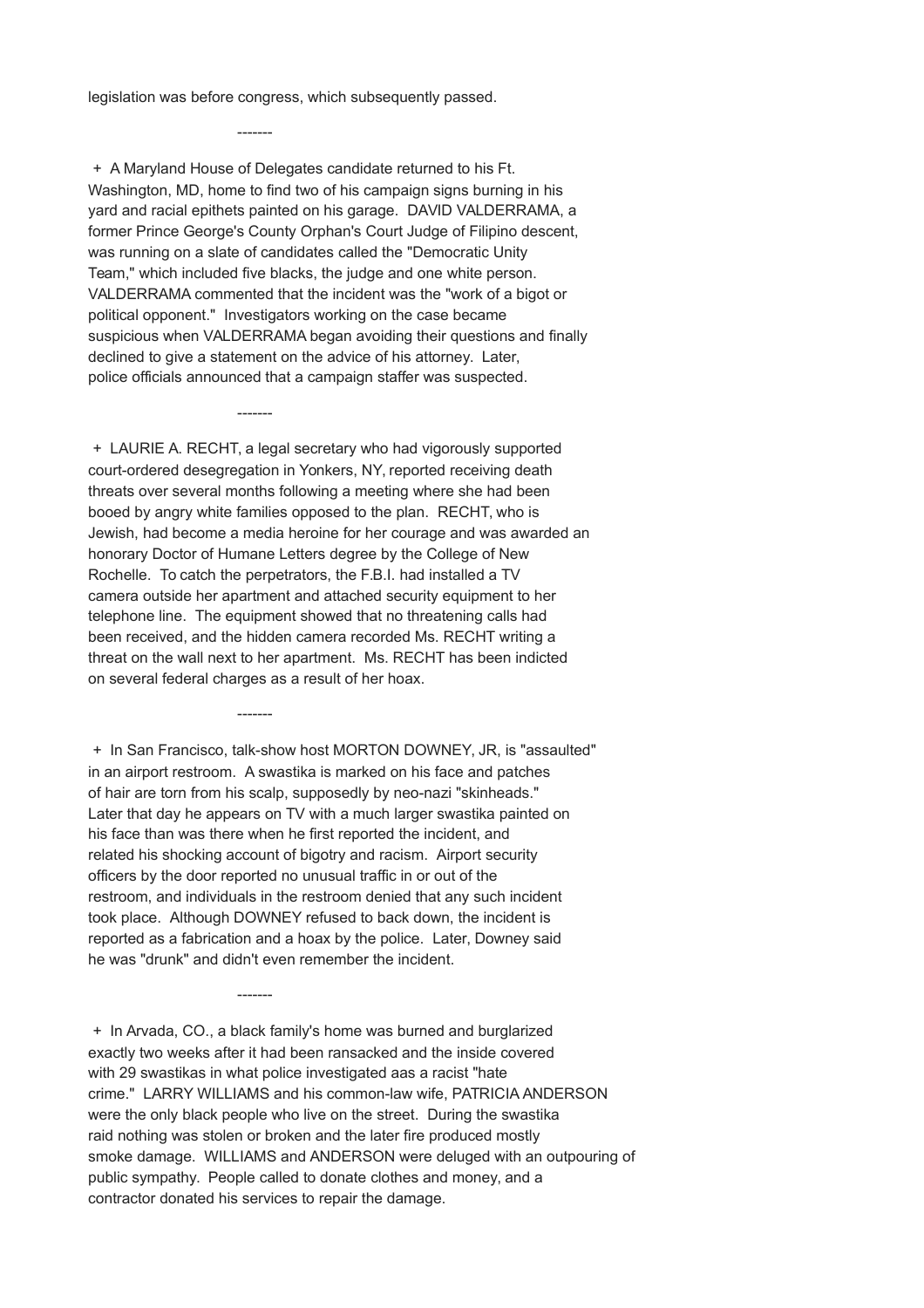But within a few days ANDERSON and her brother-in-law, LEE WILLIAMS were under arrest for arson and insurance fraud. Investigators were suspicious from the outset when inconsistencies developed in the cover story, and then they found evidence of arson. Police Chief PAUL AHLSTROM said, "We have a very solid case against the pair." LARRY WILLIAMS was not arrested or charged.

+ In Portsmouth, VA, black community leaders began receiving vitriolic racist "hate mail." The issue polarized the black community and calls for action against the white "hate groups" were heard. The incident took a dramatic turn when a police investigation found that the fingerprints on the letters belonged to JAMES W. HOLLEY, III, the city's first black mayor, who denied the charges and claimed that he had been framed. Fortunately for HOLLEY, at the time of the incident there were no "hate crime" statutes so he broke no laws. However, voters held a recall election and 57.7 percent of the electorate voted to retire the 60-year old dentist and long-time civil rights leader.

-------

-------

-------

+ An \_Associated Press\_ dispatch reported, "Vandals threw rocks through windows of eight Jewish-owned shops....Mayor EDWARD KOCH said the city would offer \$10,000 reward..." The Jewish Community Relations Council offered a \$5,000 reward as well. The windows were broken in the predominantly Orthodox Jewish areas of Boro Park and Flatbush in Brooklyn NY. Around the nation newspapers reacted with shock and outrage and compared the incident to Kristallnacht, when Nazis terrorized Jews in pre-World War II Germany. Pressure from the Jewish Community brought increased police patrols and calls for greater vigilance against anti-Semitism. Within a month police had their man in custody. He was GARY DWORKIN, a 38 year-old Jewish resident of Boro Park. DWORKIN was charged with 14 counts, including felonies and misdemeanors. He was ordered to undergo psychiatric examination.

+ A series of fires in Harford, CT, frightened the Jewish community and evoked media comparisons with the "Night of Broken Glass" when Nazis terrorized Jews in pre-World War II Germany. The fires occurred at Young Israel Synagogue, Emmanual Synagogue, the home of RABBI SOLAMAN KRUPKA, and at the home of State Representative JOAN KEMLER, who is Jewish.

Police involvement in the matter was intense, as nationwide media attention focused on the incident which had become the impetus for various legislative proposals to curb "bigotry and violence." Police staked out entire square blocks of Hartford, hoping for a copy-cat incident to occur in order to charge someone with arson. An early suspect in the case, BARRY DOV SCHUSS, a 17-year old Jewish student, finally confessed to all four arsons. Although the total penalties for four counts of arson could have amounted to virtually life in prison had a real anti-Semite been apprehended, SCHUSS was given a suspended sentence, ordered to undergo psychiatric treatment, and placed on five years probation. SCHUSS had been an avid reader of holocaust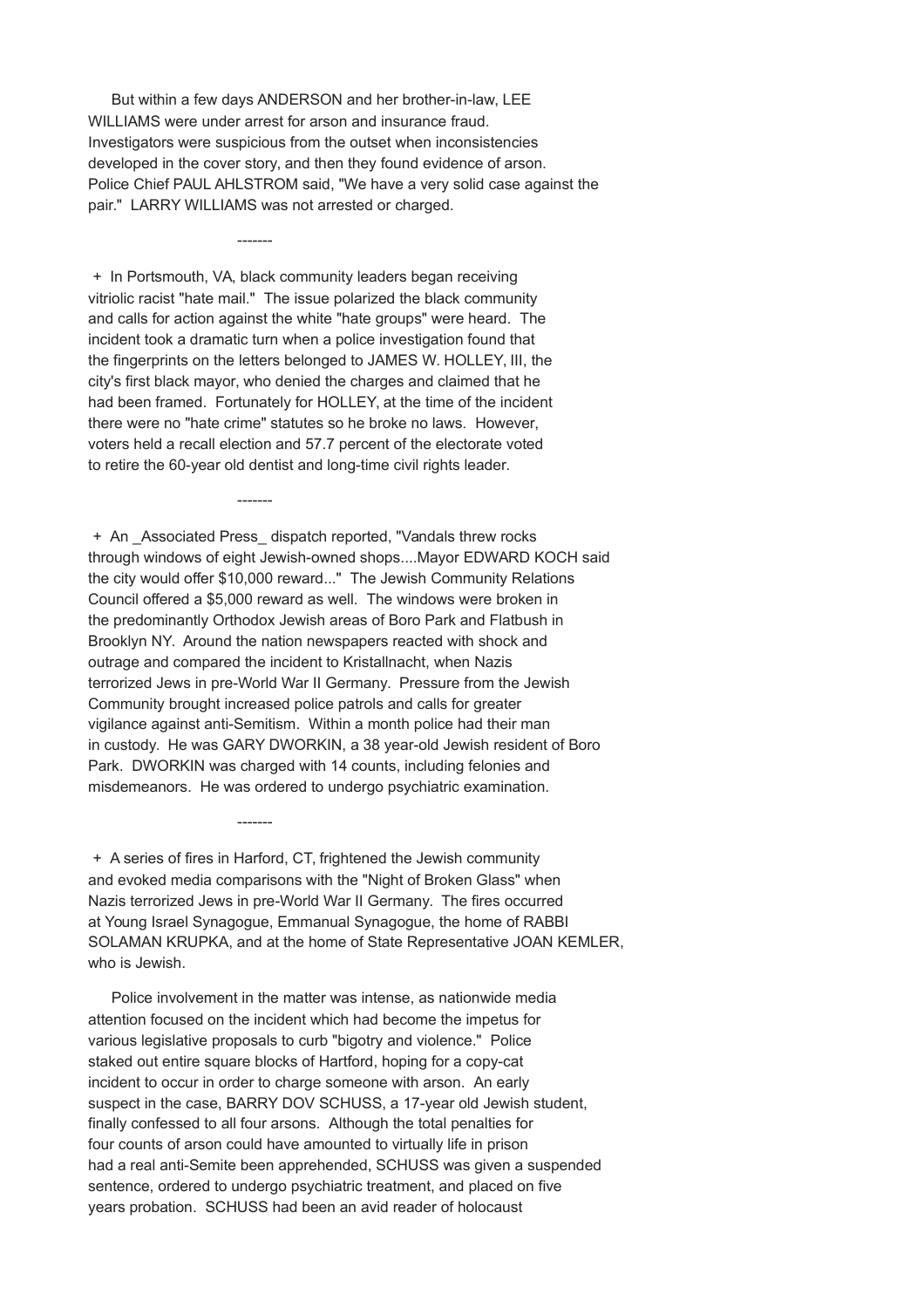literature and admitted that he had set the fires to enhance public awareness of anti-Semitism.

-------

-------

-------

-------

+ In New York City residents of Co-Op City, a massive housing cooperative in the Bronx, found anti-Semitic graffiti and swastikas daubed on 51 apartment doors and walls. The incident received wide publicity and a \$3,500 reward was offered for the perpetrators. Later, two Jewish teenagers, whose names were withheld and who had actually tried to collect the reward by turning in someone else, were determined to have lied to police and were subsequently arrested. The two youths, aged 14 and 15, have been charged as juveniles with conspiarcy, criminal mischief and falsely reporting a police incident. They are also suspected of other racist and anti-Semitic incidents dating back over a several month period, all of which had been attributed to "racists."

+ In Rockville, MD, two young men were charged with arson for burning a swastika on the lawn of a Jewish woman and her Catholic husband. GARY STEIN, who is Jewish, and JOHN E. FINNEGAN, a friend, were charged with pouring gasoline in a swastika pattern and setting it on fire. According to police, STEIN claimed that "his buddy did it." STEIN's father, DONALD STEIN, is the funeral director of the Hebrew Memorial Home in Takoma Park, MD. Had STEIN and FINNEGAN not been apprehended, the incident would have been recorded as a "hate crime" involving arson and neo-nazis would have been suspected.

+ A 23-year old Jewish medical student arrested in Basel, Switzerland was described by police as the perpetrator of a campaign of virulent anti-Semitic graffiti, harassment and death threats. Police disclosed that PHILIP GOTCHEL, son of a prominent family, was solely responsible for the acts, which were called unprecedented in Switzerland. Most of the anti-Semitic acts were directed against fellow Jewish students, their families and their non-Jewish friends.

+ Rabbi ISRAEL SCHORR of Congregation Beth-El in Brooklyn has informed the Jewish Telegraphic Agency that members of a Jewish "cult" that is a "fragment of Hassidim" were responsible for desecrating his synagogue in the Borough Park Section. He identified the culprits as belonging to the Satmar Hassidic group and attributed the swastikas, Stars of David and Hebrew and Yiddish epithets scrawled on the walls of his synagogue to them. According to SCHORR, police arrested five persons who pasted slogans on his synagogue and that they had been released with summonses. Harassment from the Jewish extremists has included telephone bomb scares, false fire alarms and an undertaker who showed up one day to get his body. In his sermons, SCHORR had inveighed against use of such terms as "Nazis," "Kristallnacht" and "Holocaust" to describe alleged actions by Israeli authorities against Orthodox Jews.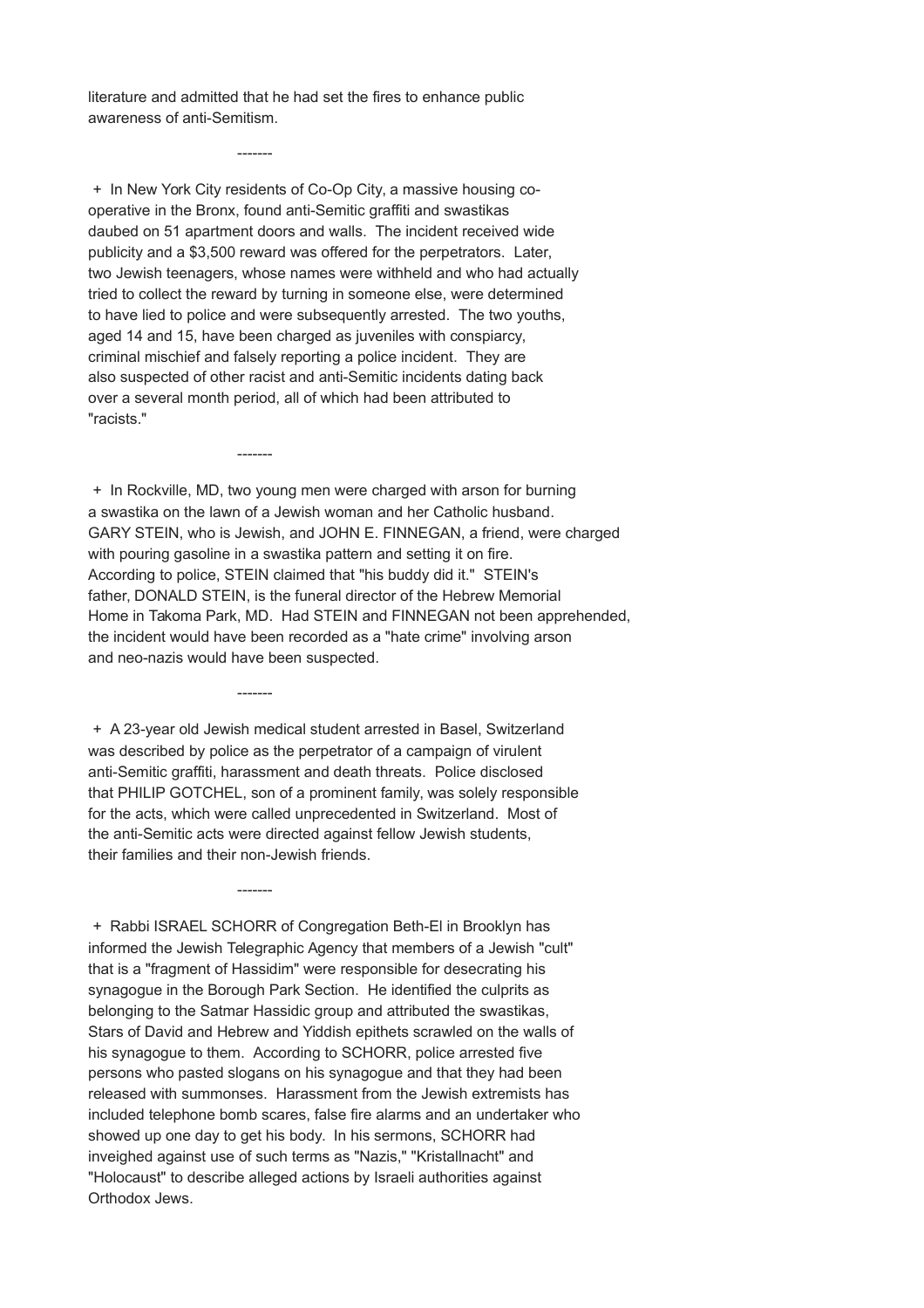+ Two unnamed Jewish teenagers spray-painted swastikas and anti-Semitic remarks on the home and car of a Jewish family in Marlboro Township, NJ. The two had been arrested for throwing firecrackers at passing cars and a subsequent investigation linked them with the anti-Semitic writing and a series of burglaries. Charges included seven counts of criminal mischief, four counts of burglary and two counts of theft. The two teens were not prosecuted for "hate crimes," however. Marlboro Township Detective Sgt. ROBERT HOLMES said, "It's tough to prove their actions are anti-Semitic if they're both Jewish."

-------

-------

+ Three men allegedly entered Congregation Amanu-El B'Ne Jeshurun in Milwaukee, and poured a caustic substance on BUZZ CODY, the sexton, who had converted to Judaism twelve years ago. The incident came just a few hours before thes tart of Hanukah, a major Jewish holiday. CODY said that one of the men demanded that he unlock the sanctuary's Ark, where four of the synagogue's eleven main Torahs are kept. He said the men demanded, "Open it up. We want your Holy Koran!", and referred to a group with the initials "P.D.L." CODY described the men as being dark-complexioned and speaking with Middle East accents. The synagogue's senior rabbi, FRANCIS BARRY SILBERG, said that CODY was obviously "wiling to sacrifice himself for his faith and his duty and the integrity of the synagogue." Earlier, Milwaukee had experienced a plague of anti-Semitic graffiti with red paint.

Alert police detectives suspected a hoax from the beginning, which prompted the \_Milwaukee Journal\_ to editorialize that, "...the police uncertainly seemingly demeaned the episode's seriousness...", which "could be interpreted...as reflecting police insensitivity." The incident was followed by anonymous telephone calls in the area, one of which said that, "...the defense league is at war with the Jewish community," presumably referring to a Palestine Defense League (P.D.L.), and also by an alleged vandalization of CODY's apartment, which included spray-painting anti-Semitic symbols in red paint, including the initials "P.D.L." Police could find no forced entry. Rabbi SILBERG said, "The victim has been re-victimized." An investigation has turned up no such organization as the "Palestine Defense League" or "P.D.L."

Six months later CODY was charged with two counts of obstructing an officer in connection with reports he had made to police about receiving threatening telephone calls, which police had determined were not true. A tracer installed by the phone company had shown that at least two of the calls were placed from CODY's private line. A few days later, possibly fearing discovery and disgrace, CODY tragically committed suicide.

-------

+ Sixteen months after a fire ruled to be arson destroyed Woodside Synagogue in Silver Spring, MD, no arrests had yet been made. At the time of the fire community leaders rallied to the aid of the Orthodox Jewish congregation and supported a wave of demands that urgent action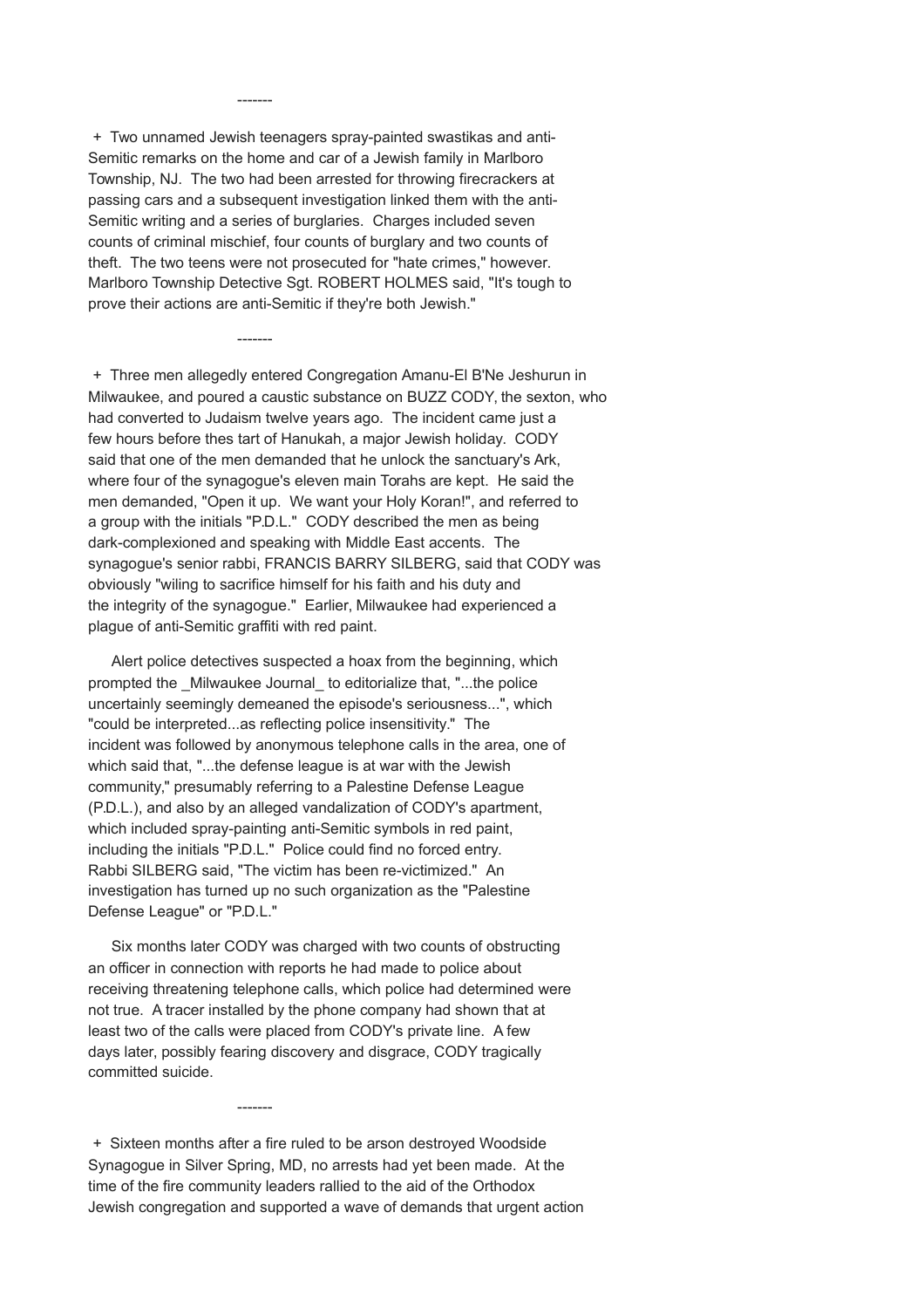be taken to stem anti-Semitism and "hate crimes." LT. CARVEL HARDING, a Montgomery County fire investigator, belives he knows the culprit's identity, although he lacks "sufficient probable cause" to arrest the subject. HARDING told Washington Jewish Week that "We feel we know the motive, but if we tell you, you'll know who the person is." HARDING also said that the arson was not "an act against people of the Jewish faith." Synagogue sources said one shul member who has since left the area was brought in for questioning and is still a suspect."

+ Students at the State University of New York in Binghampton were shocked to find anti-Semitic slogans spray-painted inside the door of the Jewish Student Union office. The slogans, "Kill Kikes" and "Zionazi Racists" were sprayed the day after the 50th anniversary of Kristallnacht, when Nazis terrorized Jews in 1938 Germany. Authorities investigating the incident soon zeroed in on a suspect. He was JAMES OPPENHEIM, former President of the Jewish Student Union.

-------

The manner in which this case was handled is a fascinating study. State Police investigator CHARLES GOULD, who was responsible for filing the charges, said, "He's not a bad kid!" The \_Binghampton Press & Sun-Bulletin\_ quoted investigators as saying, "OPPENHEIM was trying to broaden recognition of anti-Semitism following a mediocre showing at a memorial to the victims of the Nazi Kristallnacht program." Student Association President CRAIG SPIEGEL read a statement that warned against judging OPPENHEIM before due process takes its course, and reminding students that "anti-Semitism, racism, sexism, homophobia and other forms of oppression existed on our campus." RABBI ARNOLD FERTIG described OPPENHEIM as an "emotional, highly-committed young man devoted to Jewish causes on the campus." OPPENHEIM was indicted on a fourth-degree criminal mischief and third-degree falsely reporting an incident, both relatively trivial misdemeanors in the chance he should actually be convicted. No felony "hate crime" charges were filed.

In addition to being portrayed as sincere, if misguided, OPPENHEIM had another advantage. His father was an attorney and knew that the evidence against his son could be challenged. Aside from non-specified circumstantial evidence, the primary item was the very can of spray paint with OPPENHEIM's fingerprints found hidden in his desk at the Jewish Student Center. This would seem incriminating enough, but the case was made that OPPENHEIM had just picked up the can and hid it so it wouldn't get lost! The Judge accepted his account and OPPENHEIM was acquitted. In all fairness, an acquittal should be respected as a determination of not guilty, suspicions aside.

+ In Haifa, Israel, two Jewish men, DAVID GOLDMAN, 41, and GERSHON TENNENBAUM, 32, were arrested following the desecration of two Jewish graveyards, an event which received worldwide attention. Slogans in perfect Hebrew calling for the destruction of Judaism and for the founding of a Palestinian state were found on more than 250 headstones. One inscription read, "Arabs will kill the Jews." Israeli Religious Affairs Minister ZEVOLON HAMMER, said that there may have been a connection with this incident and the desecration of Jewish graves in

-------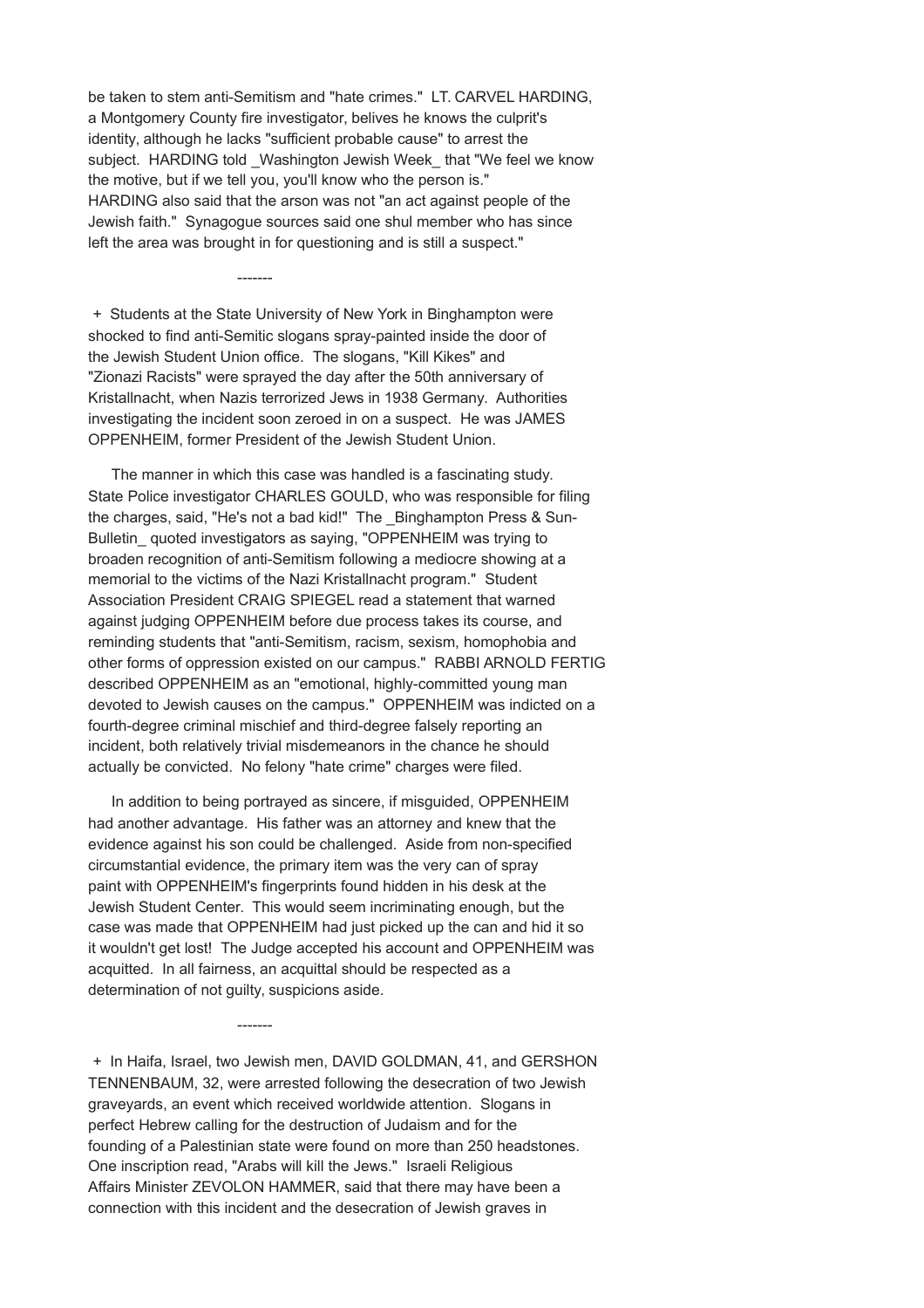France which were widely blamed on right-wing hate groups. Goldman said he had hoped Arabs would be blamed for the incident.

-------

-------

-------

+ Also in Israel eight Jewish settlers have been charged in the firebombing of Israeli property and stoning Jewish settlers to stir up anti-Arab sentiment. In one instance, Israeli radio said, settlers hurled a firebomb at an Israeli-owned car near Ginot Shomron settlement in the West Bank and in response, settlers from the Jewish enclave of Ariel raided a nearby Arab village and vandalized property. Ariel had earlier required Arab workers to wear tags identifying themselves as "alien workers." There have been numerous instances of Israeli extremists staging hoaxes to implicate Arabs in terrorism.

+ In Berlin, West Germany, a group of "neo-nazi raiders" set fire to the home of a Jewish restaurant owner and scrawled swastikas and anti-Semitic slogans on the walls ("Juden Raus" - Jew Get Out). The attack in Berlin's elegant Grunewald residential district revived fears of a Nazi revival and was widely reported as evidence for such. Following an investigation, however, the police determined that the incident was an arson plot to collect insurance on the building and that the business man, GUNTER ALLON, whose house was burned, was in on the plot. One of the hired arsonists was badly burned when gasoline blew up in his face.

+ Swastika-painting vandals were suspected of setting fire to the basement of a downtown restaurant whose Jewish owners were beside themselves with outrage at the ugly graffiti. LEE WALDMAN, owner of the Egg Shell Restaurant, also noted that business was down 40%, according to the Rocky Mountain News. Denver police intelligence officers suspected Skinhead involvement. Denver Mayor FREDERICO PENA ordered an investigation into recent racist acts in the city and the News carried several alarmist articles on growing racism and anti-Semitism. Denver city leaders responded with outrage, stepped up police activity and calls for new anti-racist legislation. As the investigation proceeded, however, it became more and more apparent that Skinheads were not involved in the event.

Denver police have heavily infiltrated local gangs and Skinhead groups. The \_News\_ noted that most incidents were "committed by adolescents - perhaps bored and ignorant of the consequences of their acts - and not organized hate groups...", a fact that is often forgotten. A one-paragraph article finally noted that "Swastikas spray-painted on the walls of the restaurant may have been an effort to mislead." In a later article, \_News\_ reporter KEVIN FLYNN noted that, "After all the grandstanding and headlines, the spray-painting of swastikas in the Egg Shell arson is now believed to have been a hoax, and not to have involved neo-Nazi skinheads at all. Investigators believe the swastikas were meant to divert suspicion."

-------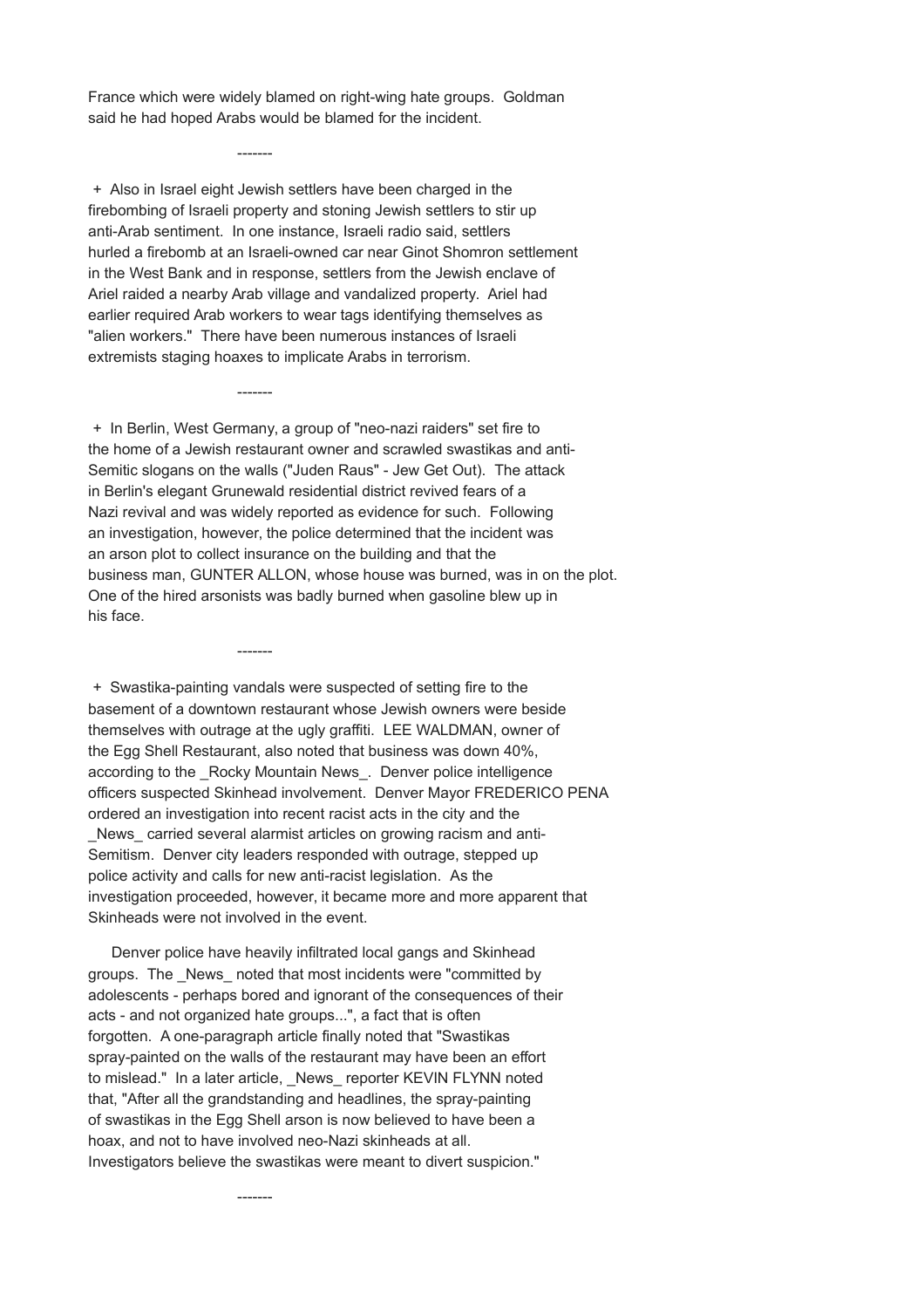+ Residents of Yorba Linda, CA, awoke one Sunday morning to find hundreds of anti-semitic leaflets in a neighborhood surrounding an ultra-orthodox synagogue and a Methodist church. The leaflets, admonishing the reader to "Kill Every Jew," also stated that they were "distributed by the Methodist fellowship." Rev. Kenneth Criswell, pastor of the United Methodist church said the leaflets were "false and fraudulently" attributed to the Methodist Church.

-------

-------

-------

-------

+ Sometimes racist and anti-Semitic hoaxes involve parties we would never suspect. During the Olympic games in Los Angeles in 1984 a number of Asian and African Olympic committee offices found themselves recipients of racist literature. The Zimbabwe committee, for example, received flyers containing threatening language and illustrated with a drawing of a whitehooded Klansman on a rearing horse and a monkey with a rope around its neck. Other delegations received similar literature.

An investigation followed and the culprit was determined in short order. U.S. Attorney General WILLIAM FRENCH SMITH confirmed that the racially defamatory materials were not the work of the Ku Klux Klan but rather the K.G.B.! The effort was part of a disinformation campaign to mislead public opinion and create the impression of widespread racism. K.G.B. involvement was also confirmed by F.B.I. director WILLIAM WEBSTER. Informed sources close to the F.B.I. report that many other incidents may also be K.G.B.-related.

+ Another case involving the K.G.B. surfaced recently with defection of East German intelligence agents. The West German newspaper \_Die Welt reported that West German security authorities determined that the K.G.B. or other Soviet state security services were responsible for numerous desecrations of synagogues in West Germany over the past forty years. The article also noted that the K.G.B. worked in close cooperation with neo-nazi groups. JOHN BARRON, in his book, K.G.B. -SECRET WORK OF SOVIET SECRET AGENTS\_, discusses Communist complicity in anti-Semitic hoaxes. He syas, "Under K.G.B. guidance the Czech S.T.B. started mailing virulent anti-Semitic tracts to French, British and American officials in Europe." They bore the imprimatur of a nonexistent Nazi group.

+ In yet another case, an official of a West German neo-nazi party was arrested on charges of having spied for communist East Germany. Chief Federal Prosecutor KURT REBMANN said that the 34-year old man, an official of the National Democratic Party, had regular contact with East German intelligence officials.

+ Another case having international implications occured when a fake letter circulating in the U.S. and purporting to come from a bogus United Nations group in New York City surfaced. The bogus organization, the \_United Nations Extraordinary Commission on Zionism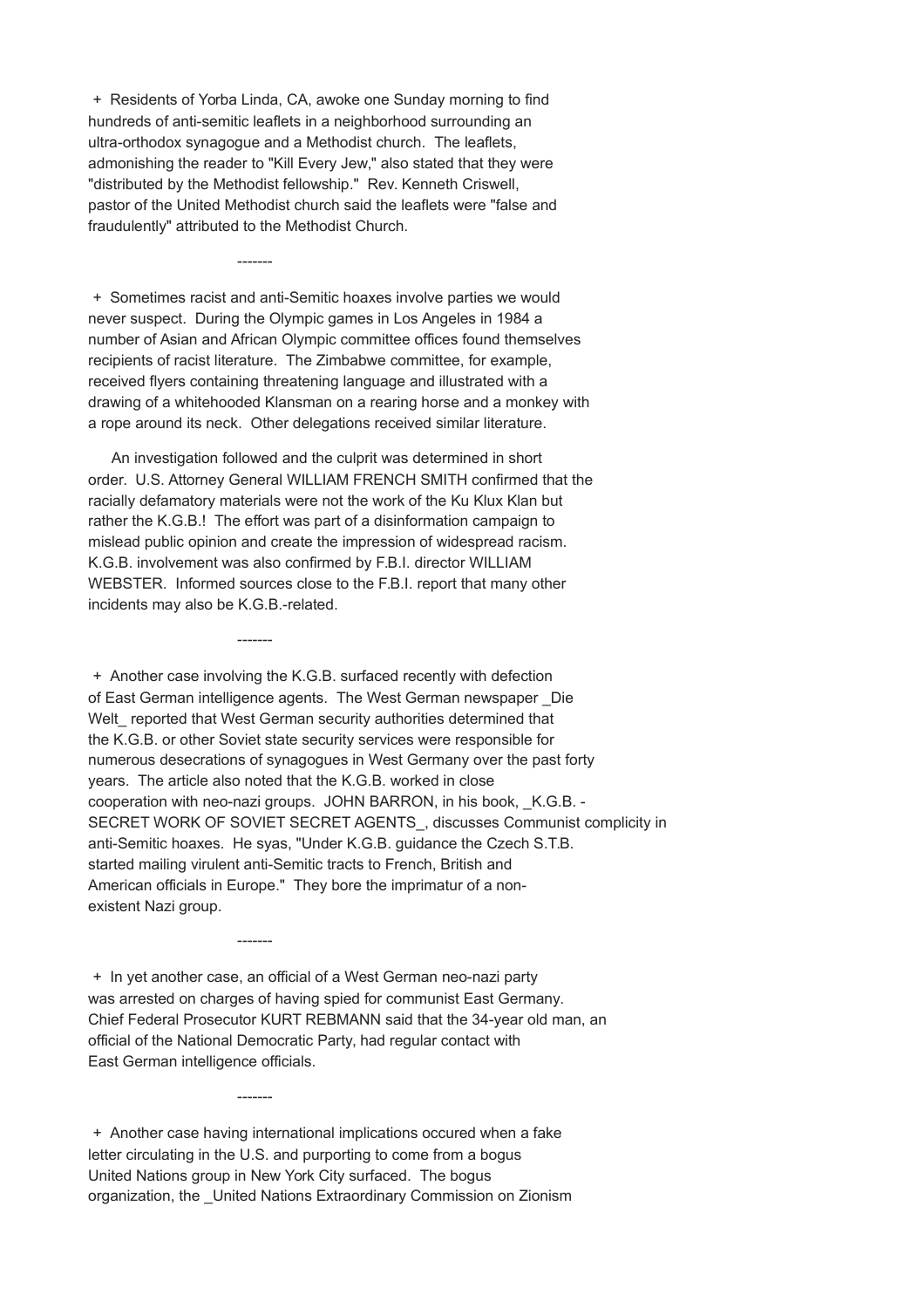and Racism\_, asked theatrical agents to help draw up a list of entertainers who supported Israel so that they can be boycotted. The letter was signed with an Arab-sounding name, and asked details of "artists" who have worked in Israel, have helped to raise funds for Israel, "openly espouse Zionist view-points," and so on. In order to get off the list, the letter continued, one would have to demonstrate his penance by a "substantial financial donation to the Palestine Liberation Organization."

-------

+ Although blacks and Jews account for most of the hoaxes, members of other ethnic groups have also been responsible. A recent story from Seattle, WA, involving an Asian man also demonstrates how complicated hoaxes can become.

The \_Seattle Chinese Post\_ of 24 November 1990, an ethnic weekly, carried the headline: "UW Rally Against Racism, In Support Of Park," referring to DARRES PARK, who had claimed he was attacked by three white men wielding baseball bats and tire irons. PARK was quoted as saying, "Hate crimes -- that is, usually racially motivated crimes - have been on the rise..." PARK claimed that three whites had held off his two caucasian friends while a small crowd gathered to cheer the attackers on, some of them yelling, "Brain the gook." He also said that without his knowledge of martial arts his attackers would have succeeded. Clearly, DARRES PARK had become a local hero in the fight against bigotry and prejudice. Chanting "Hey ho, hey ho, racism has got to go!" and waving banners, some 150 University of Washington students marched on the University President's office demanding justice. Accounts of the alleged attack appeared nationwide, including in the \_International Herald Examiner\_.

On 13 December DARRES PARK and a confederate were charged with three armed robberies of banks in Seattle and Battle Ground, WA. Seattle police, who were jolted by PARK's assertion that they had bungled an investigation into the alleged assault on PARK that had occurred in October, said that PARK's story was now unraveling. Charged in the bank robberies with PARK was JOSEPH FRITZ, a white, who had "witnessed" the attack on PARK and supported his account in a statement to police at the time.

Upon investigation it turned out that friends and classmates of PARK's had doubted his racial attack story from the beginning. Seattle police spokesperson TINY DRAIN said that the investigation of the incident was "hindered by a number of discrepancies." For instance, a witness who was supposed to have accompanied PARK when he filed the police report now said no report was made. Police also learned that PARK's wrist was not broken, as he had claimed, but only bruised. On 18 December Seattle Police reported that his account was a fabrication. Amazingly, PARK's lawyer, ROBERT LEEN, said he might have robbed the banks because of brain damage from the "racial assault."

-------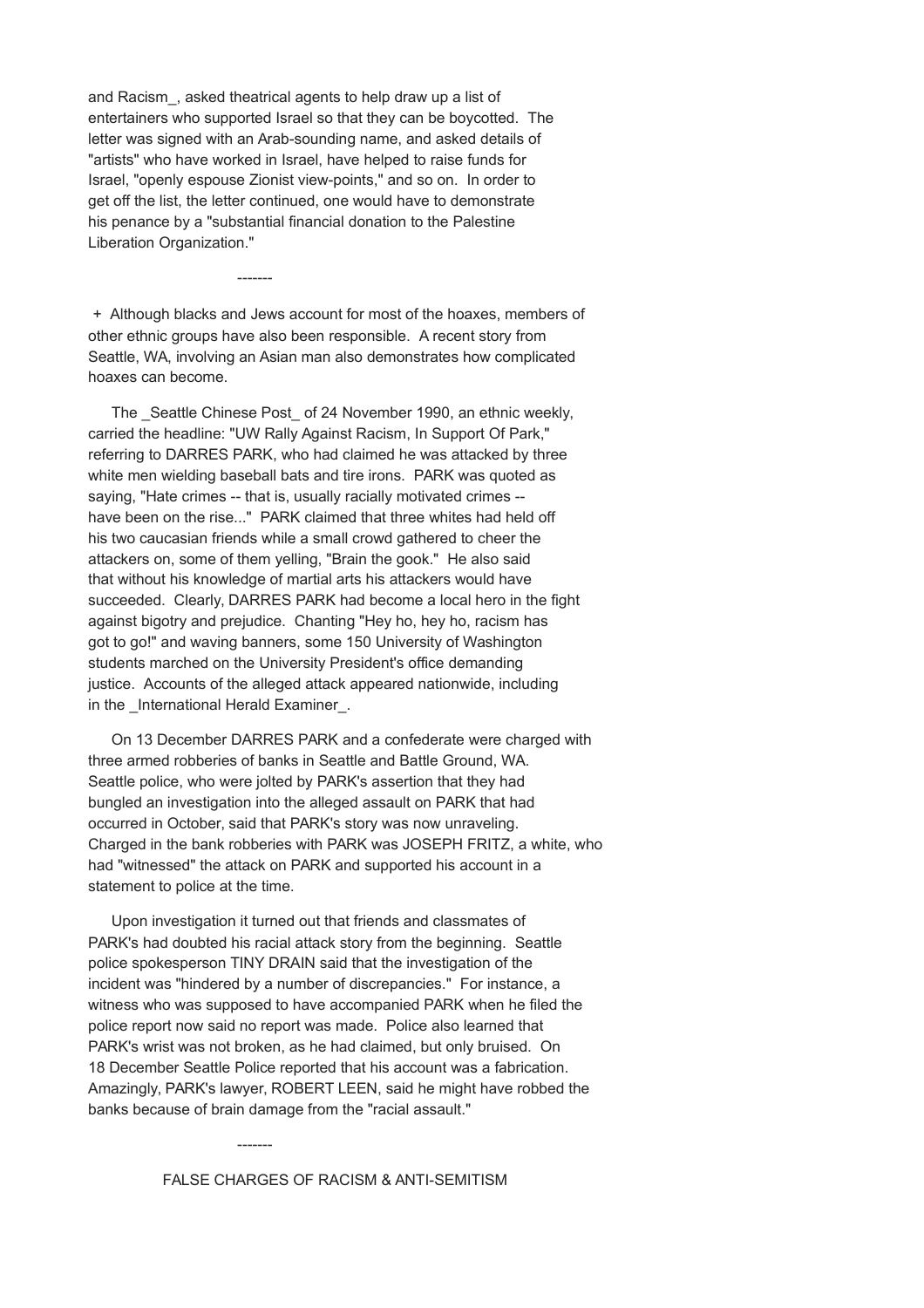Related to racist and anti-Semitic hoaxes are false charges of racism and anti-Semitism, the difference being that with false charges past events are distorted and reframed to create the illusion of an offense while with hoaxes actual events are constructed and then blamed on innocent parties, either by direct accusation or by inference.

Generally speaking, there are no more damaging charges that can be leveled against a person in today's climate. "Racist" and "anti-Semite" have replaced such epithets as "pervert" or "subversive" in terms of their power to inflict damage on the reputation and psyche of the victim. Neither charge need be proven to be effective in defaming and degrading an individual. They are believed simply because they have been said. Representing what Robert Jay Lifton has called "thought-stopping cliches" such charges invoke powerful images usually far removed from the reality of the particular case, and the mind then focuses on those images and not the facts. The issue shifts from whether or not the charge is true to what is to be done about it. Although the terms describe a kind of abuse, their imprecise and promiscuous use has become a form of abuse itself. Here are some examples where individuals have fought back and won.

-------

+ SIMON WIESENTHAL, famed Nazi hunter, is a man of stature and great reputation, and when he accused Chicago resident FRANK WALUS, 61, a retired factory worker, of collaborating with the Gestapo in World War II everybody thought another Nazi war criminal had been apprehended. WALUS subsequently stood in a U.S. denaturalization court to hear 12 professional "eyewitnesses" identify him as a notorious mass-murderer who allegedly stomped a young, pregnant Jew to death. The ensuing court battle cost WALUS \$60,000, with both his name and possibly his life at stake. In fact, he lost the first round, was stripped of his citizenship and ordered deported.

There was just one problem. WIESENTHAL, Israeli Police, the U.S. Justice Department and the news media were wrong. "SIMON WIESENTHAL fabricated the whole story," WALUS said bitterly. "Nine of the twelve witnesses who said they had been born in Poland and lived there, never did," he said. Among the discrepancies in WIESENTHAL's case against WALUS were the facts that WALUS would have been 17 years old when he was a "Gestapo officer," he had been described as being 6 feet tall and he's only 5'-4", and his is Polish, and the Nazi regime would never have allowed him to even join the Gestapo. The U.S. Department of Justice dropped the suit and paid WALUS \$34,000 in legal costs. WIESENTHAL paid WALUS nothing, and sued WALUS and the Cleveland Plain Dealer for having the timerity to complain about WIESENTHAL's tactics. The suit said that the comments had caused WIESENTHAL to fall "into discredit with those persons with whom he has had contact and has been held in public contempt, hatred and ridicule." This, of course, is an exact description of what WIESENTHAL's charges had caused for FRANK WALUS.

+ Canadian teacher LUBA FEDORKIW, while running for election to the

-------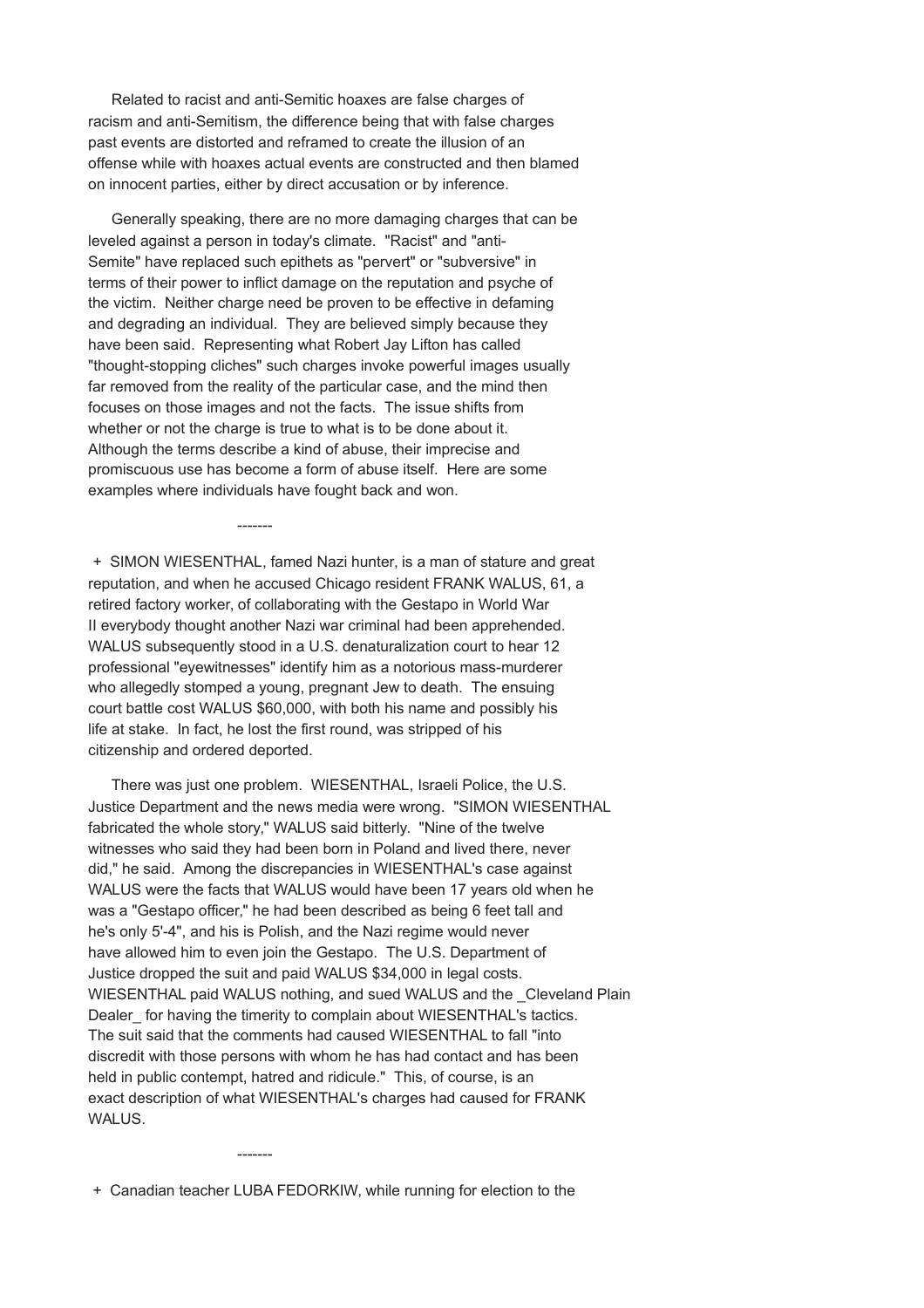Canadian Parliament, discovered to her utter amazement that B'NAI B'RITH CANADA, a major Jewish "anti-defamation" organization, had circulated an internal memo which accused her of "Jew-baiting!" The allegation was repeated in the Winnipeg Sun and the resulting defamation cost her the election. Mrs. FEDORKIW sued B'NAI B'RITH CANADA for libel and she was finally awarded \$175,000 in actual damages and \$225,000 in punitive damages against the organization. The jury found that the charges of anti-Semitism were unfounded and malicious. B'NAI B'RITH CANADA officials suggested that the verdict itself was vaguely suggestive of anti-Semitism.

+ A customer in DENIS RETY'S restaurant in Bay Harbor, FL, ARTHUR GREEN, witnessed a complaint by another customer over a veal chop and wrote RETY a letter concerning the incident. RETY telephoned GREEN in response to the letter and a heated exchange over the telephone ensued. GREEN, a leader in the Jewish community, wrote RETY a letter accusing him of anti-Semitism and threatened to put him out of business. As it happened, GREEN never sent his letter to RETY, but instead circulated it throughout the Jewish community. In his letter, GREEN accused RETY of calling him a "rotten, stinking Jew." As a result of GREEN's defamation, DENIS RETY was forced into bankruptcy within a year.

-------

-------

RETY engaged an attorney, sued, and won a judgement of \$5.5 million against ARTHUR GREEN. In the words of the court, DENIS RETY was entitled to an unprecedented compensatory and punitive damage award so as to fit the "vicious arrogance of the defendant's conduct." The court also noted that the evidence indicated the "anti-Semitic" statements attributed to Mr. RETY were "completely fabricated."

+ An incident which demonstrates the cedulousness of both the news media and politicians occurred when World War II veteran DAVID RUBITSKY claimed that he had single-handedly wiped out up to 600 Japanese soldiers in the battle for New Guinea on 1 December 1942, a transparently fantastic allegation. He also claimed that he had been denied a Congressional Medal Of Honor solely because of anti-Semitism. For several years RUBITSKY dilligently pursued the issue, largely through a sympathetic news media and the assistance of the ANTI-DEFAMATION LEAGUE. Due to pressure generated on RUBITSKY's behalf by the ADL, including a resolution signed by 92 members of congress, the Army undertook a two-year review of his claim in 1987. In the meantime, it was learned that RUBITSKY had signed a book contract with WARREN KOZAK, a reporter for NATIONAL PUBLIC RADIO.

On 8 December 1989 the Army concluded that RUBITSKY's claim was unfounded, having obtained evidence from forensic specialists and taken statements from RUBITSKY and 20 others who were at the scene. In addition to its fantastic nature, RUBITSKY's claim had been racked with controversy from the beginning. The Madison, WI, \_Capitol Times\_ published an article headlined, "WWII Soldier Started Anti-Semitism Battle Early In Life." Stories dramatizing the anti-Semitism angle appeared in publications ranging from \_Time \_magazine to the \_New York Times\_.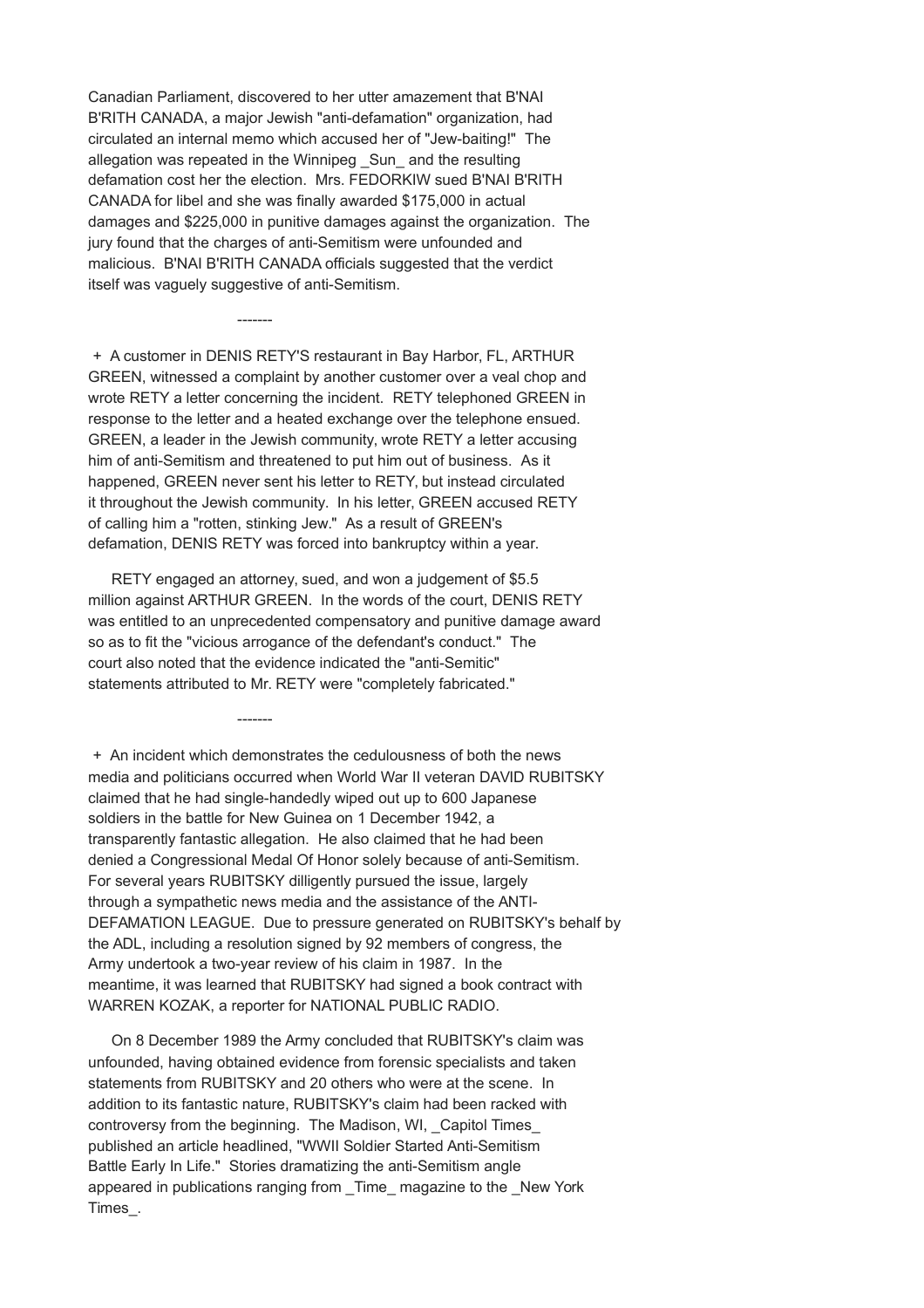Even members of RUBITSKY's old World War II unit disputed his claim and called it a hoax. GEORGE HESS, a member of RUBITSKY's infantry regiment said, "It is the biggest fairy tale anybody has ever told to the U.S. Army to get a medal." CLAIRE O. EHLE said the claim was "one big hoax" and that RUBITSKY was "hiding behind a smokescreen of anti-Semitism to cover up his flimsy, unsubstantiated fairy tale." On 9 February 1990, two months after the Army report, Jewish Week reported that the ANTI-DEFAMATION LEAGUE had finally conceded the Army's position. With that, the story disappeared. Undaunted, RUBITSKY vowed to fight on.

The effectiveness of false charges of anti-Semitism or Nazi sympathies is widely known, as is the fact that the accusation itself has a way of outlasting even an entirely plausible denial. DOUG A. YATES, a candidate for City Council in Costa Mesa, CA found that a forged "campaign flyer" that claimed he was a member of a secret underground Nazi party experienced this effect. YATES, who was supported by Mesa Action, a Costa Mesa-based political action committee that supports slow growth and has aroused the ire of developers, found that someone had forged the signature of a Mesa Action director JIM AYNES on stationery bearing a facsimile of their letterhead in order to give the fabrication credibility. Mesa Action has filed a complaint with the U.S. Postal Service.

-------

-------

+ Often, a false charge of anti-Semitism or racism is made because of values, opinions or beliefs expressed in a public forum. In the case of THOMAS SPEERS of Waterbury, CT, however, his expression of free speech landed him in court -- and at the behest of the very host of the radio talk show he appeared on. SPEERS was arrested after radio talk show host JAY CLARK, who is Jewish, filed a complaint with police. Among the accusations made against SPEERS was that he was guilty of "Jew baiting" because he frequently criticized Israel. CLARK also testified that he frequently made personal attacks against SPEERS on the air. SPEERS contended that he was not anti-Semitic and that he was merely anti-Zionist and anti-Israel. In ordering the acquittal of SPEERS Superior Court Judge ANTHONY V. DEMAYO, said, "What upsets me most about the state's position is that the reason we are prosecuting this defendant is that his views differ so vehemently from those of the talk-show host."

+ In the case of THOMAS RUPPERT, who was falsely convicted at the age of 18 of setting a fire in 1965 that killed 12 people at the Yonkers Jewish Community Center in 1965, the consequences were terrible, and ultimately lethal, although he was eventually exonerated of the crime. After serving five years of 24 life sentences and a sentence of 10 to 25 years for arson, Mr. RUPPERT was ordered released after the New York State Court of Appeals ruled that he had been coerced into making a confession. The fire, which was largely suspected of being motivated by anti-Semitism, brought enormous pressure on police to produce a suspect, and RUPPERT happened to be in the wrong place at the wrong time, so to speak. He steadfastly maintained his innocence. Although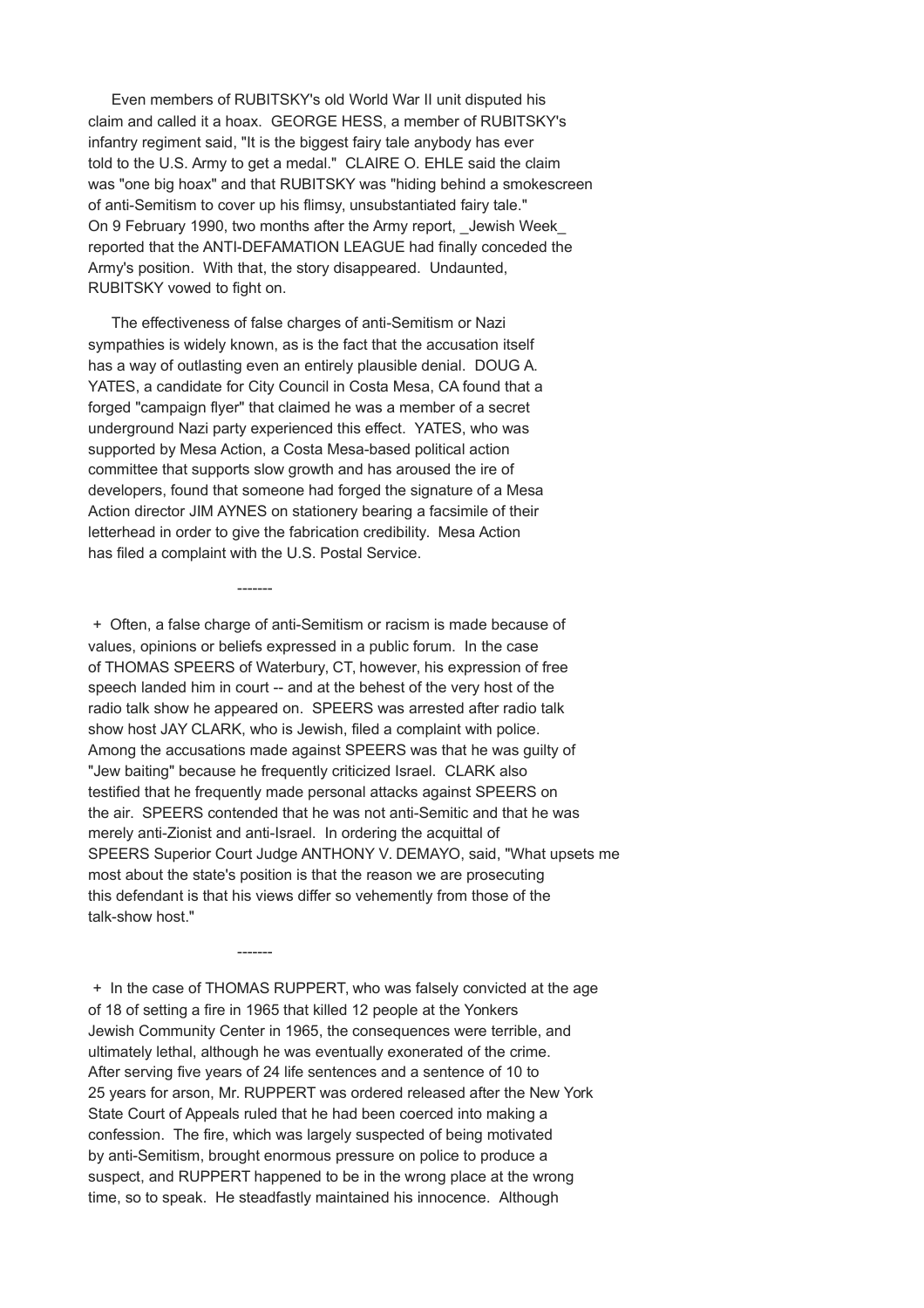released from prison, his life was horribly damaged by the event and he died in 1984 at the age of 34 of liver disease and other ailments.

-------

+ Former Illinois Congressman PAUL FINDLEY, a 22-year veteran in the U.S. House of Representatives, was defeated in his last election bid following an intense and inflammatory campaign against him by various pro-Israel groups. They regarded FINDLEY as highly critical of Israel's policies. Two of FINDLEY's fellow politicians were also defeated for re-election on the same gounds: Senator CHARLES PERCY and Senator ADLAI STEVENSON III. Incensed by the power of the forces arrayed against him, FINDLEY wrote a definitive expose' of the Israeli lobby entitled, \_They Dare to Speak Out\_. The book is in no way hateful or even remotely anti-Semitic. It was on best-seller lists for several weeks.

This, however, did not keep the ANTI-DEFAMATION LEAGUE, through its Nebraska regional director ROBERT WOLFSON, from conducting a blatant defamation of the book and its author. A local activist, WILLIAM A. CURRY of Atkinson, NB, mailed out several thousand copies to Nebraska professionals, such as "secondary-school teachers, university professors and attorneys." In a statement, WOLFSON said that FINDLEY's book "is a work of Holocaust revisionism seeking to spread the claim that the Nazi slaughter of Jews was a hoax." FREDERICK CASSMAN, chairman of the Omaha ADL chapter, said "Although purporting to criticize the 'Israel Lobby,' they are actually distributing plainly anti-Semitic material." They Dare to Speak Out makes absolutely no such claim. FINDLEY does not support, nor does he even mention any form of "holocaust revisionism" in his book. WOLFSON's claim was an absolute lie. Nevertheless, his comments, as an official of a major Jewish "human rights" organization were widely reported in the press.

Another kind of false racism and anti-Semitism charge arises from deliberate sabotage and forgery. In the following case, even when exposed for what it was, the forgery continued to be treated as if it were the real thing.

-------

+ The Dartmouth Review, a politically conservative student weekly newspaper has been a thorn in the side of high-ranking administrators, some professors, and campus leftists for years. Its editors have been harassed and villified for their stands and their more extreme critics have gone so far as to accuse them of racism and anti-Semitism. These critics had their fondest dreams fulfilled when a copy of the \_Review\_ appeared on the very eve of Yom Kippur with their usual credo, a quotation from former U.S. President THEODORE ROOSEVELT, replaced with a quotation from no less than ADOLPH HITLER himself. Interestingly, like many conservative campus publications, the \_Review\_ has been exceedingly strong in its support of Israel against the Palestinians, but that brought them no protection from false anti-Semitism charges.

The substitution was immediately recognized as sabotage. Review editors and staff quickly apologized, even taking out ads in the campus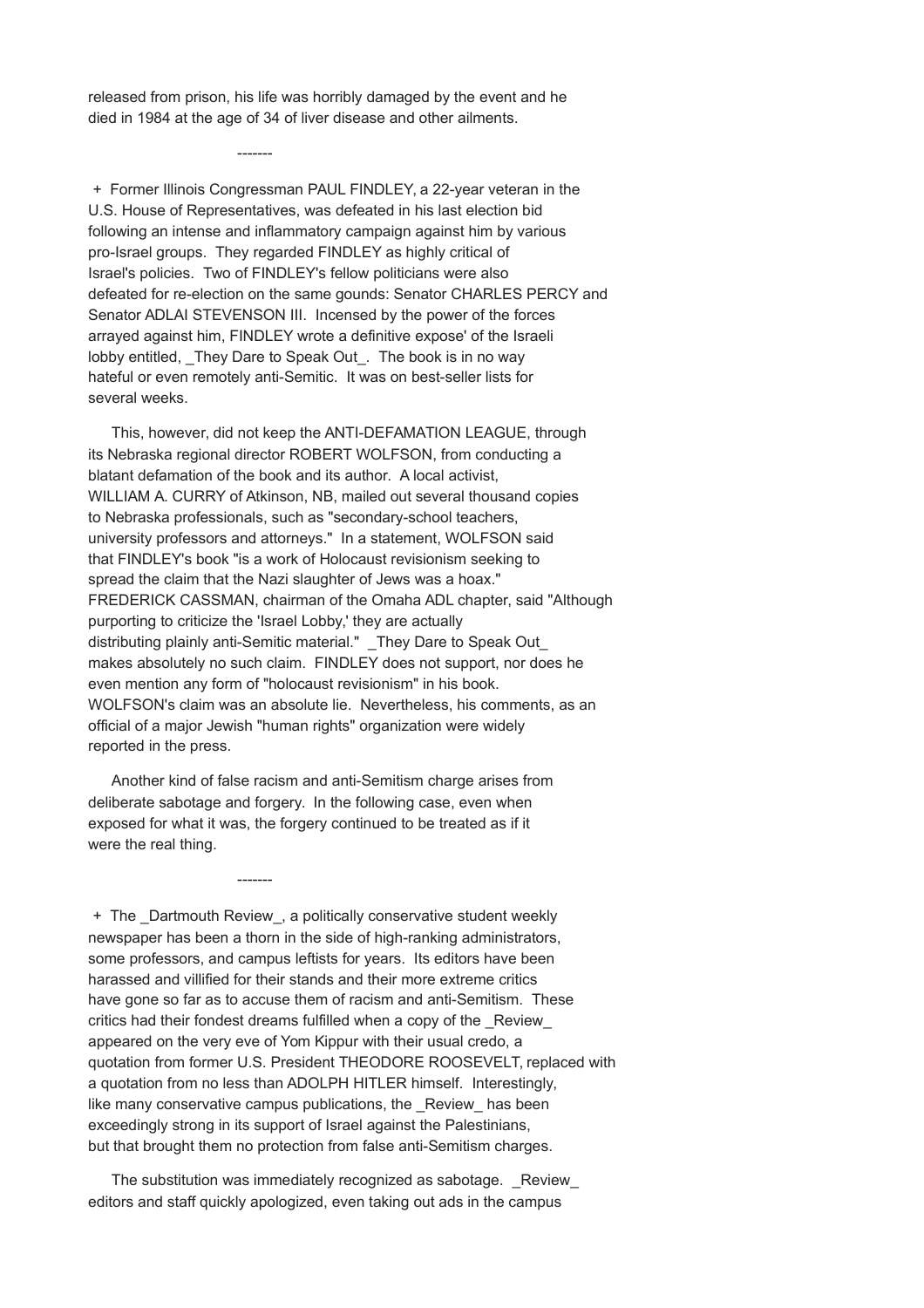newspaper, and began searching for the culprit. Amazingly, Dartmouth University President JAMES FREEDMAN along with numerous leftist student groups and off-campus journalists, persisted in treating the quotation as if it actually represented the policies of the paper and was the collective responsibility of everybody who wrote for it. KEVIN PRICHETT, black and rather sensitive to racism, \_Review\_ Editor in Chief was not amused. "Our knowledge is that it was an inside job" by one or more staff members. Police are now investigating.

As a result of the furor, and as a result of complaints about the Review's editorial content from anti-racist groups, BARRY PALMER, chairman of the New Hampshire's Human Rights Commission, undertook a review of two year's back copies of the paper. Said Palmer, "I read every single thing they wrote about teachers. I reviewed editorials and editorial cartoons. And I didn't find any hint of bigotry or prejudice." Anti-racist groups are now suggesting that PALMER is racist.

-------

----

+ Hoaxes often take bizarre forms. GARY A. TUCKER gave law enforcement officials quite a buzz when he gave a virtual death-bed confession that he and a friend had taken part in a 1963 church bombing in Birmingham, AL, that had killed four young black girls. According to federal officials, TUCKER "really knew his dates and places and he knew the players in the bombing." Later, DAVID BARBER, Jefferson County, AL, District Attorney said that TUCKER was "a confessor to a crime that he did not commit." BARBER and FRANK DONALDSON, U.S. Attorney for Northern Alabama, said their only explanation for the hoax was TUCKER's physical and mental condition. TUCKER was a cancer patient at the Veteran's Administration Hospital in Tuscaloosa, AL at the time of his confession. His relatives siad that he had been diagnosed several years earlier as a "paranoid schizophrenic."

+ Not all hoaxes involve racist or anti-Semitic themes. A lesbian minister who said she was the victim of two anti-gay attacks changed her story when police confronted her with evidence that some of her injuries were self-inflicted. LYNN GRIFFIS, assistant pastor of the predominantly homosexual METROPOLITAN COMMUNITY CHURCH in San Francisco, resigned two hours after being placed on administrative leave.

Miss GRIFFIS said she was hit on the head with a shovel after surprising an assailant who broke into her garage and scrawled anti-gay graffiti on the wall. She later alleged that she had been abducted in the Haight-Ashbury area by two so-called "skinheads," who threw her into a car, beat her up and threatened to kill her before releasing her. San Francisco Medical Examiner BOYD STEVENS determined the injuries she allegedly suffered from the skinheads were self-inflicted. San Francisco Police Chief FRANK JORDAN said damage to LYNN GRIFFIS' clothing and a subsequent description of how the injuries occurred were inconsistent with the evidence and her account. "There was no attack as described," he said. Miss GRIFFIS has gone elsewhere to pursue her career.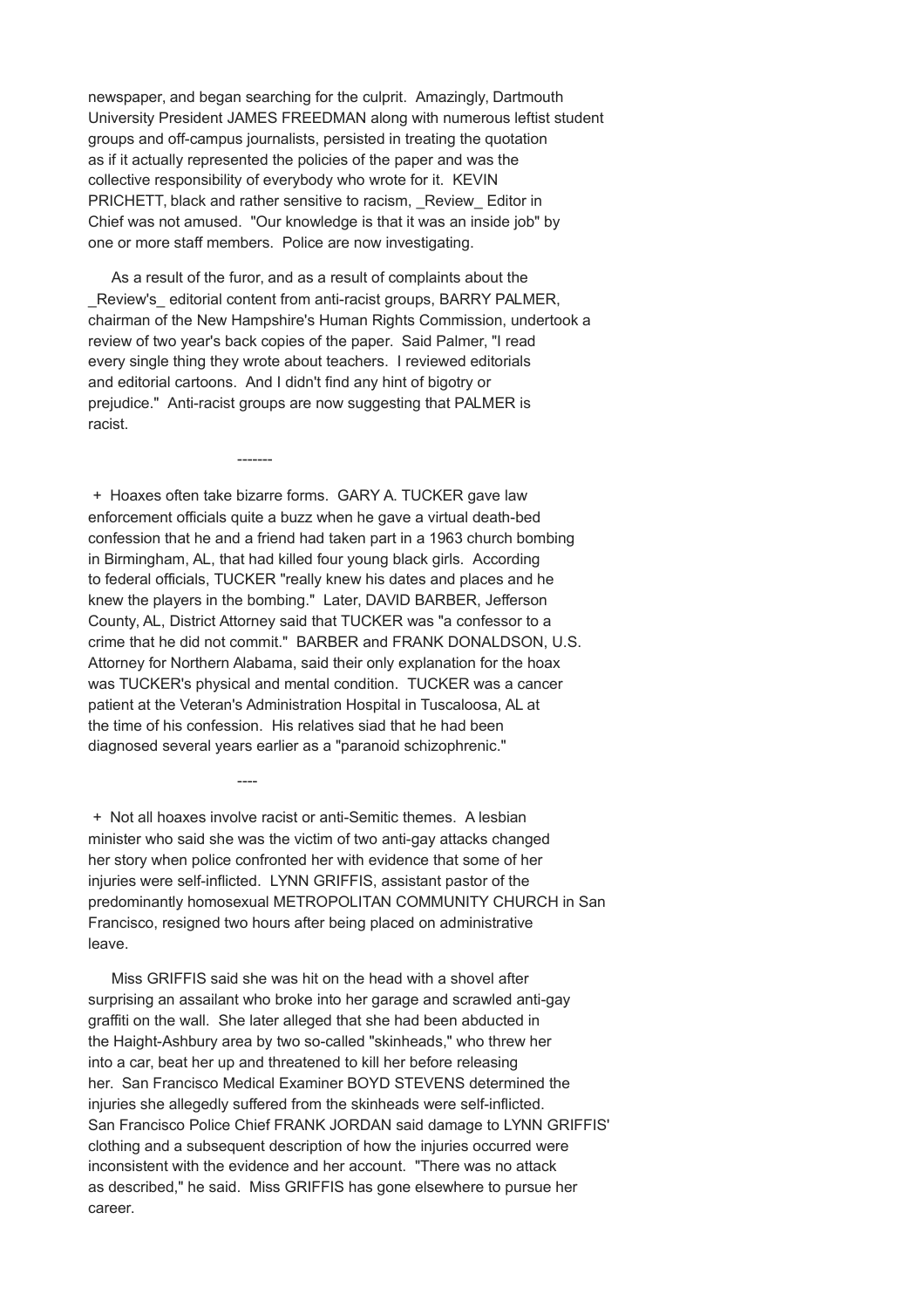+ The issue of AIDS surfaced in another hoax. In Charleston, WV, residents of rural Campbells Creek were shocked to learn that the local florist may have completely fabricated accounts of alleged beatings and threats against him because he was rumored to have AIDS. BILL GREALIS, 41, had checked into the psychiatric ward of a local hospital. He said he had been terrorized by people in the small mining community. Later, state and county officials said that GREALIS may have fabricated the stories. Prosecutor BILL FORBES disputed GREALIS's accusations and said that he had wounded himself.

-------

-------

-------

-------

+ The radical homosexual group, ACT UP, had their New York City office torched by an arsonist. The fire caused \$10,000 in damage and destroyed an \$80,000 copy machine. The arsonist burned several boxes containing archives sitting in the center of the floor, ignoring all the computers and files. New York City Fire Marshall DAN BROWN said, "It doesn't make any sense." A message left on one ACT UP member's answering machine said, "This is the White Aryan Resistance. Next time it's going to be a bomb." Fire Marshalls focused on ACT UP members because there was no forced entry and not even the building superintendant had the three keys needed for access. Only six ACT UP members had keys and the intruder had locked the door on the way out.

+ Occasionally one member of a "victimized" class will perpetrate a hoax or fabrication against a member of another "victimized" class. This happened at George Washington University when a student, MARIAM KASHANI, reported to the campus paper, appropriately named \_The Hatchet, a rape incident which never occurred. The student told of an incident in which two young black men "with particularly bad body odor" had rapted a white female student at knifepoint, and The Hatchet reported the incident without sufficiently confirming the authenticity of the various sources.

Ms. KASHANI, an active feminist who had been involved in rape crisis counseling at Tulane University, had also said that the rapists had told the victim, "You were pretty good for a white girl." When confronted about the incident, Ms. KASHANI used an excuse often invoked in hoaxes. She said that she "had hoped the story, as reported, would highlight the problems of safety for women." RONNIE THAXTON, campus black activist, said, "I was outraged. I think it was just another attempt by some white people to discredit young black males in this country." Black activists took particular exception to the comment about the body odor of the alleged perpetrators.

Hoaxes are sometimes almost incidental to other crimes. Although the motive was the covering up of a crime and the designation of a black man as a culprit was incidental to the event, such a case occurred in Boston on 23 October 1989 when CHARLES STUART called police to report that his wife, CAROL, had been killed and he had been shot by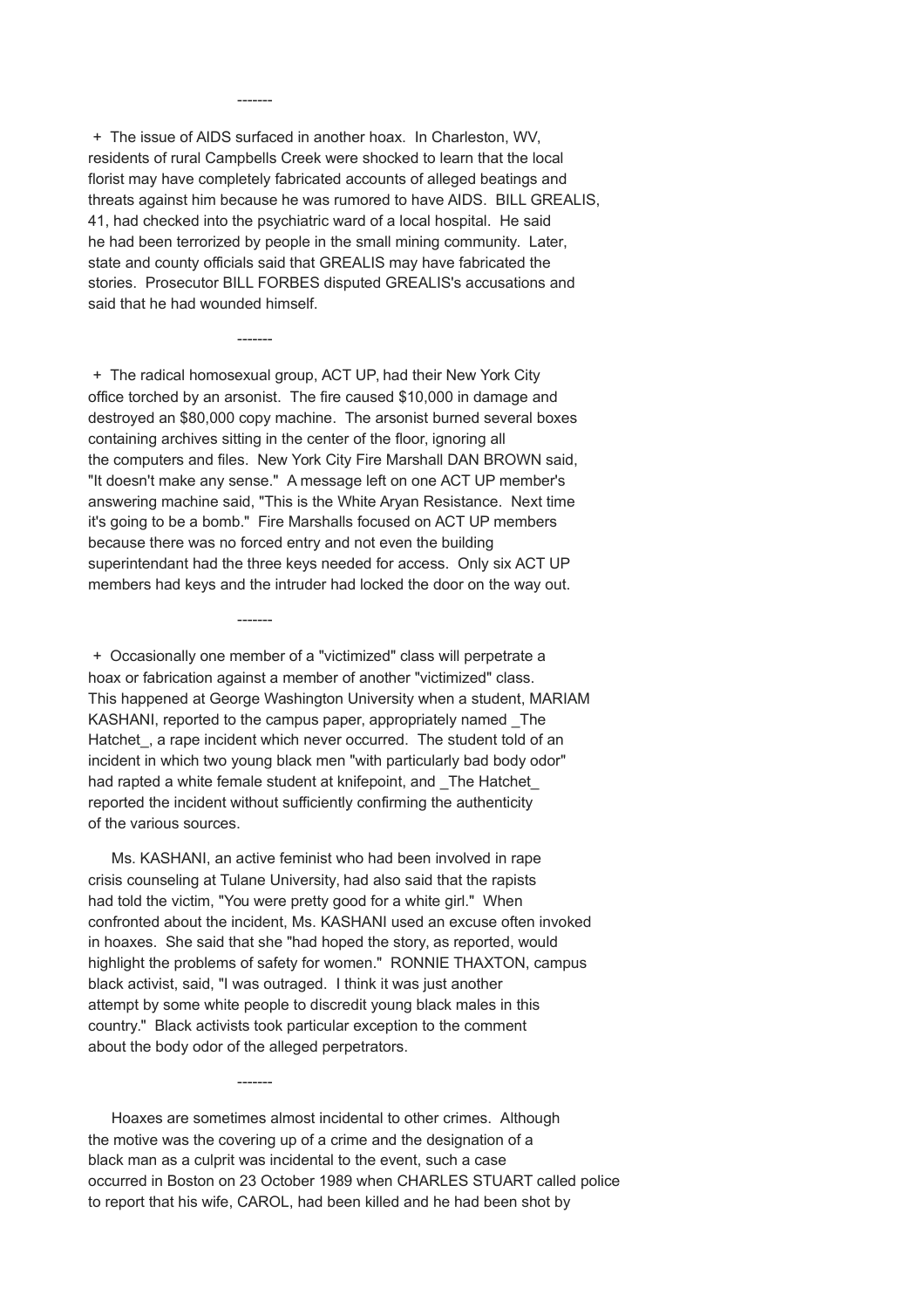a black assailant in the Mission Hill district. The gruesome scene, including a dramatic tape of rescure efforts by police and paramedics, stirred a volatile mixture of fear and outrage. As a victim, STUART became a media hero. In the meantime, WILLIE BENNETT was arrested after STUART identified him as looking "most like" the murderer. The case began to unravel when skillful police investigation surfaced evidence that pointed to him as the killer out to collect on an insurance policy of \$600,000. With police closing in, STUART committed suicide by jumping off a bridge into the Mystic River.

# WHAT CAN BE DONE ABOUT HOAXES?

The hoaxes and fabrications detailed in this report are only the tip of the iceberg. They represent only a very small fraction of a probable several hundred incidents of this type that occur annually. My prediction is that this behavior will remain a serious problem as long as society places such inordinate premium on "victimhood" of certain kinds. To use an economic metaphor, as long as hoaxes and fabrications pay off they will continue to be utilized. Yet one more typical example of this occurred when a 15-year-old black Hillsboro, Oregon, high school student was awarded tuition to a community college after finding the drawing of a swastika \_inside\_ her locker! No culprit was found but victimhood was established merely by the circumstances.

The relative ease of fabricating hoaxes and the unlikelihood of getting caught compounds the situation, as does the ease with which excuses are made when hoaxers are occasionally caught. In the meantime, Americans of all races, religions and creeds are victimized by misrepresentations and exaggerations, including the "witch hunt" mentality that occurs when these incidents -- bonafide or hoaxes - occur.

Probably the only way hoaxes and fabrications can be discouraged is through public awareness and regarding them as a serious offense in their own right, an unlikely possibility under present circumstances. Most often when discovered, hoaxers are treated as merely disturbed people who need help, while bonafide culprits, who may just as easily be in that category as well, are treated like major criminals and may even face devastating felony charges.

When the public realizes that special interest groups are actually benefitting by hoaxes and fabrications, and that other agenda issues are being covertly advanced by its over-reaction to and unskeptical attitude toward so-called "hate crimes," perhaps a more realistic perspective will develop concerning the actual seriousness of this problem -- one that neither exaggerates nor minimizes its significance in the total picture. A beginning is to establish a clearinghouse for this kind of information. As difficult as hoaxes are to find and document, a coordinated effort is essential.

I would advise anyone researching this area to confirm the incidents mentioned in this report. What you have read here is admittedly one point of view and there are many others. The information "source" to be highly suspicious of is the one that uses bullying or implied threats, who is quick to call names and attack the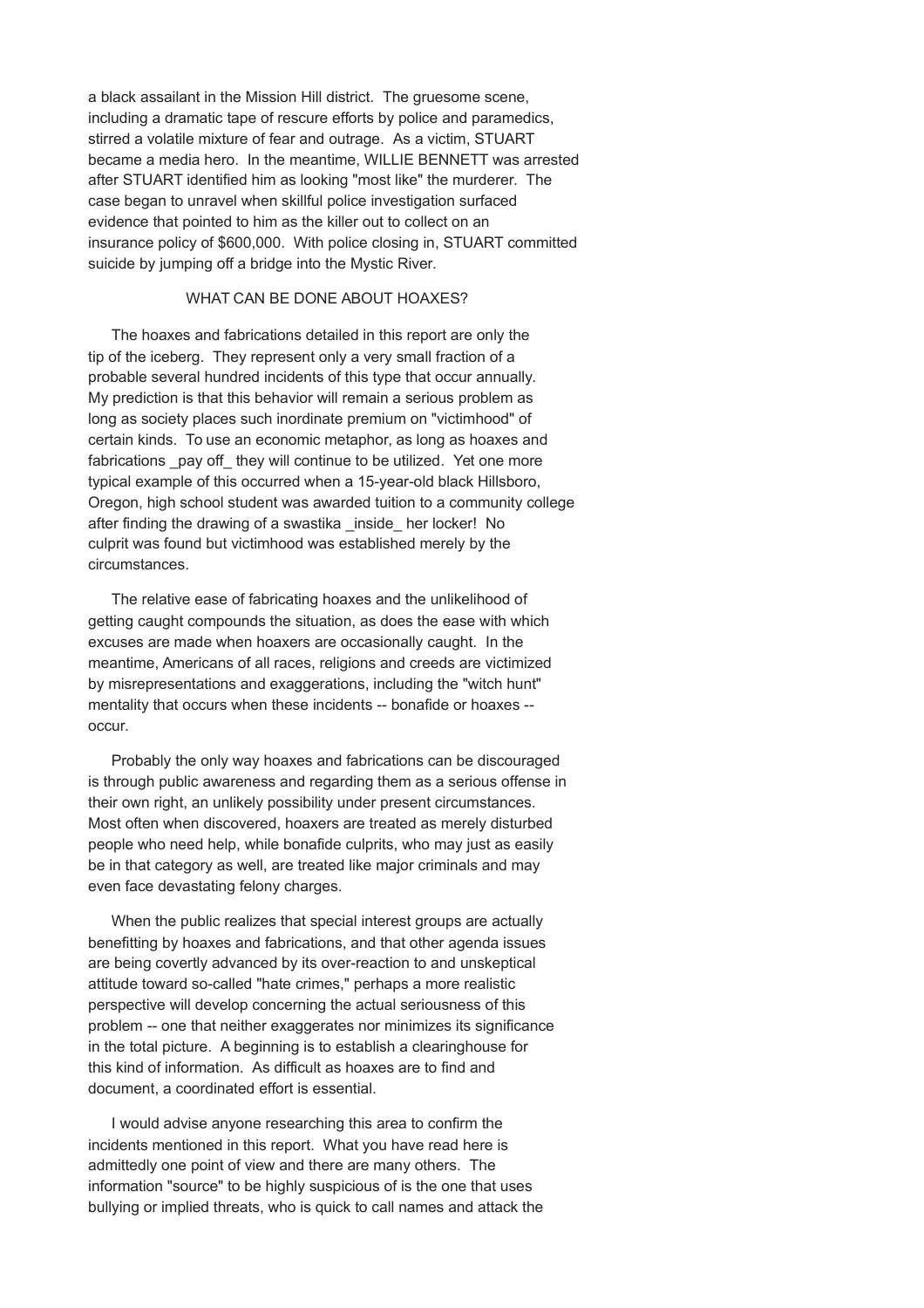character of those with whom they disagree. Also, please read the accompanying essays, What is Political Extremism? and The Practice Of Ritual Defamation\_ appended to this report.

### KILLING THE MESSENGER

The response from many ethnic and religious special interest groups on the hoax issue is simply to defame and degrade whoever brings it up. However, "killing the messenger" does not eliminate the message, although it certainly discourages public awareness and discussion, which is what often may be intended. It's a terrible paradox that those who speak out against the damaging effect of false charges of racism and anti-Semitism may bear the onus of being called racist and anti-Semitic themselves, but this merely illustrates the horrible distortions and misconceptions that surround this issue in our society.

WHERE TO REPORT HOAXES:

Community monitors are badly needed. Individuals who are regular readers of local newspapers or who monitor various media on a steady basis are ideal for this purpose. If you become aware of a hoax or a suspicious case in your community or elsewhere, please communicate this information, complete with documentation (newspaper clippings, police reports, etc.) to:

> LAIRD WILCOX EDITORIAL RESEARCH SERVICE P.O. Box 2047 Olathe, KS 66061 ---------------- Phone/FAX: 1-913-829-0609 24 Hours Daily

Individuals contributing significant information will receive future reports. You can help by purchasing additional copies of this report at \$6.00 each or four copies for \$20.00. Prices for larger quantities available upon request. For permission to reprint this report please contact Mr. Wilcox at the address above.

------------------------------

### CONFIDENTIAL RACIST AND ANTI-SEMITIC HOAX REPORT FORM

Date hoax occurred: \_\_\_\_\_\_\_\_\_\_\_\_\_\_\_\_\_\_\_\_\_. Brief description of hoax: \_\_\_\_

What suggests that this is a hoax?:

\_\_\_\_\_\_\_\_\_\_\_\_\_\_\_\_\_\_\_\_\_\_\_\_\_\_\_\_\_\_

\_\_\_\_\_\_\_\_\_\_\_\_\_\_\_\_\_\_\_\_\_\_\_\_\_\_\_\_\_\_

\_\_\_\_\_\_\_\_\_\_\_\_\_\_\_\_\_\_\_\_\_\_\_\_\_\_\_\_\_\_

\_\_\_\_\_\_\_\_\_\_\_\_\_\_\_\_\_\_\_\_\_\_\_\_\_\_\_\_\_\_

\_\_\_\_\_\_\_\_\_\_\_\_\_\_\_\_\_\_\_\_\_\_\_\_\_\_\_\_\_\_

\_\_\_\_\_\_\_\_\_\_\_\_\_\_\_\_\_\_\_\_\_\_\_\_\_\_\_\_\_\_

Documentation or evidence (should accompany report): \_\_\_\_\_\_\_\_\_\_\_\_\_\_\_\_\_\_\_\_\_\_\_\_\_\_\_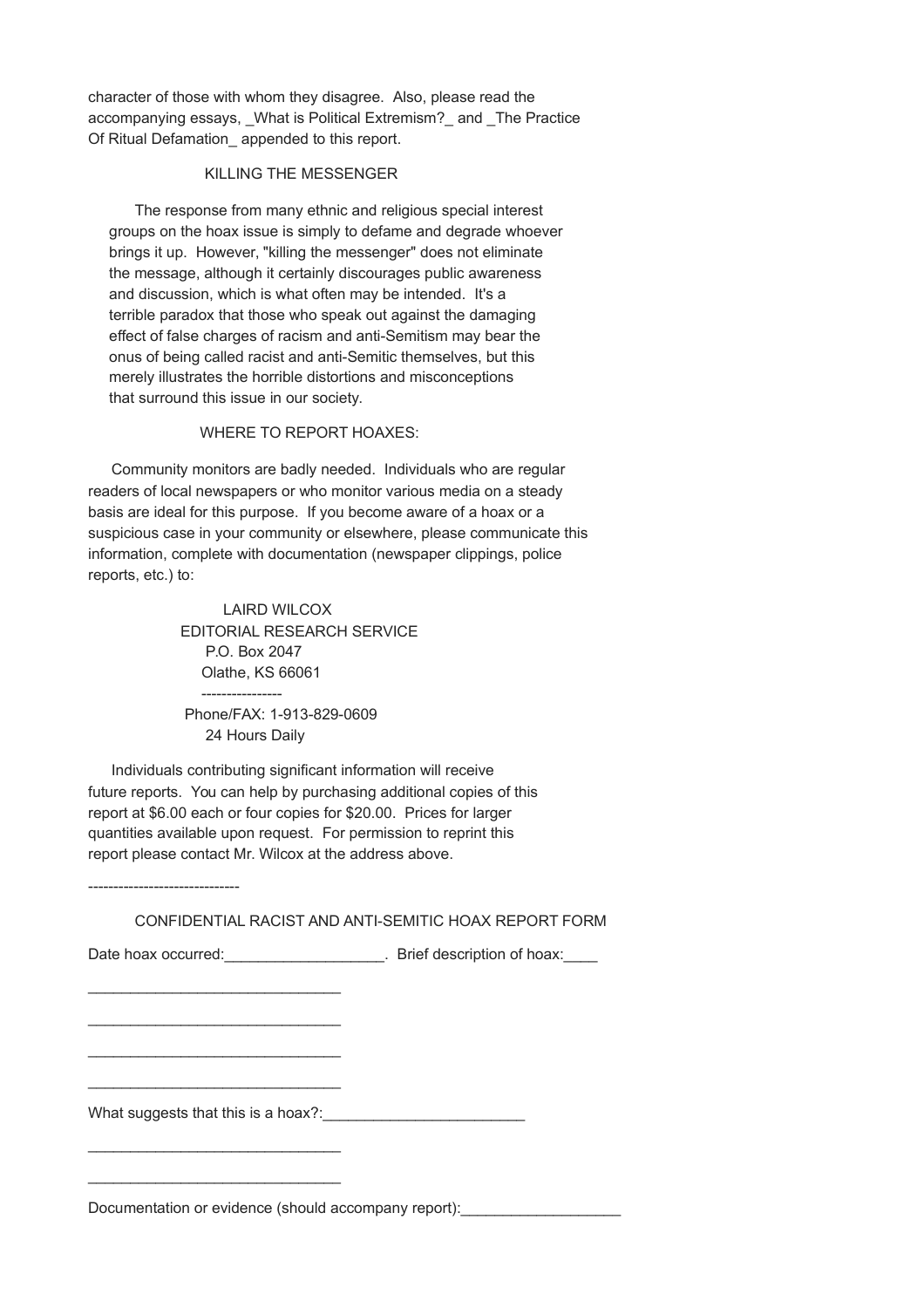| Your name:                                                                                                                                                                                                                     |  |
|--------------------------------------------------------------------------------------------------------------------------------------------------------------------------------------------------------------------------------|--|
| Address:                                                                                                                                                                                                                       |  |
| City: the contract of the contract of the contract of the contract of the contract of the contract of the contract of the contract of the contract of the contract of the contract of the contract of the contract of the cont |  |
|                                                                                                                                                                                                                                |  |

\_\_\_\_\_\_\_\_\_\_\_\_\_\_\_\_\_\_\_\_\_\_\_\_\_\_\_\_\_\_

# **Documentation**

(Photocopies of newspaper articles appear in the space below in \_The Hoaxer Project Report\_, some with photos. Only the headline, source, date of publication, and for some a brief description of each appears below.)

"The Toronto Star," April 13, 1983: "A life ruined by Nazi hunt" (Case of Frank Walus's wrongful prosecution by Simon Wiesenthal)

"New York Times," September 15, 1989: "Jewish Student Accused of Faking Anti-Semitism" (James Oppenheim case)

Paper in Atlanta, GA, June 4, 1990: "Student concocts racial threats" (Sabrina Collins case)

"Newark Star-Ledger," December 13, 1989: "Roselle man is accused of racist graffiti" (Pedro House Jr. case)

"Madison (WI) Capital-Times," November 29, 1989: "WWII soldier started anti-Semitism battle early in life" (David Rubitsky case)

"The Janesville (WI) Gazette," January 31, 1990: "Study rejects Rubitsky's claim of anti-Semitism" (More on the David Rubitsky case)

"The Washington Times," August 27, 1990: "Cross burnings not hatecrimes; 4 blacks arrested"

"Asbury Park Press," July 18, 1989: "Jewish teens are charged in spraypainting -- Swastikas put on home, car"

"The Province," August 7, 1984: "KGB TRIED TO MOUNT GAMES PLOT"

"New York Times," November 30, 1988: "Yonkers Housing Advocate Held in Fake Death Threats"

"Lawrence Correspondent," October 9, 1990: "Children, not Klan, blamed for vandalism -- Initials painted, small cross burned in Lawrence."

"New York Times," July 9, 1990: "Book on Brawley Case Details Victim's Invention of Rape Story" (Tawana Brawley case)

"Columbus (OH) Dispatch," December 20, 1988: "Hate-mail case sends teacher to court today -- Ohiio Dominican staffer booked at jail, released" (Janice D. Hamlet case)

"St. Joseph (MO) News-Press Gazette," December 7, 1988: "Student admits he lied about racial threats" (Quinton L. Banks case)

"The Associated Press," December 28, 1986: "Report of youth's burning false, police say"

"The Washington Times," September 7, 1990: "Police suspect ploy by insider -- 'Bigot' may be campaign staffer"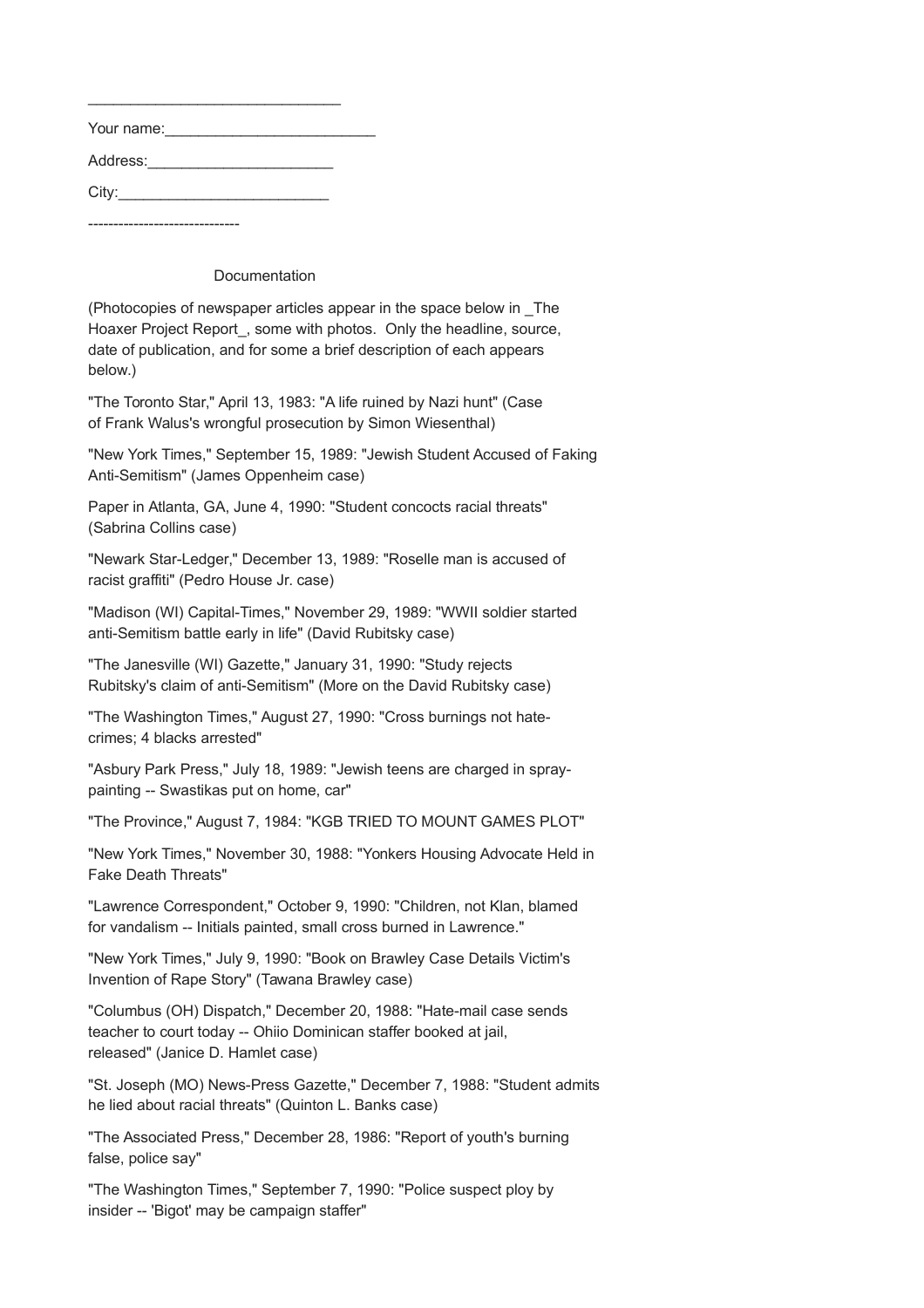"New York Times," December 14, 1983: "Fires at Connecticut Jewish Sites Laid to a Synagogue Member, 17"

"Tulsa World," December 24, 1988: (The Jewish Community Center, caught using a computer to jam the phone lines of a group they don't like, denies even having a computer)

"Post-Dispatch," 1986: "Assault With Acid Story Called Hoax"

"Washington Times," August 7, 1989: "Lesbian pastor admits she lied about attacks" (Lynn Griffis case)

"American Jewish World," March 18, 1983: "Anti-Semitic Acts In Basel Traced To Jewish Student"

"The Dartmouth Review," October 5, 1990: "Apology at Dartmouth over Hitler quote"

"Winnipeg Free Press," November 26, 1987: "B'nai B'rith guilty of libel, jury finds -- \$400,000 awarded in damages" (B'nai B'rith wrongly smeared former political candidate Luba Fedorkiw as an anti-Semite)

"New York Daily News," November 28, 1988: "Swastika raid on a deseg supporter" (Laurie Recht case)

"New York Daily News," December 1, 1988: "Deseg figure is arrested" (Laurie Recht case)

'NEW YORK (AP),' November 24, 1985: "Jewish shops struck" (Gary Dworkin case)

'NEW YORK (JTA),' December 20, 1985: "NY Jewish Vandal Nabbed" (Gary Dworkin case)

'MIAMI (AP),' February 19, 1989: "\$5.5 Million Awarded for Anti-Semitism Claim" (Arthur Green case)

"The Kansas City Times," September 22, 1989: "Teen charged in wall defacement -- He allegedly painted racist message near Nelson Gallery" (Terrence G. Weaver case)

"Seattle Post-Intelligencer," December 13, 1990: "Alleged attack victim arrested -- Asian man who says he was beaten by whites is charged in robberies" (Darres Park case)

"Seattle Post-Intelligencer," December 18, 1990: "Hate-crime story faked, says Seattle Police Dept." (Darres Park case)

'From the Lawrence Bureau,' November 8, 1990: "Cross is burned on fraternity lawn"

"The Register," March 26, 1990: "Anti-Semitic fliers scattered in Yorba Linda -- Leaflet says it was distributed by Methodists"

'HAIFA, Israel (AP),' May 27, 1990: "Israeli is Given 3 Years For Desecrating Graves" (David Goldner case; spray-painted over 300 gravestones, hoped that Jews would blame Arabs and unite against them)

"The Associated Press," April 8, 1987: "Caller is acquitted of harassing talk show" (Jay Clark/Thomas Speers case)

"Rocky Mountain News," December 16, 1990: "Racism ruled out in Arvada arson -- Wife of homeowner, relative arrested"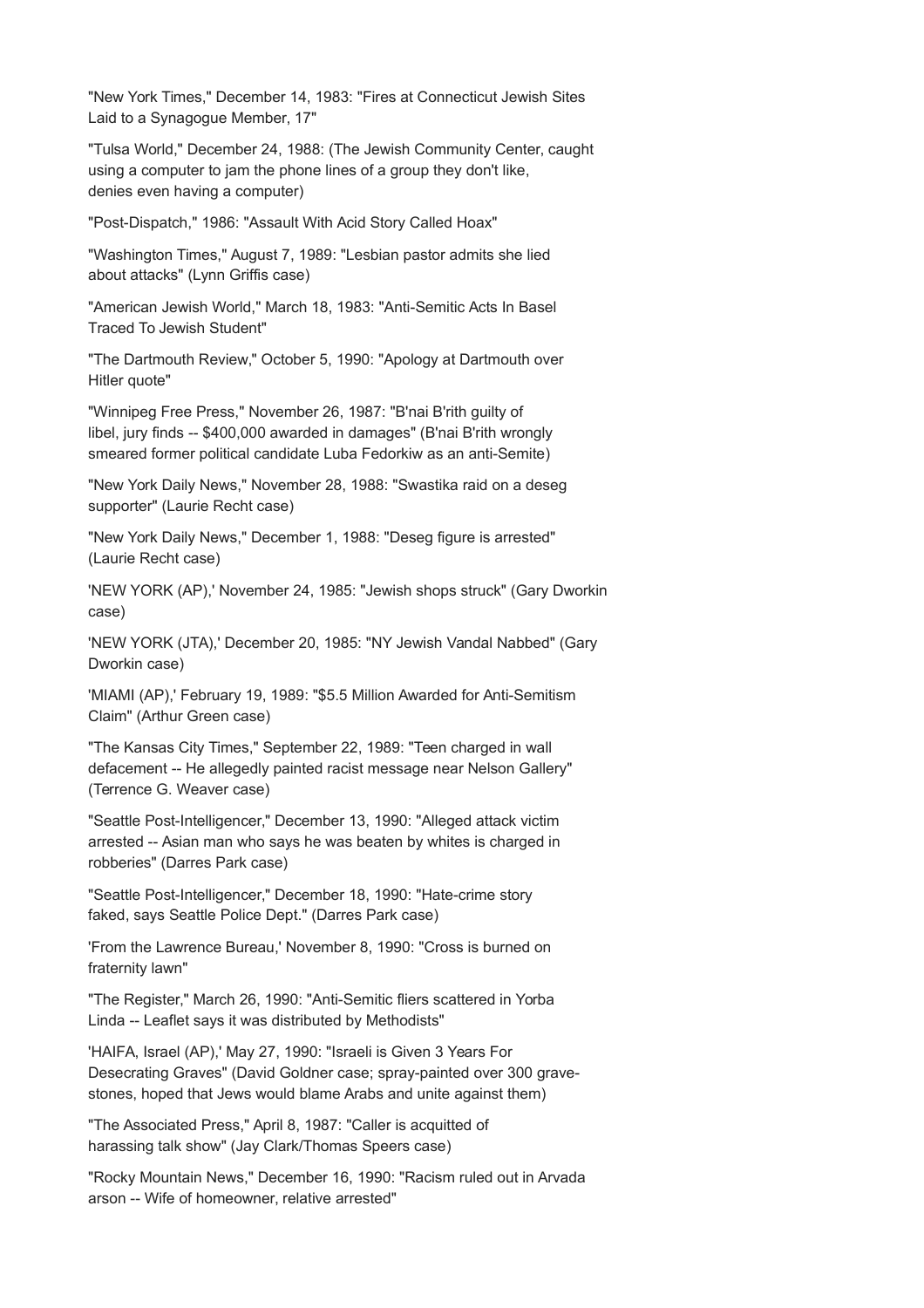"The Associated Press," October 10, 1985: "Neo-Nazi official held in spy case" (Communist spy evidently posing as a Neo-Nazi)

Cherry Hill, New Jersey paper, May 1, 1987: "Cherry Hill vandals face jail, fines" (Matthew Tannenbaum (a Jew) and two others arrested for their "anti-Semitic" attack on the predominantly Jewish Woodcrest Country Club)

"D.C. Observer," June 13, 1988: "ADL report diminished its reputation" (ADL (the Anti-Defamation League of B'nai B'rith) fights to censor any and all criticism of Israel, labeling it "anti-Semitic")

"The Kansas City Times," December 16, 1987: "Voters oust mayor linked to racist mailings" (Portsmouth, Virginia's first black mayor removed from office in a recall election for sending racist hate mail to community leaders)

(?) August 6, 1987: "Woodside Rebuilds, Arsonist 'Known' But Still at Large" (Woodside synagogue arson case; fire investigator Lt. Carvel Harding said incident was not motivated by anti-Semitism, but would not reveal the individual or the motive because case was "touchy"...)

"Washington Jewish Week," August 6, 1987: "Jewish Youth Charged in Swastika Burning" (Gary L. Stein case)

"Associated Press," (?): "3 JDL leaders held in religious center blast"

"ADL Bulletin," (?): "Anti-Semitic Vandalism: 2-Year Trend Reversed In 1984" (Picture is faked; swastika overlaid on photo of door of "Jewish home in Kings Point, NY")

"The Register," September 26, 1984: "Fraudulent flier claims Costa Mesa candidate is member of Nazi group"

"The Associated Press," August 3, 1985: "Lawsuit says Stephan invented radical sect to further his career" (Kansas Attorney General Robert T. Stephan case; accused of "creating" the Posse Comitatus)

"The Times," September 9, 1989: "Mlot-Mroz faces charges" (Jozef Mlot-Mroz arrested for trying to \*paint over\* anti-Semitic graffiti that he believed Jewish leaders themselves were responsible for as a way of bringing media attention to themselves)

'From a Correspondent, New York,' March 15, 1985: "Hoax letter in US uses UN name"

(?), November 26, 1984: "Thomas Ruppert, 35; Cleared of Yonkers Fire"

What Is "Political Extremism"? Laird Wilcox

If it's a despot you would dethrone, see first that his throne erected within you is destroyed. -- Kahlil Gibran, 1923

Rober Scruton, in the Dictionary of Political Thought defines "extremism" as:

1. Taking a political idea to its limits, regardless of unfortunate repercussions, impracticalities, arguments, and feelings to the contrary, and with the intention not only to confront, but to eliminate opposition.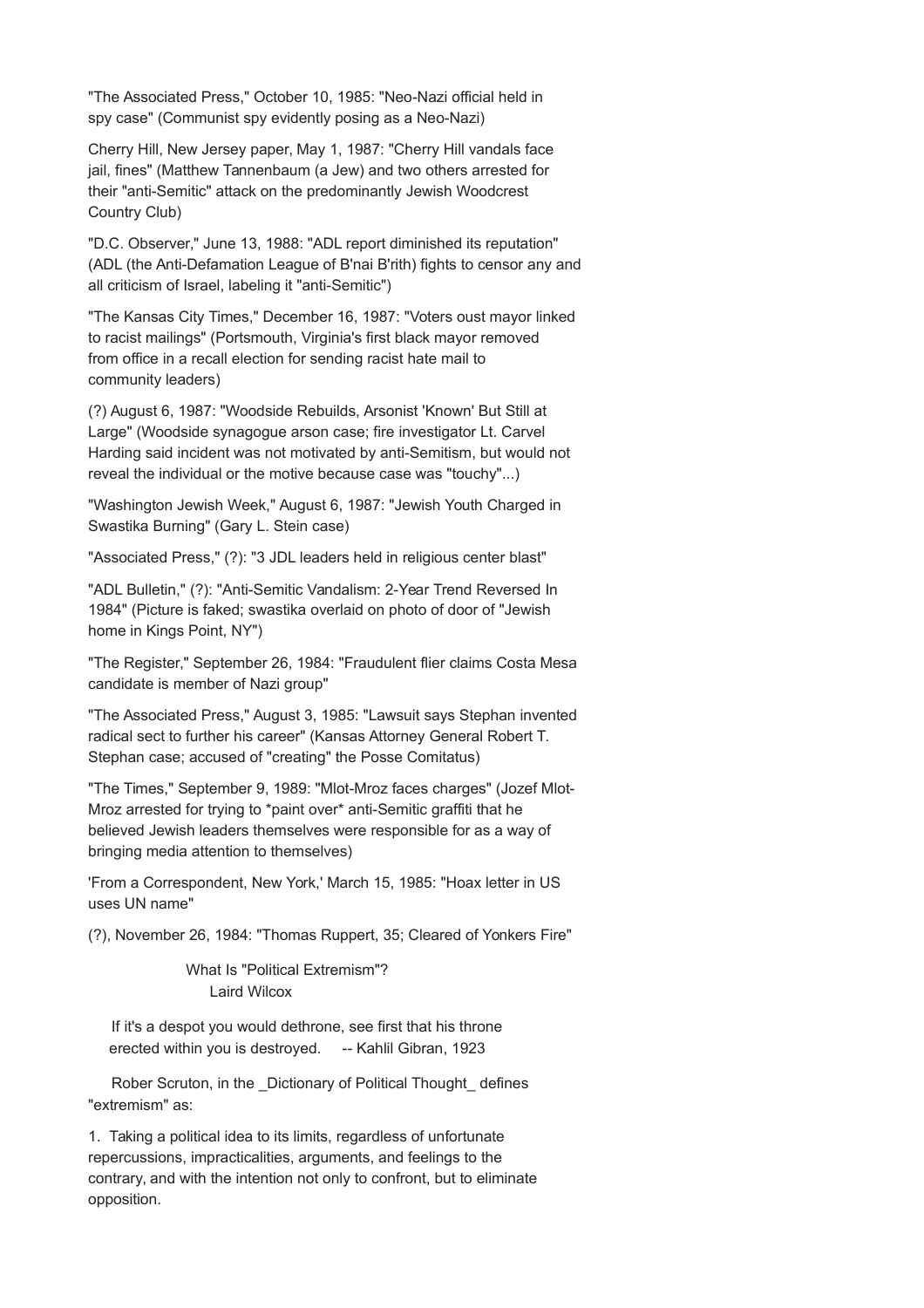2. Intolerance toward all views other than one's own.

3. Adoption of means to political ends which show disregard for the life, liberty, and human rights of others.

This definition basically reflects my own experience, that extremism is more an issue of style than of content. In the twentyfive years that I have been investigating political groups of the left and right, I have found that most people can hold radical or unorthodox views and still entertain them in a more or less reasonable, rational, and nondogmatic manner. On the other hand, I have met people whose views were fairly close to the political mainstream but were presented in a shrill, uncompromising, bullying, and distinctly authoritarian manner. The latter demonstrated a starkly extremist mentality while the former demonstrated only ideological unorthodoxy, which is hardly to be feared in a relatively free society such as ours.

This view of extremism, which may seem novel to many people since in today's climate the term is usually used as an epithet, is held by many writers and authorities, especially those who approach the issue from a relatively even-handed and nonideological point of view. Milton Rokeach, whose book \_The Open and Closed Mind\_ is a classic in the field of dogmatic thinking, prejudgement, and authoritarianism, has this to say about it:

To study the organization of belief systems, we find it necessary to concern ourselves with the structure rather than the content of beliefs. The relative openness or closedness of a mind cuts across specific content; that is, it is not uniquely restricted to any particular ideology, or religion, or philosophy, or scientific viewpoint. A person may adhere to communism, existentialism, Freudianism, or the "new conservatism" in a relatively open or relatively closed manner. Thus, a basic requirement is that the concepts to be employed in the description of belief systems must not be tied to a particular belief system; they must be constructed to apply equally to all belief systems.

Rokeach goes on to say "authoritarianism and intolerance in belief and interpersonal relations are surely not a monopoly of Fascists, Anti-Semites, Ku Klux Klanners, or conservatives." I agree, and would add that the same behaviors merely take different forms and utilize different vocabulary on the "left" side of the political spectrum. The essential characteristics remain quite similar. The choice of adjectives used to describe the behavior in question often derives far more from the biases and interests of the observer than from the objective facts of the situation. Daniel Bell, the eminent sociologist and author of \_The Radical Right\_, tends to support this view. He says, "The way you hold beliefs is more important than what you hold. If somebody's been a rigid Communist, he becomes a rigid anti-Communist -- the rigidity being constant."

In my opinion, most strident opponents of right-wing or left-wing "extremism" exhibit significant ideological bias, and many are actually representatives of the opposing extreme. The fact that an extremist hates and agitates against other extremists doesn't mitigate his or her own character in this regard. In fact, opposing extremists often form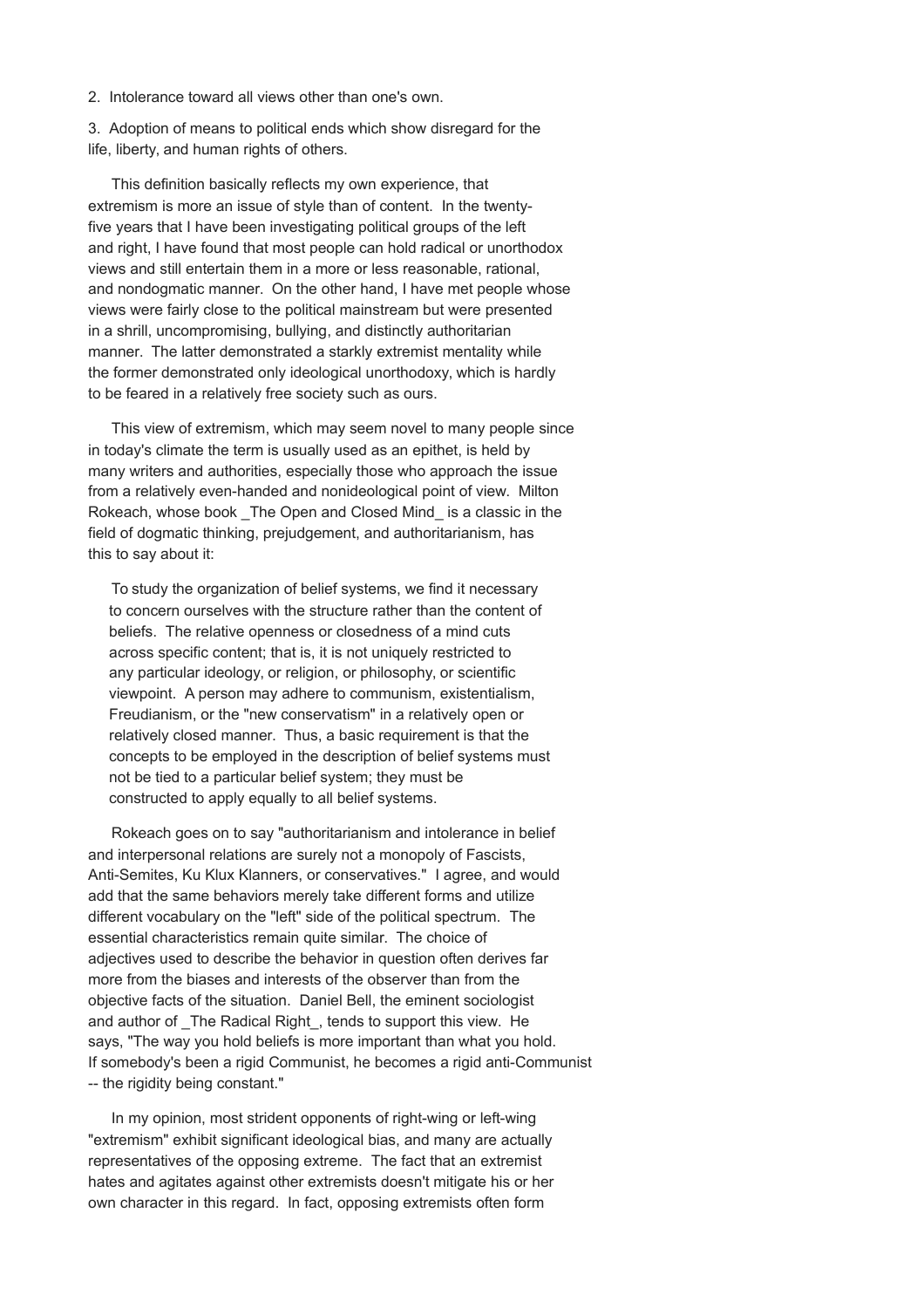a vague bond or symbolic relationship with one another, each justifying the others' existence.

In focusing on the style rather than the content of a belief system, I don't mean to imply that content is entirely irrelevant. People who tend to adopt the extremist style most often champion causes and adopt ideologies that are essentially "fringe" positions. But mere advocacy of "fringe" positions gives our society the variety and vitality it needs to function as an open democracy, to discuss and debate all aspects of an issue, and to deal with problems that otherwise have been ignored. The extremist style is another issue altogether, however, in that it hampers our understanding of important issues, it muddies the waters of discourse with invective, defamation, self-righteousness, fanaticism, and hatred, and it impairs our ability to make intelligent, well-informed choices.

Another point is that the extremist style is not only found at the fringes of the political or religious spectrum, but sometimes in the "middle" as well. An individual who is uncompromisingly and intolerantly "centrist" may be far more dogmatic and prejudiced than someone who adopts more radical views but does so in an open and tolerant manner. Consequently, a guarded middle-of-the-road position doesn't necessarily provide a solution to extremism, and in some cases can only serve as a mask to conceal it. In fact, it could be argued that those beliefs that are accorded legitimacy by consensus, which is to say that everyone unthinkingly accepts them, may even be more prone to appear on the extremist agenda and more difficult to challenge or effectively debate.

When the word "extremist" is used as an epithet it usually represents points of view with which we disagree, advocated by someone we dislike (but usually don't know) and whose interests are contrary to our own. Political ideologues and special interests often attempt definitions of "extremism" that specifically condemn the views of their critics and opponents while leaving their own equally strident and intolerant behavior untouched. In the debate over abortion, for example, one side or the other will condemn opponents as "extremists" while describing themselves as valiant defenders of human life or champions of freedom. In fact, bona fide extremist elements exist on both sides of this controversy, as do relatively calm, fairminded, honest, even-handed, and rational advocates. It is not the position they take, but HOW they take it that matters. It has been said that "whoever defines the terms wins the argument." The use of loaded terms and selective vocabulary that are biased toward certain forms of authoritarianism, bigotry, and prejudice but not others, is another example of the pervasive double standard one encounters in this area.

### The traits of "extremists"

### Robert F. Kennedy wrote:

What is objectionable, what is dangerous about extremists is not that they are extreme, but that they are intolerant. The evil is not what they say about their cause, but what they say about their opponents.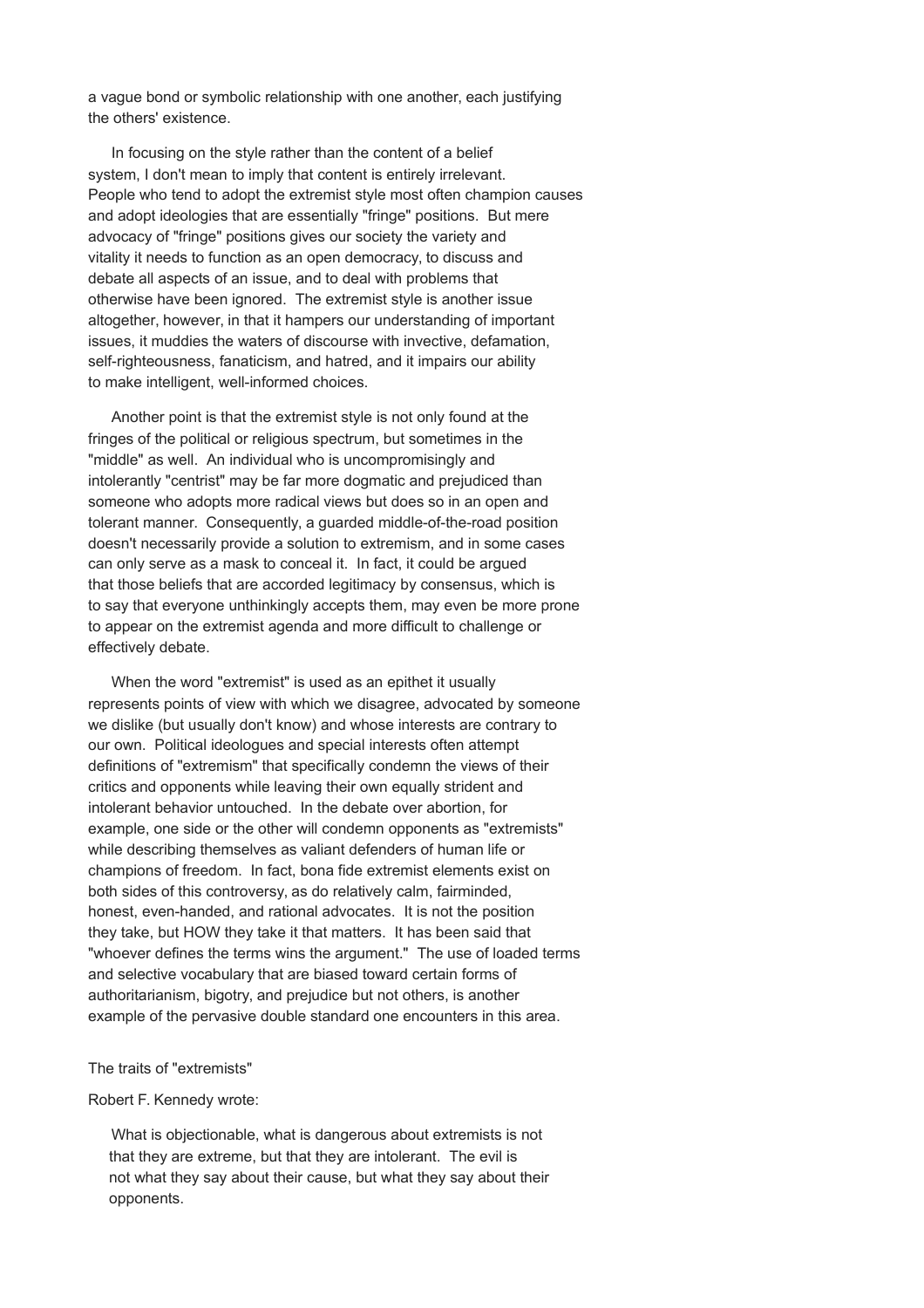In analyzing the rhetoric and propaganda of several hundred militant "fringe" political and social groups across the political spectrum, I have identified a number of specific traits or behaviors that tend to represent the extremist "style." Other writers have delineated various extremist traits and where their criteria have been objective I have included them. I am especially indebted to professors John George and Gordon Hall for their suggestions. Please let me caution you with the admonition, that we are all fallible human beings and anyone, without bad intentions, may resort to some of these behaviors from time to time. With bona fide extremists, however, these lapses are not occasional. Rather, they are a habitual and strongly established part of their repertoire, so much so that in some cases their entire belief system is expressed in these terms, including a polemical style that is fairly easy to identify.

1. CHARACTER ASSASSINATION. Extremists often attack the character of an opponent rather than deal with the facts or issues raised. They will question motives, qualifications, past associations, alleged values, personality, looks, mental health, and so on as a diversion from the issues under consideration. Some of these matters are not entirely irrelevant, but they should not serve to avoid the real issues. Extremists object strenuously when this is done to them, of course!

2. NAME CALLING AND LABELING. Extremists are quick to resort to epithets (racist, subversive, pervert, hatemonger, nut, crackpot, degenerate, un-American, anti-semite, red, commie, nazi, kook, fink, liar, bigot, and so on) to label and condemn opponents in order to divert attention from their arguments and to discourage others from hearing them out. These epithets don't have to be proved to be effective; the mere fact that they have been said is often enough.

3. IRRESPONSIBLE SWEEPING GENERALIZATIONS. Extremists tend to make sweeping claims or judgments on little or no evidence, and they have a tendency to confuse similarity with sameness. That is, they assume that because two (or more) things, events or persons are alike in some respects, they must be alike in most respects. The sloppy use of analogy is a treacherous form of logic and has a high potential for false conclusions.

4. INADEQUATE PROOF FOR ASSERTIONS. Extremists tend to be very fuzzy about what constitutes proof, and they also tend to get caught up in logical fallacies, such as POST HOC ERGO PROPTER HOC (assuming that a prior event explains a subsequent occurrance simply because of their before-and-after relationship). They tend to project wished-for conclusions and to exaggerate the significance of information that confirms their beliefs while derogating or ignoring information that contradicts them. They tend to be motivated by feelings more than facts, by what they want to exist rather than what actually does exist. Extremists do a lot of wishful and fearful thinking.

5. ADVOCACY OF DOUBLE STANDARDS. Extremists generally tend to judge themselves or their interest group in terms of their intentions, which they tend to view generously, and others by their acts, which they tend to view very critically. They would like you to accept their assertions on faith, but they demand proof for yours. They tend to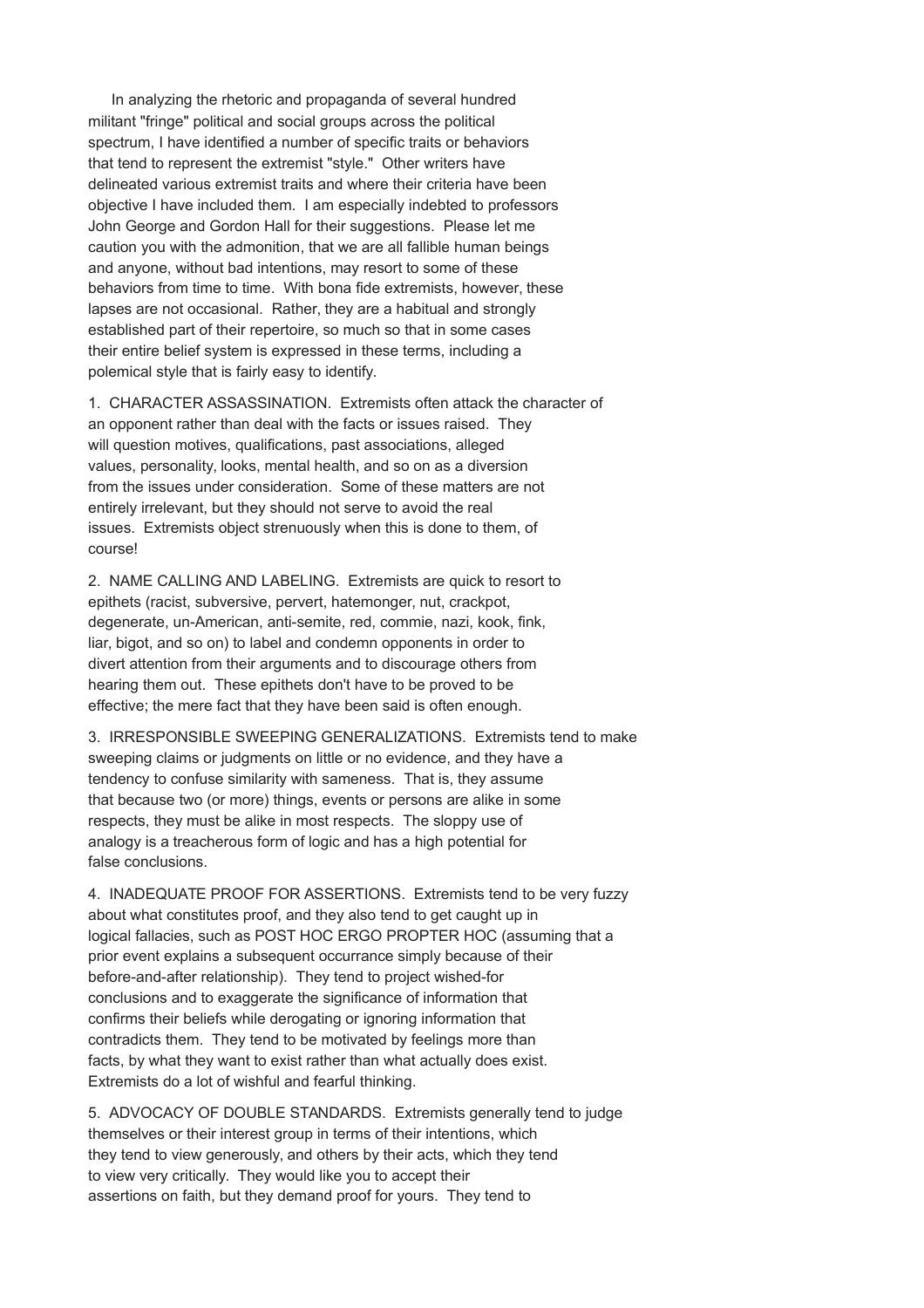engage in special pleading on behalf of themselves or their interests, usually because of some alleged special status, past circumstances, or present disadvantage.

6. TENDENCY TO VIEW THEIR OPPONENTS AND CRITICS AS ESSENTIALLY EVIL. To the extremist, opponents hold opposing positions because they are bad people, immoral, dishonest, unscrupulous, mean-spirited, hateful, cruel, or whatever, not merely because they simply disagree, see the matter differently, have competing interests, or are perhaps even mistaken.

7. MANICHAEAN WORLDVIEW. Extremists have a tendency to see the world in terms of absolutes of good and evil, for them or against them, with no middle ground or intermediate positions. All issues are ultimately moral issues of right and wrong, with the "right" position coinciding with their interests. Their slogan is often "those who are not with me are against me."

8. ADVOCACY OF SOME DEGREE OF CENSORSHIP OR REPRESSION OF THEIR OPPONENTS AND/OR CRITICS. This may include a very active campaign to keep opponents from media access and a public hearing, as in the case of blacklisting, banning, or "quarantining" dissident spokespersons. They may actually lobby for legislation against speaking, writing, teaching, or instructing "subversive" or forbidden information or opinions. They may even attempt to keep offending books out of stores or off of library shelves, discourage advertising with threats of reprisals, and keep spokespersons for "offensive" views off the airwaves or certain columnists out of newspapers. In each example the goal is some kind of information control. Extremists would prefer that you listen only to them. They feel threatened when someone talks back or challenges their views.

9. TEND TO IDENTIFY THEMSELVES IN TERMS OF WHO THEIR ENEMIES ARE: WHOM THEY HATE AND WHO HATES THEM. Accordingly, extremists may become emotionally bound to their opponents, who are often competing extremists themselves. Because they tend to view their enemies as evil and powerful, they tend, perhaps subconsciously, to emulate them, adopting the same tactics to a certain degree. For example, anti-Communist and anti-Nazi groups often behave surprisingly like their opponents. Anti-Klan rallies often take on much of the character of the stereotype of Klan rallies themselves, including the orgy of emotion, bullying, screaming epithets, and even acts of violence. To behave the opposite of someone is to actually surrender your will to them, and "opposites" are often more like mirror images that, although they have "left" and "right" reversed, look and behave amazingly alike.

10. TENDENCY TOWARD ARGUMENT BY INTIMIDATION. Extremists tend to frame their arguments in such a way as to intimidate others into accepting their premises and conclusions. To disagree with them is to "ally oneself with the devil," or to give aid and comfort to the enemy. They use a lot of moralizing and pontificating, and tend to be very judgemental. This shrill, harsh rhetorical style allows them to keep their opponents and critics on the defense, cuts off troublesome lines of argument, and allows them to define the perimeters of debate.

11. USE OF SLOGANS, BUZZWORDS, AND THOUGHT-STOPPING CLICHES. For many extremists shortcuts in thinking and in reasoning matters out seem to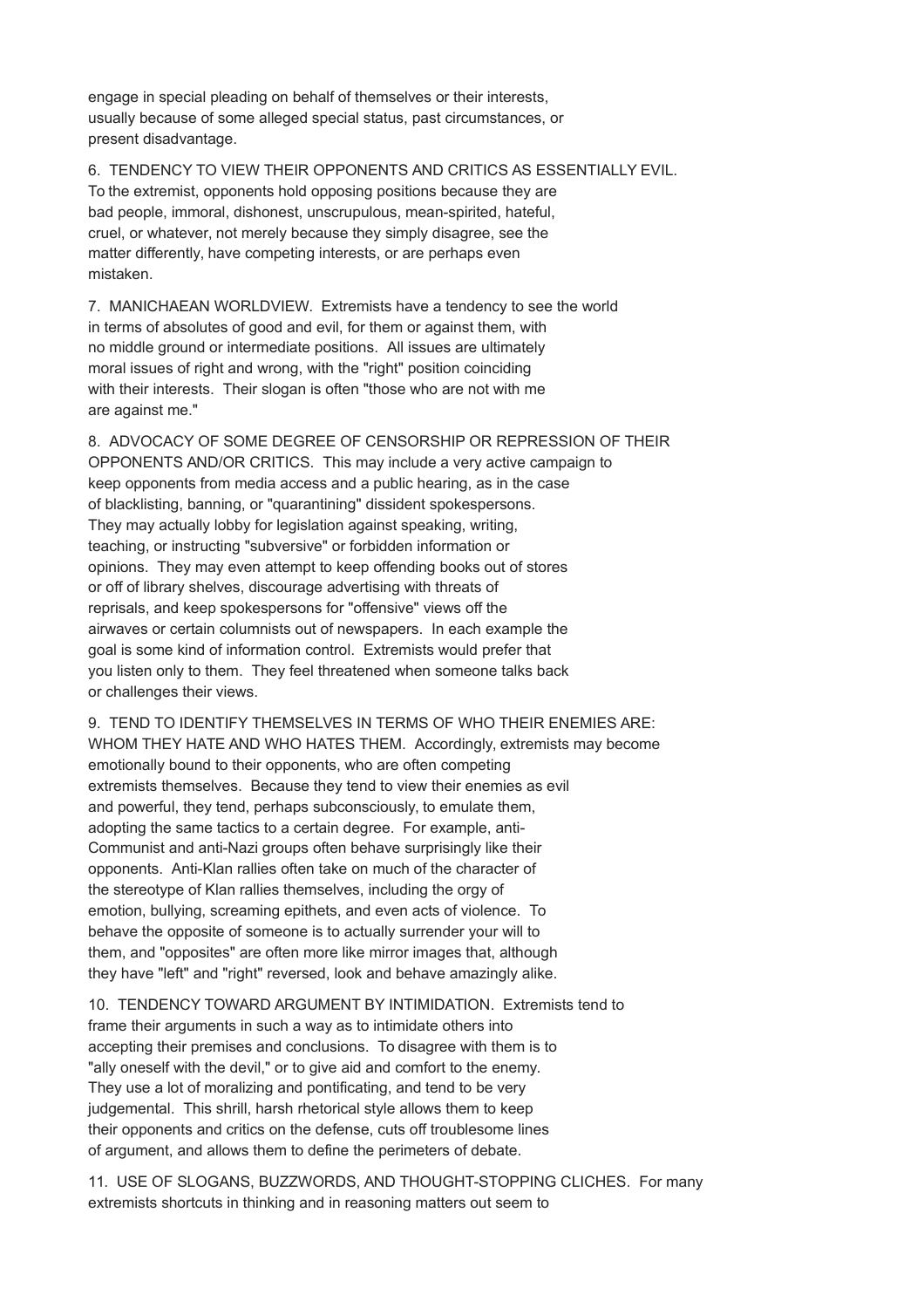be necessary in order to avoid or evade awareness of troublesome facts and compelling counter-arguments. Extremists generally behave in ways that reinforce their prejudices and alter their own consciousness in a manner that bolsters their false confidence and sense of selfrightousness.

12. ASSUMPTION OF MORAL OR OTHER SUPERIORITY OVER OTHERS. Most obvious would be claims of general racial or ethnic superiority -- a master race, for example. Less obvious are claims of ennoblement because of alleged victimhood, a special relationship with God, membership in a special "elite" or "class," and a kind of aloof "highminded" snobbishness that accrues because of the weightiness of their preoccupations, their altruism, and their willingness to sacrifice themselves (and others) to their cause. After all, who can bear to deal with common people when one is trying to save the world! Extremists can show great indignation when one is "insensitive" enough to challenge these claims.

13. DOOMSDAY THINKING. Extremists often predict dire or catastrophic consequences from a situation or from failure to follow a specific course, and they tend to exhibit a kind of "crisis-mindedness." It can be a Communist takeover, a Nazi revival, nuclear war, earthquakes, floods, or the wrath of God. Whatever it is, it's just around the corner unless we follow their program and listen to the special insight and wisdeom, to which only the truly enlightened have access. For extremists, any setback or defeat is the "beginning of the end!"

14. BELIEF THAT IT'S OKAY TO DO BAD THINGS IN THE SERVICE OF A "GOOD" CAUSE. Extremists may deliberately lie, distort, misquote, slander, defame, or libel their opponents and/or critics, engage in censorship or repression, or undertake violence in "special cases." This is done with little or no remorse as long as it's in the service of defeating the Communists or Fascists or whomever. Defeating an "enemy" becomes an all-encompassing goal to which other values are subordinate. With extremists, the end justifies the means.

15. EMPHASIS ON EMOTIONAL RESPONSES AND, CORRESPONDINGLY, LESS IMPORTANCE ATTACHED TO REASONING AND LOGICAL ANALYSIS. Extremists have an unspoken reverence for propaganda, which they may call "education" or "consciousness-raising." Symbolism plays an exaggerated role in their thinking, and they tend to think imprecisely and metaphorically. Harold D. Lasswell, in his book Psychopathology and Politics, says, "The essential mark of the agitator is the high value he places on the emotional response of the public." Effective extremists tend to be effective propagandists. Propaganda differs from education in that the former teaches one what to think, and the latter teaches one how to think.

[An illustration appears in the booklet which shows a shadowy figure painting on a brick wall, "\_NO\_ FREE SPEECH FOR ANYONE WHO DISAGREES WITH US," with two police officers looking down from over and behind the wall. The caption below the illustration reads, "A diligent student."]

16. HYPERSENSITIVITY AND VIGILANCE. Extremists perceive hostile innuendo in even casual comments; imagine rejection and antagonism concealed in honest disagreement and dissent; see "latent" subversion,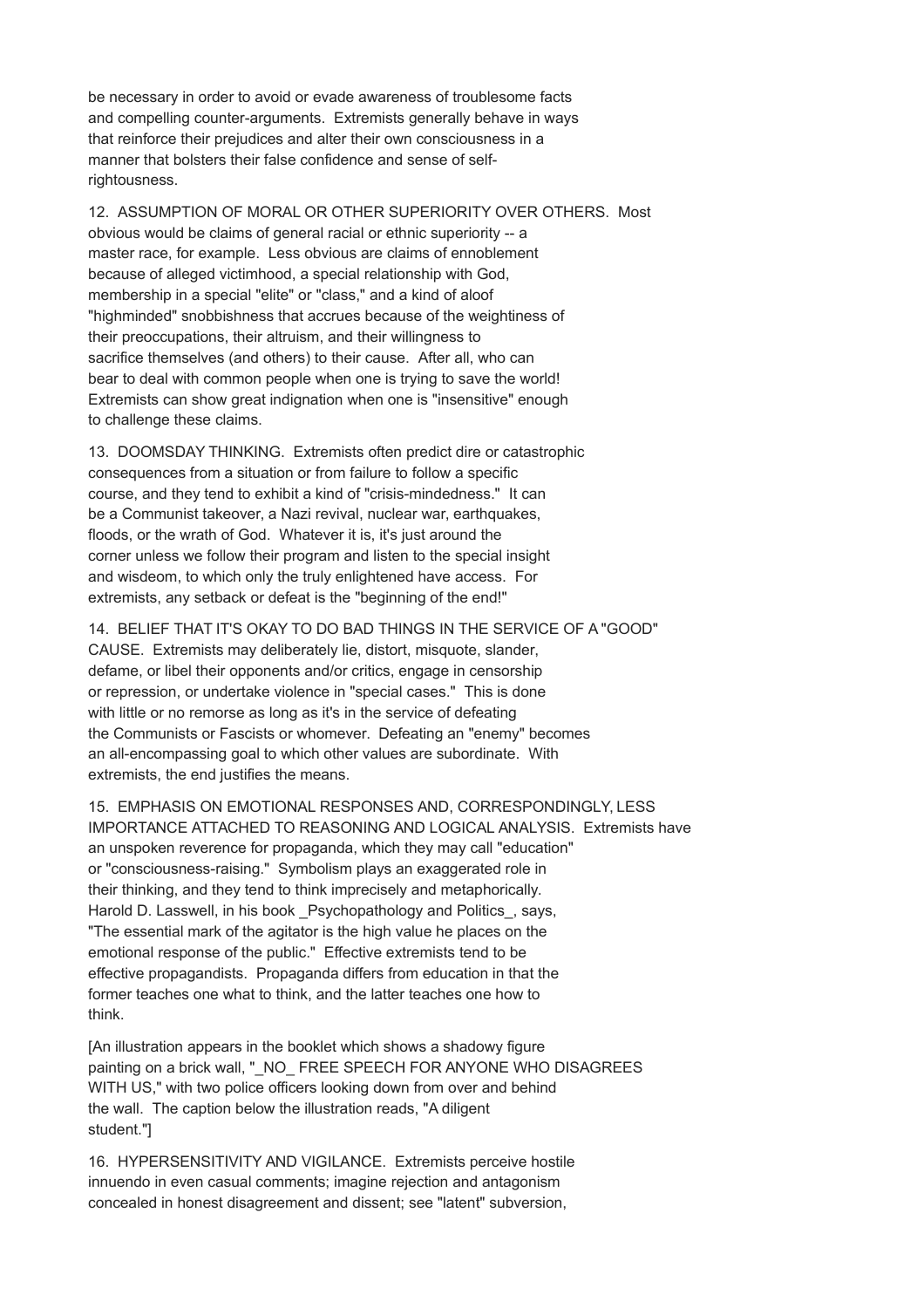anti-semitism, perversion, racism, disloyalty, and so on in innocent gestures and ambiguous behaviors. Although few extremists are clinically paranoid, many of them adopt a paranoid style with its attendant hostility and distrust.

17. USE OF SUPERNATURAL RATIONALE FOR BELIEFS AND ACTIONS. Some extremists, particularly those involved in "cults" or extreme religious movements, such as fundamentalist Christians, militant Zionist extremists, and members of mystical and metaphysical organizations, claim some kind of supernatural rationale for their beliefs and actions, and that their movement or cause is ordained by God. In this case, stark extremism may become reframed in a "religious" context, which can have a legitimizing effect for some people. It's surprising how many people are reluctant to challenge religiously motivated extremism because it represents "religious belief" or because of the sacred-cow status of some religions in our culture.

18. PROBLEMS TOLERATING AMBIGUITY AND UNCERTAINTY. Indeed, the ideologies and belief systems to which extremists tend to attach themselves often represent grasping for certainty in an uncertain world, or an attempt to achieve absolute security in an environment that is naturally unpredictable or perhaps populated by people with interests opposed to their own. Extremists exhibit a kind of riskaversiveness that compels them to engage in controlling and manipulative behavior, both on a personal level and in a political context, to protect themselves from the unforseen and unknown. The more laws or "rules" there are that regulate the behavior of others - in particular their "enemies" -- the more secure extremists feel.

19. INCLINATION TOWARD "GROUPTHINK." Extremists, their organizations, and their subcultures are prone to a kind of inward-looking group cohesiveness that leads to what Irving Janis discussed in his excellent book \_Victims of Groupthink\_. "Groupthink" involves a tendency to conform to group norms and to preserve solidarity and concurrence at the expense of distorting members' observations of facts, conflicting evidence, and disquieting observations that would call into question the shared assumptions and beliefs of the group. Right-wingers (or left-wingers), for example, talk only with one another, read material that reflects their own views, and can be almost phobic about the "propaganda" of the "other side." The result is a deterioration of reality-testing, rationality, and moral judgement. With groupthink, shared illusions of righteousness, superior morality, persecution, and so on remain intact, and those who challenge them are viewed with skepticism and hostility.

20. TENDENCY TO PERSONALIZE HOSTILITY. Extremists often wish for the personal bad fortune of their "enemies," and celebrate when it occurs. When a critic or an adversary dies or has a serious illness, a bad accident, or personal legal problems, extremists often rejoice and chortle about how they "deserved" it. I recall seeing right-wing extremists celebrate the assassination of Martin Luther King and leftists agonizing because George Wallace survived an assassination attempt. In each instance their hatred was not only directed against ideas, but also against individual human beings.

21. EXTREMISTS OFTEN FEEL THAT THE SYSTEM IS NO GOOD UNLESS THEY WIN.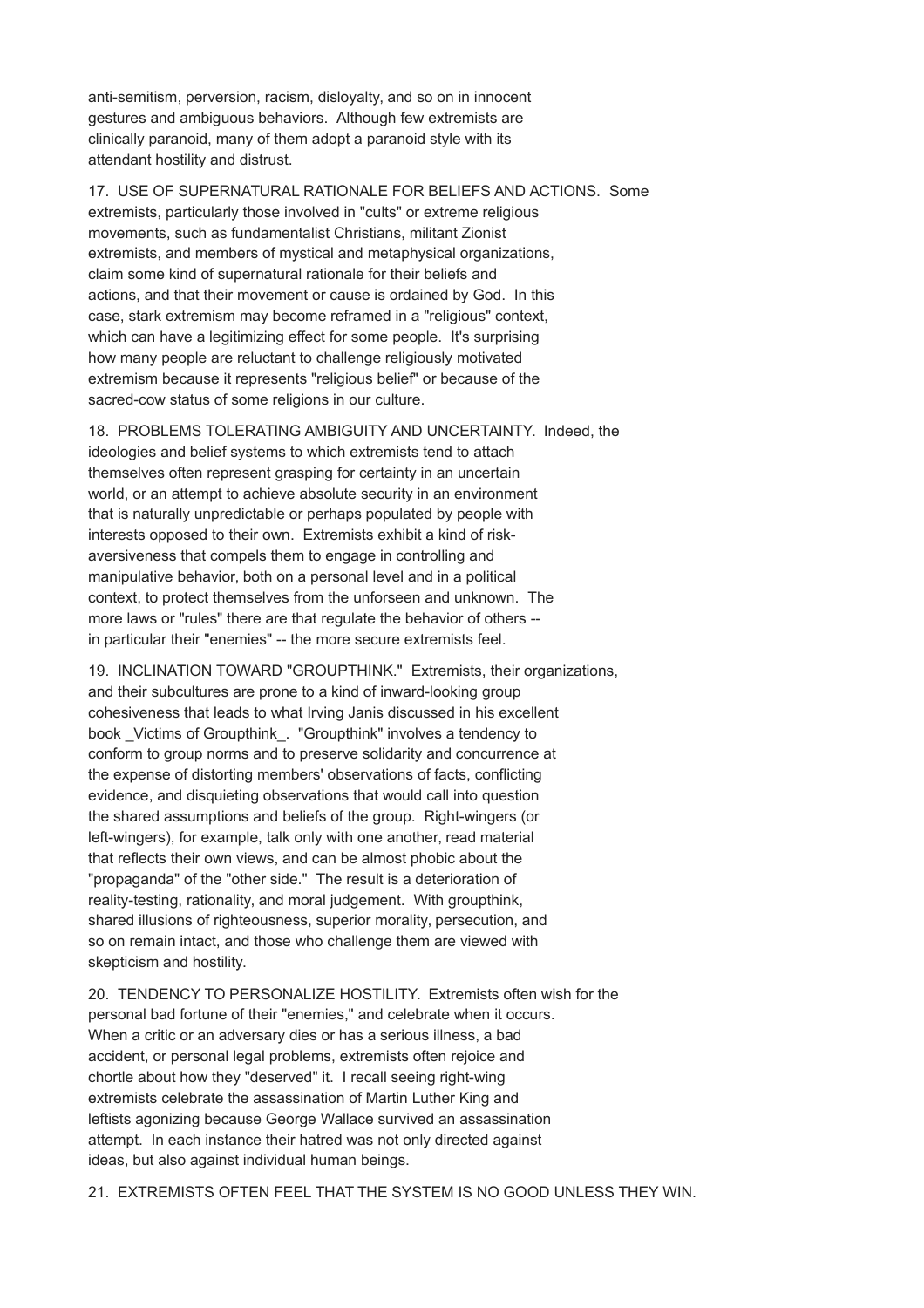For example, if they lose an election, then it was "rigged." If public opinion turns against them, it was because of "brainwashing." If their followers become disillusioned, it's because of "sabotage." The test of the rightness or wrongness of the system is how it impacts upon them.

Thus, extremists tend to have these things in common:

- 1. They represent some attempt to distort reality for themselves and others. Extremism tends to be "feeling-based" rather than "evidence-based," although the selective use of evidence may obscure that fact.
- 2. They try to discourage critical examination of their beliefs by a variety of means, usually by false logic, rhetorical trickery, or some kind of censorship, repression, or intimidation.
- 3. Extremism usually represents some attempt to act out private personal grudges or to rationalize the pursuit of special interests in the name of public welfare, morality, duty, or social consciousness. Extremists often have motives they themselves do not recognize.

Human beings are imperfect and fallible. Even an honest, rational, and well-intentioned person may resort to some of these traits from time to time. Everyone has strong feelings about some issues and anyone can become excited and "blow up" once in awhile. Most of us still retain our basic common sense, good will, and sense of humor. My purpose is not to establish some impossible standard that almost no one can meet, but simply to suggest a better direction. The difference between bona fide extremists and others is that this general kind of behavior is the extremists' normal and usual way of relating their values and feelings, and they usually feel no guilt or sense that anything is wrong when they behave this way. The extremist subculture rewards and reinforces these behaviors, while the society of thoughtful and fair-minded people discourages it.

#### One final note

The truth of a proposition cannot be inferred merely from the manner in which arguments in its behalf are presented, from the fact that its adherents may censor or harass their opponents, or because they practice any other behavior or combination of behaviors suggested in this article. Ultimately, the truth of any proposition or claim must rest upon the evidence for it. Moreover, the intensity of a conviction has nothing whatsoever to do with whether or not it is true. To dismiss a proposition out of hand merely because it is advocated by obvious extremists is to dismiss it ad hominem, that is, because of WHO advocates it. In point of fact, extremists are sometimes correct. They often deal with the "hot" issues, the controversial issues many people choose to avoid. Before you write people off as extremists, take a look at their evidence. It might be that they're actually on to something important. \*

# THE PRACTICE OF RITUAL DEFAMATION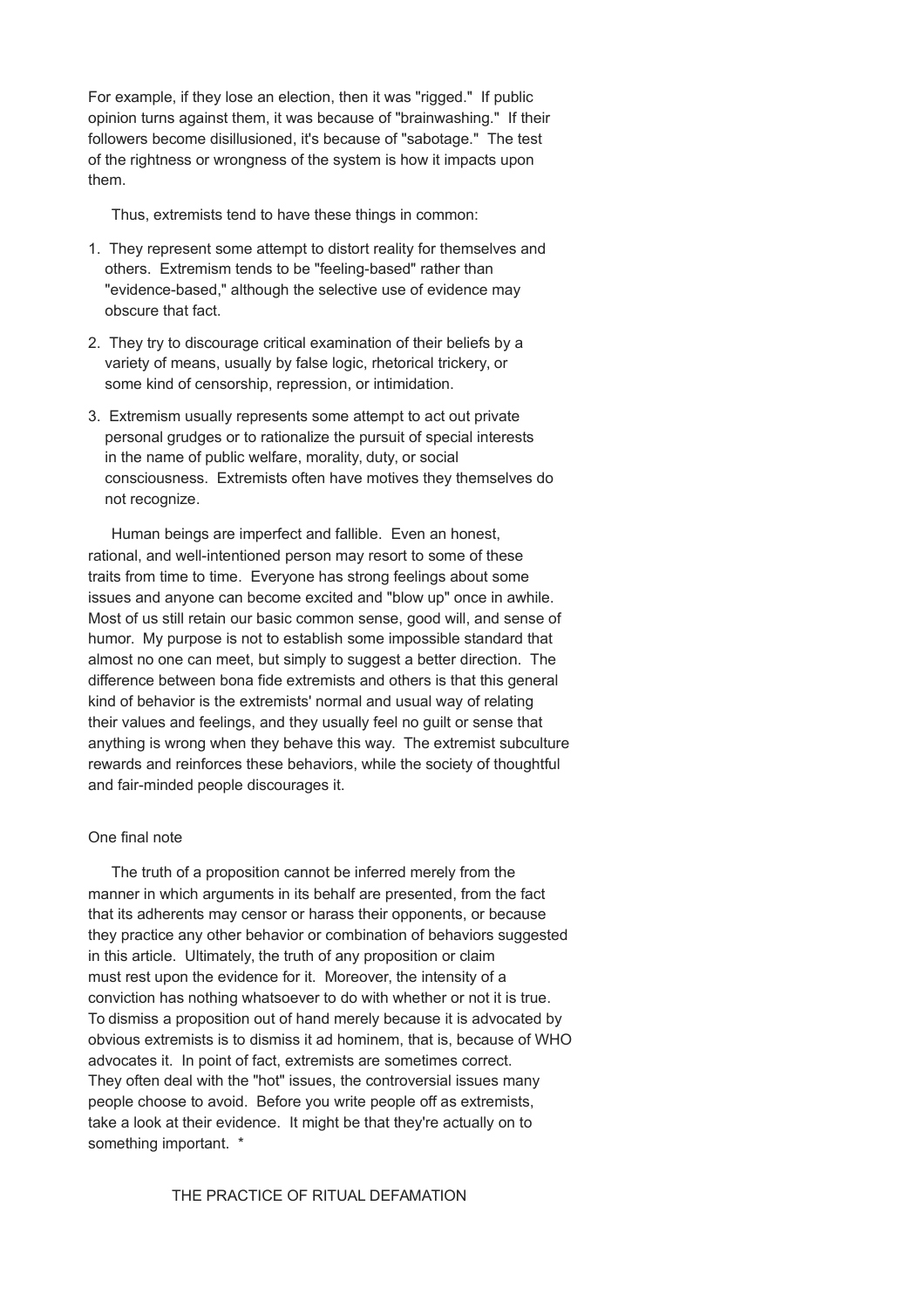How Values, Opinions, and Beliefs are Controlled in Democratic Societies

> By Laird Wilcox 1990

-------------

#### Foreword

Defamation is the destruction or attempted destruction of the reputation, status, character or standing of the community of a person or group of persons by wrongful, unfair, or malicious speech or publication. For the purposes of this essay, the central element is defamation in retaliation for the real or imagined attitudes, opinions or beliefs of the victim, with the intention of silencing them and neutralizing his or her influence, and/or making an example of them so as to discourage similar independence and "insensitivity" or nonobservance of taboos. It is different in nature and degree from simple criticism or disagreement in that it is aggressive, organized and skillfully applied, often by an organization or representative of a special interest group, and in that it consists of several characteristic elements.

"Ritual" defamation is not ritualistic because it follows any prescribed religious or mystical doctrine nor is it embraced in any particular scripture. Rather, it is ritualistic because it follows a predictable, stereotyped pattern which embraces a number of typical elements, as in a ritual.

The Elements of a Ritual Defamation are these:

1. In a ritual defamation the victim must have violated a particular taboo in some way, usually by expressing or identifying with a forbidden attitude, opinion or belief. It is not necessary that he "do" anything about it or undertake any course of action, only that he engage in some form of communication or expression.

2. The method of attack in a ritual defamation is to assail the character of the victim, and never to offer more than a perfunctory challenge to the particular attitudes, opinions or beliefs expressed or implied. Character assassination is its primary tool.

3. An important rule is to avoid engaging in honest debate over the truthfulness or reasonableness of what has been expressed, only condemn it. To debate opens the issue up for examination and discussion on its merits, which is just what the ritual defamer is trying to avoid. The primary goal is Censorship and repression.

4. The victim is very often someone in the public eye, although perhaps only in a modest way. It could be a school-teacher, a writer, a businessman, a minor official, or merely an outspoken citizen. Visibility enhances vulnerability to ritual defamation.

5. An attempt, often successful, is made to involve others in the defamation. In the case of a public official, other public officials will be urged to denounce the offender. In the case of a student,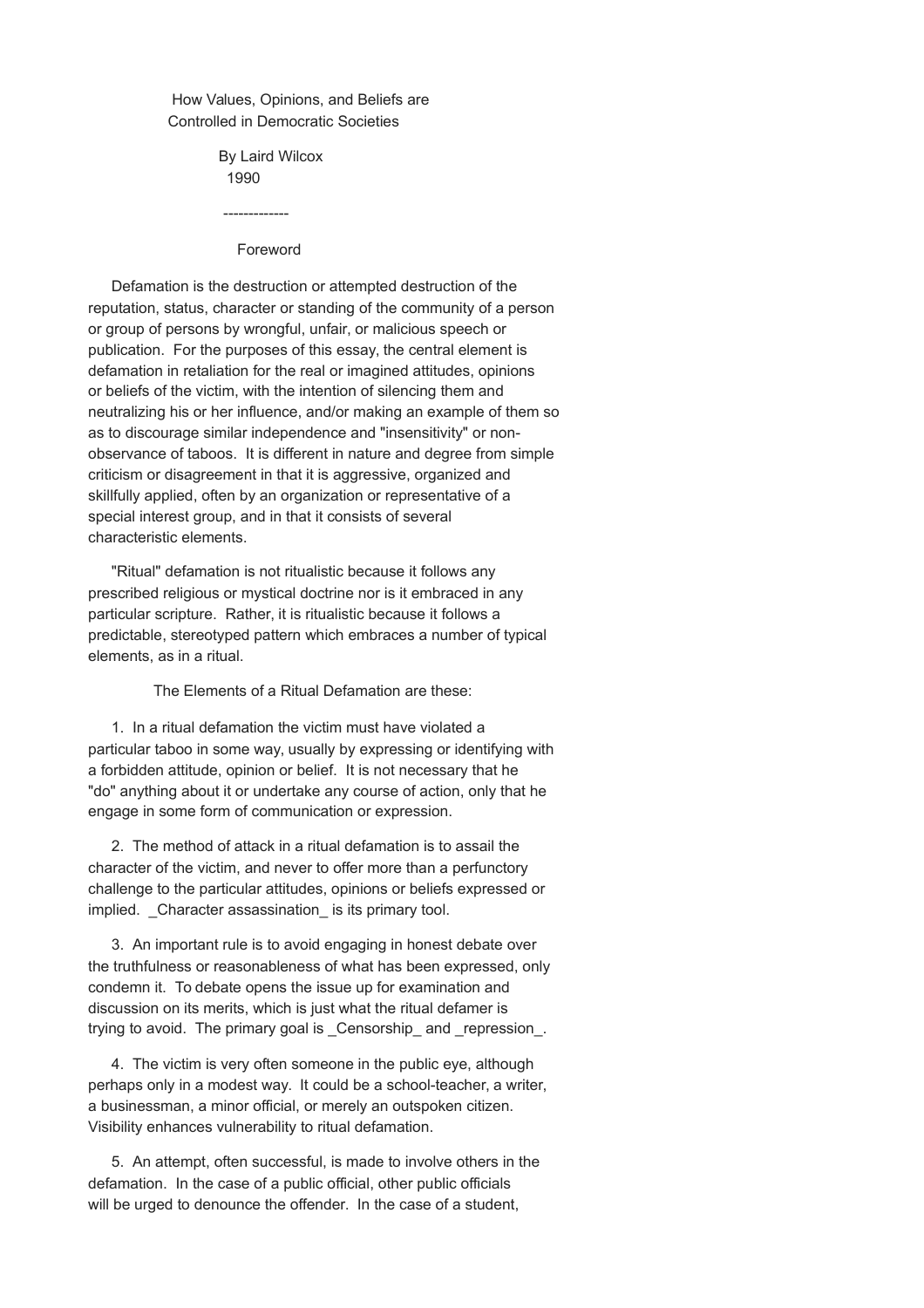other students will be called upon, and so on.

6. In order for a ritual defamation to be effective, the victim must be dehumanized to the extent that he becomes identical with the offending attitude, opinion or belief, and in a manner which distorts it to the point where it appears at its most extreme. For example, a victim who is defamed as a "subversive" will be identified with the worst images of subversion, such as espionage or treason. A victim defamed as a "pervert" will be identified with the worst images of perversion, including child molestation. A victim defamed as a "racist" or "anti-Semitic" will be identified with the worst images of racism or anti-Semitism, such as lynchings or gas chambers, and so on.

7. Also to be successful, a ritual defamation must bring pressure and humiliation from every quarter, including family and friends, who may begin to shun him. If the victim has school children, they may be taunted and ridiculed as a consequence of adverse publicity. If he is employed, he may be fired from his job.

8. Anyone who defends a victim runs the risk of being associated with him and similarly defamed. Even if their own reputation is beyond question, their judgement and involvement with the victim may become an issue. Often, the victim of a ritual defamation becomes isolated and abandoned.

9. Any explanation the victim may offer, including the claim of being misunderstood, is considered irrelevant. To claim truth as a defense is interpreted as unrepentance and only compounds the problem. Ritual defamation is not necessarily an offense of being wrong or incorrect, but rather "insensitivity" and failing to observe social taboos.

10. Many victims succumb early on and go through a "confessional" stage complete with apologies and remorse. They may even denounce friends associated with the forbidden values, opinions and beliefs, or claim that they were "duped," as was the case with many suspected "subversives" during the McCarthy era. If the charges against them involve "morals," they may claim stress or mental illness as a defense.

11. The viciousness of ritual defamation is inspired not merely by revenge, although that is an important factor, but also to create an example so others will know of the savaging they can expect for stepping out of line. Ritual defamation is an important means of social control.

12. An interesting aspect of ritual defamation is its universality. It is not specific to any particular value, opinion or belief or to any group or subculture. It may be used either for or against any political, ethnic or religious minority and also by any political, ethnic or religious minority.

13. Ritual Defamation often appears in paradoxical forms, as in the case of organizations claiming to oppose defamation itself, even using the term "anti-defamation" in their name. Psychologically, this may represent a projective mechanism, in which the organization attempts to camoflage its own propensities in the form of an official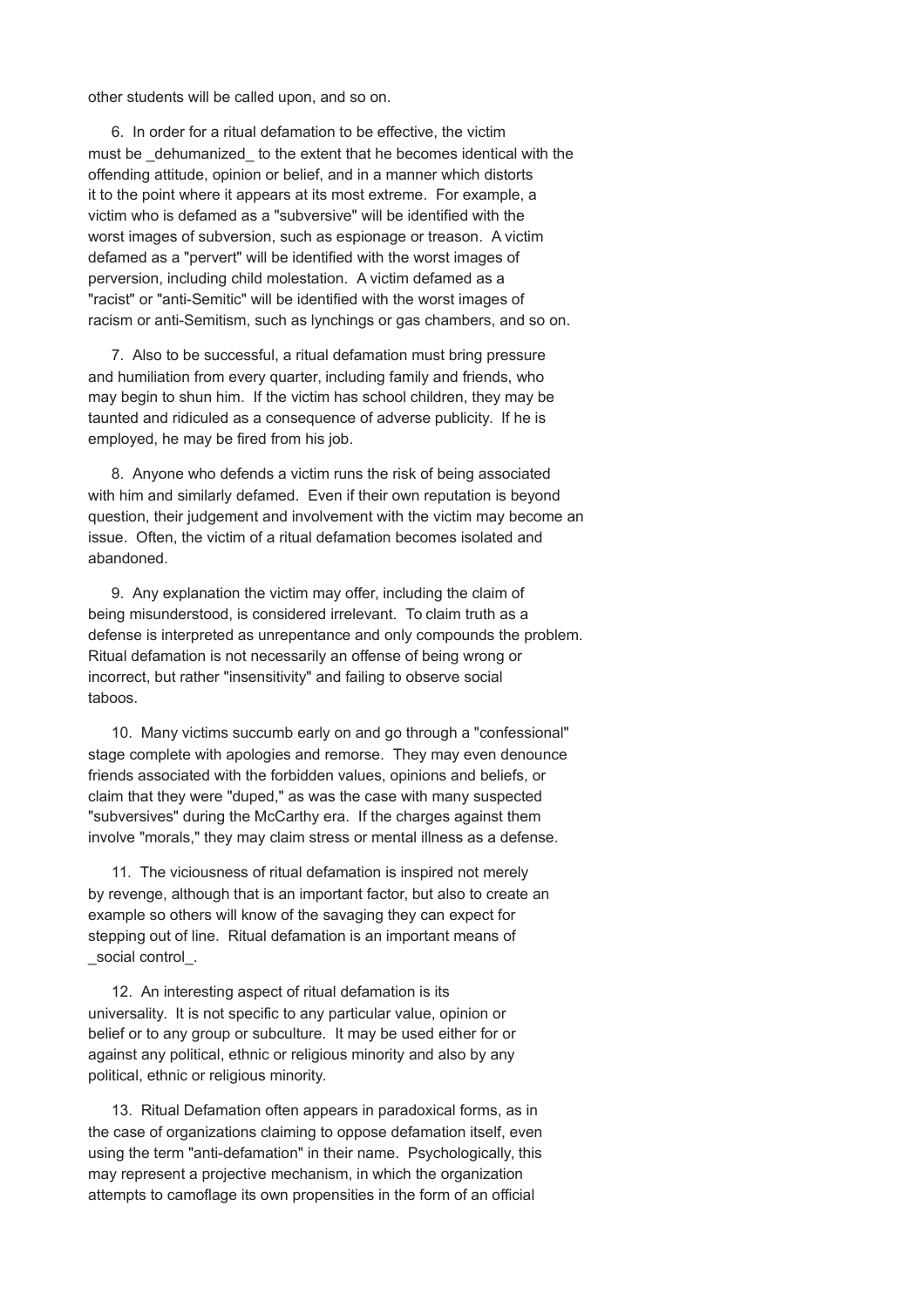myth, a kind of agreed-upon fiction that perfumes its actual activities, which are often transparently evident from its publications.

14. The power of ritual defamation lies entirely in its capacity to intimidate. It embraces some elements of primitive supersitious belief, as in a "curse" or "hex." It also plays on the subconscious fear most people have of being rejected by the "tribe" and being cut off from social and psychological support systems. Only the truly courageous and independent person can withstand the full force of a ritual defamation, and occasionally they may even survive such an attempt relatively unscathed.

15. The weak points of ritual defamation lie in its tendency toward overkill and in its rather transparent maliciousness. Occasionally, a ritual defamation will fail because of inadequate planning and failure to correctly estimate the vulnerability of the victim. Ritual defamers often exhibit extensive projective mechanisms and delusions of persecution themselves. Although it may appear to be an offensive maneuver, it's actually quite defensive in nature. As Eric Hoffer said: "You can discover what your enemy fears most by observing the means he uses to frighten you." (The True Believer, 1951.)

16. Paradoxically, a ritual defamation often brings about the very values, opinions and beliefs that it condemns, as in a selffulfilling prophecy. It enhances paranoia and hatred and generally serves to divide and alienate. It hardens positions and polarizes a situation as nothing else can. A person accused of supporting a particular belief may find themselves propelled into that position. Politically, for example, it's quite effective in creating rebels and dissidents. It has been used in various forms by dictatorships and totalitarian systems all throughout history. In democratic societies it has become a favorite tool of special interest groups to villify and neutralize their critics and opponents.

It's important to recognize and identify the pattern of a ritual defamation and call attention to it whenever the opportunity presents itself. Ritual defamation is accomplished entirely through the manipulation of language and symbols, and when one understands that then it becomes recognized for the hypocritical, slanderous assault on human dignity that it really is.

Laird Wilcox

### **QUOTATIONS**

"Politics, as a practice, whatever its professions, has always been the systematic organization of hatreds." HENRY BROOKS ADAMS.

"A lively, disinterested, persistent liking for truth is extraordinarily rare. Action and faith enslave thought, both of them in order not to be troubled or inconvenienced by reflection, criticism or doubt." HENRY FREDERICK AMIEL, \_Amiel's Journal\_, 1849-71.

"The trouble with lying and deceiving is that their efficiency depends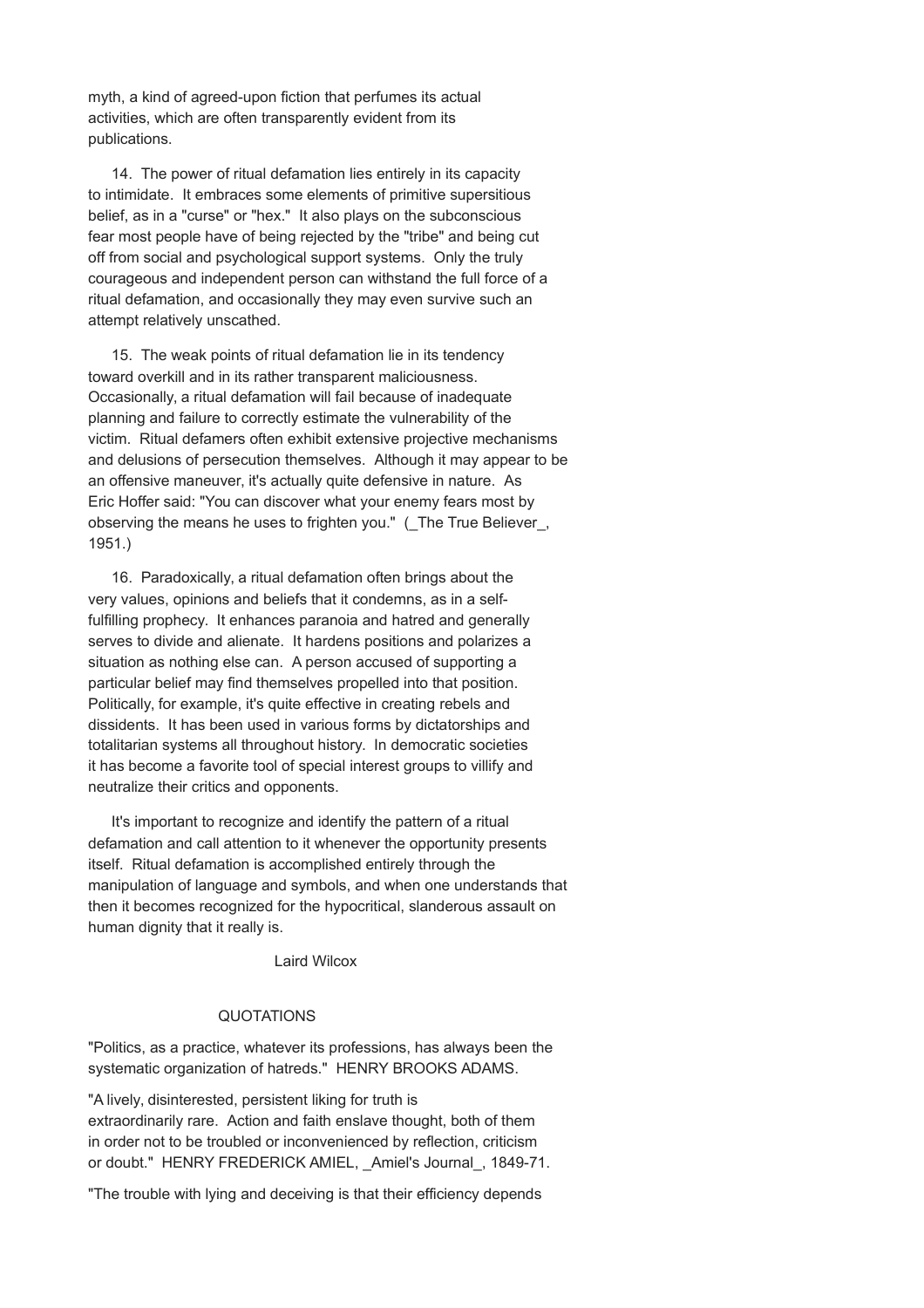entirely upon a clear notion of truth that the liar and the deceiver wants to hide." HANNAH ARENDT, Crisis Of The Republic, 1972.

"There is a tonic in the things that men do not love to hear. Free speech is to a great people what the winds are to oceans...and where free speech is stopped miasma is bred, and death comes fast." HENRY WARD BEECHER.

"The first sign of corruption in a society that is still alive is that the end justifies the means." GEORGES BERNANOS, Last Essays, 1949.

"Experience should teach us to be most on guard to protect liberty when the government's purposes are beneficient....The greatest dangers to our liberty lurk in insidious encroachment by men of zeal, well-meaning but without understanding." LOUIS BRANDEIS, U.S. Supreme Court Justice.

"The dearest ambition of a slave is not liberty, but to have a slave of his own." SIR RICHARD BURTON.

"Slogans are both exciting and comforting, but they are also powerful opiates for the conscience." JAMES BRYANT CONANT, Baccalaureate Address, Harvard University, 1934.

"It is a capital crime to theorize before one has data. Insensibly, one begins to twist facts to suit theories instead of theories to suit facts." SIR ARTHUR CONAN DOYLE, The Adventures Of Sherlock Holmes, 1891.

"When there is a choice about how to lie, liars usually prefer concealing to falsifying. There are many advantages. For one thing, concealing is easier than falsifying. Nothing has to be made up. There is no chance of getting caught without having the whole story worked out in advance." PAUL EKMAN, Telling Lies, 1985.

"Propaganda is persuading people to make up their minds while witholding some of the facts from them." HAROLD EVANS.

"There is no zeal blinder than that which is inspired with the love of justice against offenders." HENRY FIELDING, Tom Jones.

"There is perhaps no phenomenon which contains so much destructive feeling as moral indignation, which permits envy or hate to be acted out under the guise of virtue." ERICH FROMM, Man For Himself, 1947.

"I doubt if the oppressed ever fight for freedom. They fight for pride and for power -- power to oppress others. The oppressed want above all to imitate their oppressors; they want to retaliate." ERIC HOFFER, The Passionate State Of Mind.

"There is no method of reasoning more common, and yet none more blamable, than, in philosophical disputes, to endeavor the refutation of a hypothesis, by a pretense of its dangerous consequence to religion and morality." DAVID HUME, An Inquiry Concerning Human Understanding\_, 1748.

"The propagandist's purpose is to make one set of people forget that the other set are human." ALDOUS HUXLEY, \_The Olive Tree\_, 1937.

"...every crusade tends, by the very difficulty of its struggle and the fervor of its hope, to develop overdrive -- a determination that may go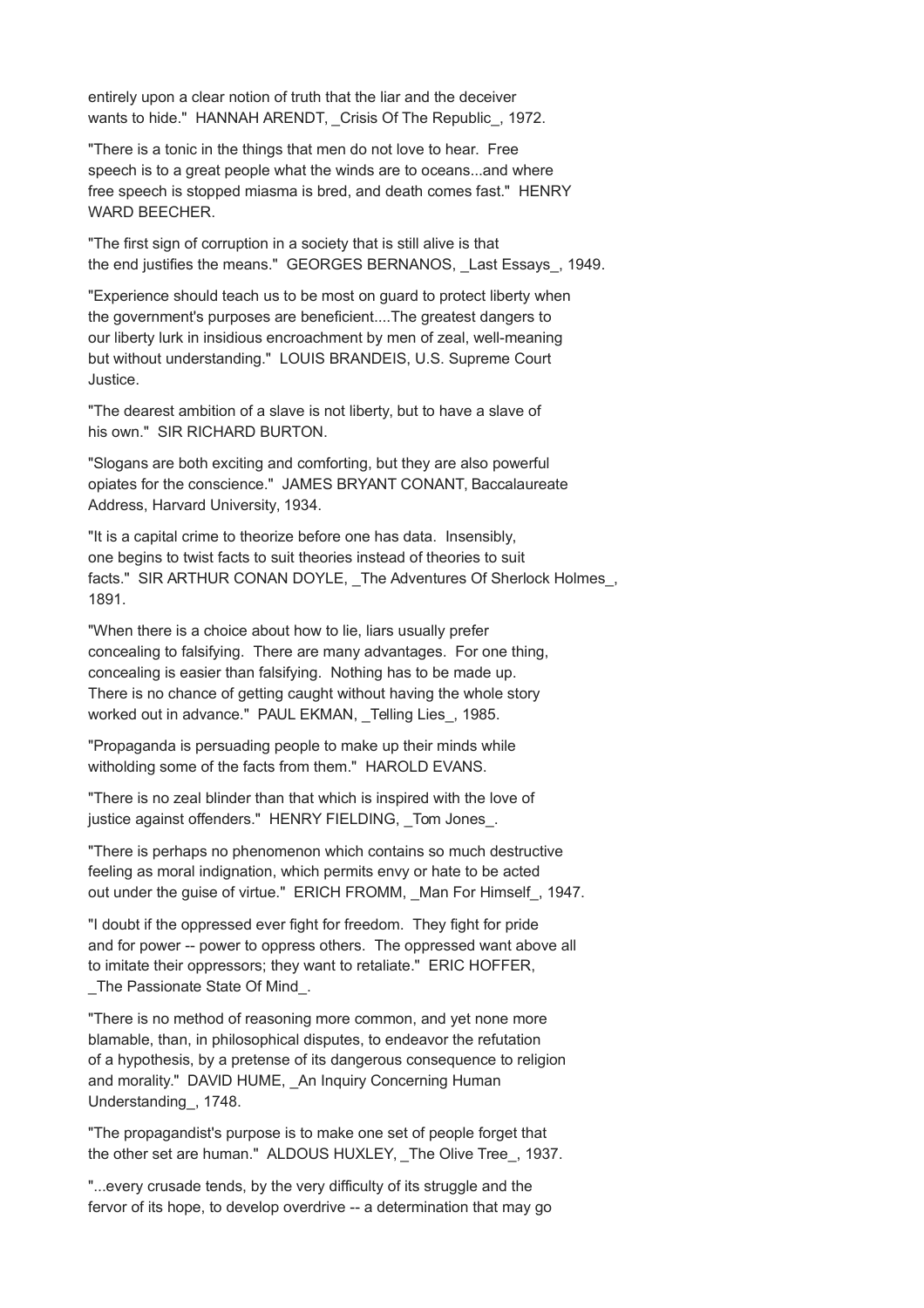too far." ORRIN E. KLAPP, The Collective Search For Identity, 1969.

"The language of the totalist environment is characterized by the thought-terminating cliche. The most far-reaching and complex of human problems are compressed into brief, highly reductive, definitivesounding phrases, easily memorized and easily expressed." ROBERT J. LIFTON, \_Thought Reform And The Psychology Of Totalism\_, 1961.

"For the majority of mankind are satisfied with appearances, as though they were realities, and are often more influenced by the things that seem than by those that are." NICOLO MACHIAVELLI, Discources, 1513-17.

"The historians first duties are sacrilege and the mocking of false Gods. They are his indispensible instruments for establishing the truth." JULES MICHELET, Historie de France, 1833-67.

"Whoever fights monsters should see to it that in the process he does not become a monster. And if you gaze long enough into an abyss, the abyss will gaze back at you." FRIEDRICH NIETZSCHE, 1878.

"What gives the new despotism its peculiar effectiveness is indeed its liason with humanitarianism, but beyond this fact its capacity for entering into the smallest details of human life." ROBERT NISBET, \_Twilight Of Authority\_, 1981.

"A person growing up with Newspeak as his sole language would no more know that equal had once the secondary meaning of 'politically equal,' or that free had once meant 'intellectually free,'...." GEORGE ORWELL, \_Nineteen Eighty-Four\_, 1948.

"You are never dedicated to something you have complete confidence in. When people are fanatically dedicated to political or religious faiths, or any other kind of dogmas or goals, it's always because these dogmas or goals are in doubt." ROBERT M. PIRSIG, Zen and the Art of Motorcycle Maintenance\_.

"Our experience is composed rather of illusions lost rather than wisdom acquired." JOSEPH ROUX, Meditations Of A Parish Priest, 1886.

"Intelligence is quickness in seeing things as they are." GEORGE SANTAYANA, Little Essays, 1920.

"To claim 'humanitarian motives,' when the true motive is envy and its supposed appeasement, is a favorite rhetorical device of politicians today..." HELMUT SCHOEK, \_Envy: A Theory Of Social Behavior\_, 1966.

"The power of accurate observation is commonly called cynicism in those who have not got it." GEORGE BERNARD SHAW, Man & Superman, 1903.

"Policies are judged by their consequences but crusades are judged by how good they make their crusaders feel." THOMAS SOWELL, Compassion vs. Guilt\_, 1987.

"If we value the pursuit of knowledge, we must be free to follow wherever that search may lead us." ADLAI STEVENSON, Speech, University of Wisconson, 1952.

"The basis of fascism is blind belief and a contempt for reason... Fascism exploits the fear of reason which lives secretly in the conscious and sub-conscious minds of many people. Reason means facing